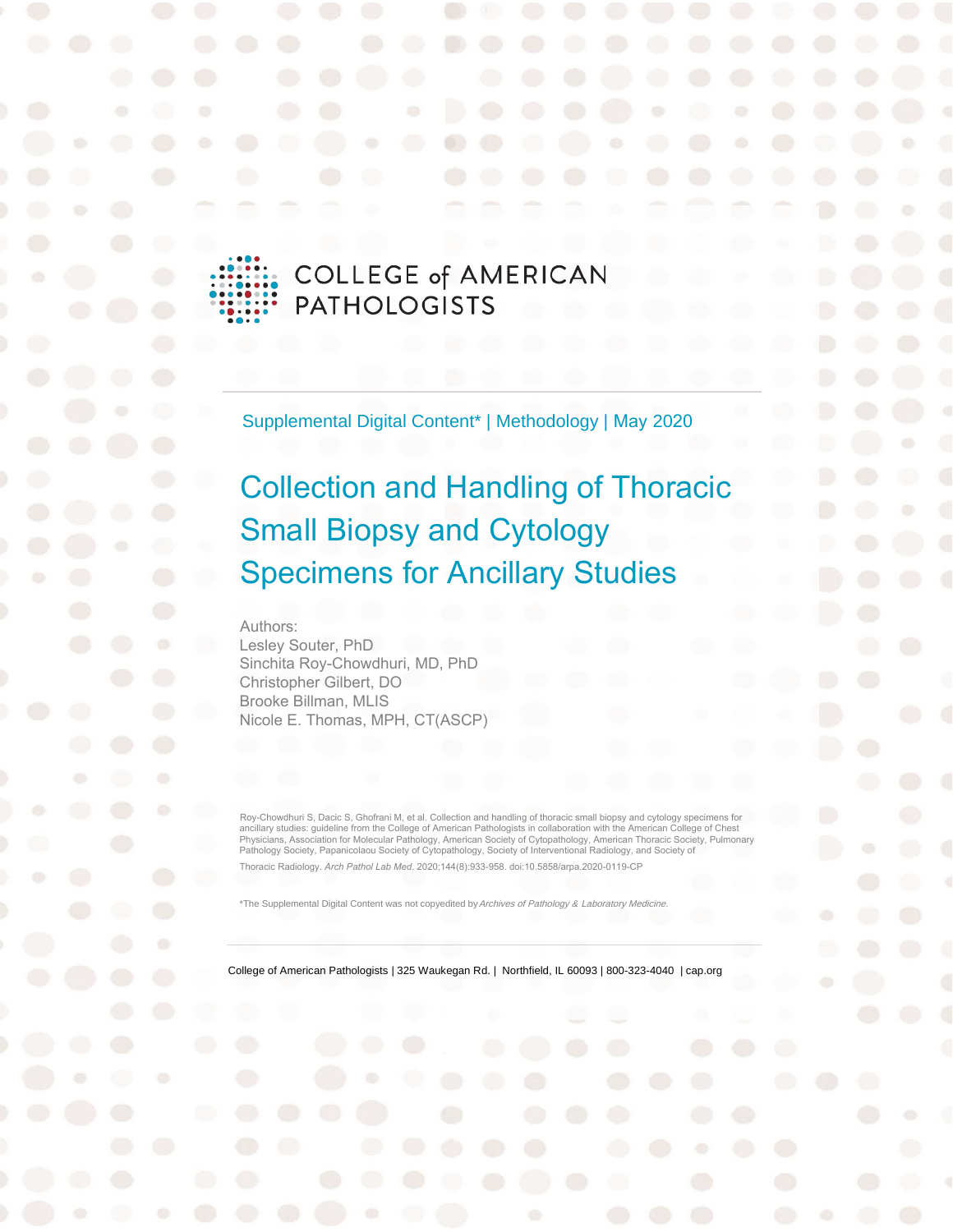#### **METHODS USED TO PRODUCE THE GUIDELINE**

#### **Panel Composition**

The College of American Pathologists (CAP) along with its collaborators, the American College of Chest Physicians (CHEST), Association for Molecular Pathology (AMP), American Society of Cytopathology (ASC), American Thoracic Society (ATS), Pulmonary Pathology Society (PPS), Papanicolaou Society of Cytopathology (PSC), Society of Interventional Radiology (SIR), and Society of Thoracic Radiology (STR), convened an expert panel (EP) consisting of 10 pathologists, two pulmonologists, four radiologists, and one cytotechnologist with expertise in pulmonology, pulmonary pathology, molecular pathology, cytopathology, microbiology, radiology, cytotechnology, and a methodologist consultant to develop an evidence-based guideline to address collection and handling of thoracic small biopsy and cytology specimens for ancillary testing. The CAP approved the appointment of the project co-chairs and panel members. The EP members performed the systematic evidence review, drafted the recommendations, evaluated the public comments, revised the recommendations and contributed to the manuscripts.

An advisory panel (AP) of 11 pathologists, three pulmonologists, two radiologists, and one cytotechnologist also helped in the development of the guideline. The role of the AP members was to provide guidance and feedback on the scope and key questions for the literature search, vet the draft guideline statements prior to the public comment period, and to review and provide feedback for the manuscript and supplemental digital content (SDC).

#### **Conflict of Interest (COI) Policy**

Prior to acceptance on the expert or advisory panel, potential members completed the collaborative conflict of interest (COI) disclosure process, whose policy and form (effective March 2016) require disclosure of material financial interest in, or potential for benefit of significant value from, the guideline's development or its recommendations 36 months prior through 12 months post-publication. The potential members completed the COI disclosure form, listing any relationship that could be interpreted as constituting an actual, potential, or apparent conflict. Each potential expert panel member's disclosures were assessed by a COI review committee and categorized as:

No Relevant Conflicts of Interest**:** Individuals with no relevant COI are approved for full participation including determining the scope and questions to be addressed, reviewing and discussing the evidence, formulating and grading recommendations, voting on recommendations, and writing the document. Research funding that is free of direct or indirect industry funding or control, such as that provided by a government program or a non-profit organization that does not receive industry funding and uses an award mechanism and oversight that is independent of industry, is not regarded to be a conflict of interest. Service on a data and safety monitoring board for such research is also not regarded as a conflict of interest. Finally, industry funded research unrelated to the content of the *Joint Recommendations* is not regarded as a conflict of interest.

Manageable Conflicts of Interest: Individuals with manageable conflicts must disclose their conflicts to the whole guideline panel. They may participate in discussions about the evidence, but must excuse themselves or be recused from decision-making, including formulating, voting on, writing, and grading recommendations related to their COI (i.e., recommendations addressing a product of the commercial entity with which they have a relationship or addressing a product of a competitor of the commercial entity with which they have a relationship). COI that require management include:

a. Research funding from an industry grant that is paid to the participant's institution and related to the content of the *Recommendations*;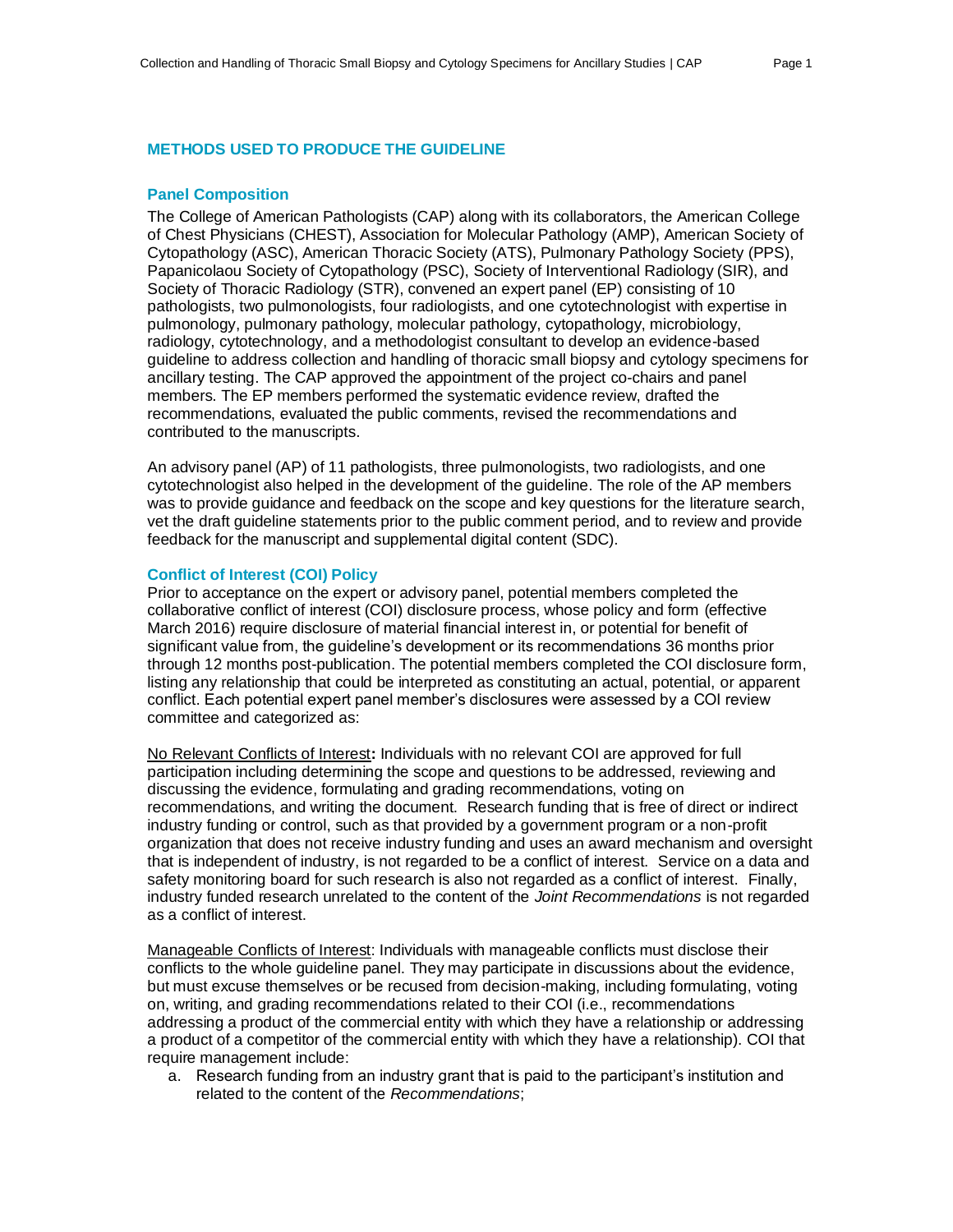- b. Research funding from a government program or non-profit organization that receives funding from industry with business interests in the content of the *Recommendations*;
- c. Participation on a data and safety monitoring board concerned with research that is relevant to the content of the *Recommendations* and is funded by an industry with business interests in the content of the *Recommendations*, or by a government program or non-profit organization that receives funding from industry with business interests in the content of the *Recommendations*.
- d. Participation in scientific advisory board or consultant activities that are exclusively scientific in nature (i.e., does not involve any activities that could be perceived as promotional) related to the subject matter of the *Recommendations.*
- e. Participation in industry-funded research, scientific advisory committees, consulting roles, non-promotional speaking engagements, or expert testimony on matters that are unrelated to the subject matter of the *Recommendations*, but the company involved is known to have business interest in the subject matter;
- f. Delivery of non-promotional talks in which the speaker has full control of the content and is either unpaid or paid by a third party that is responsible for ensuring that the event is free of influence of relevant industry (i.e. if the event has industry financial support, all planning and content must be free of industry influence, and any payment of expenses and honoraria must occur through a third party, such as the medical society or institution sponsoring the event, or an event manager acceptable to them, rather than directly by a commercial entity with an interest in guideline subject matter or its agent);
- g. Professional roles or activities (i.e., roles and activities performed as part of an individual's profession, whether reimbursed or not) that place an individual in a position to personally gain or lose depending upon the recommendations.

Disqualifying Conflicts of Interest: Disqualifying conflicts of interest include the following:

- a. Any current professional relationship with or investment in a company involved in the manufacture or distribution of tobacco products.
- b. A direct financial relationship with a relevant commercial entity that has an interest in the content of the Recommendations, exclusive of the research, data safety monitoring board activities, and scientific advisory board and consultant activities noted above. Such direct financial relationships include the following, whether paid to or held by the individual directly or issued to another entity at the direction of the individual (such as to a panelist's institution):
	- i. Payment of wages, consulting fees, honoraria, or other payments (in cash, in stock or stock options, or in kind) by a relevant company as compensation for the individual's services or expertise, exclusive of the research and data safety monitoring board activities noted above. Examples of such services are: participation on scientific advisory committees or consulting that is, in full or in part, promotional in nature; non-continuing medical education (CME) speaking engagements and inclusion in speaker bureaus where control of material is held by industry; expert testimony on matters related to guideline content provided on behalf of a relevant company or a law firm representing a relevant company; employment by a relevant commercial entity (such as a relevant pharmaceutical or medical device company or a third party payer exclusive of commercial laboratory employment that has financial interests in the content of the Recommendations).
	- ii. Investments in relevant companies by the panelist or the panelist's spouse or life partner (exclusive of general mutual funds).
- c. A patent or other intellectual property that is relevant to the Recommendations' subject matter and has resulted or could result in payments to the panelist or the panelist's institution.

All panel members were required to disclose conflicts prior to beginning and continuously throughout the project's timeline.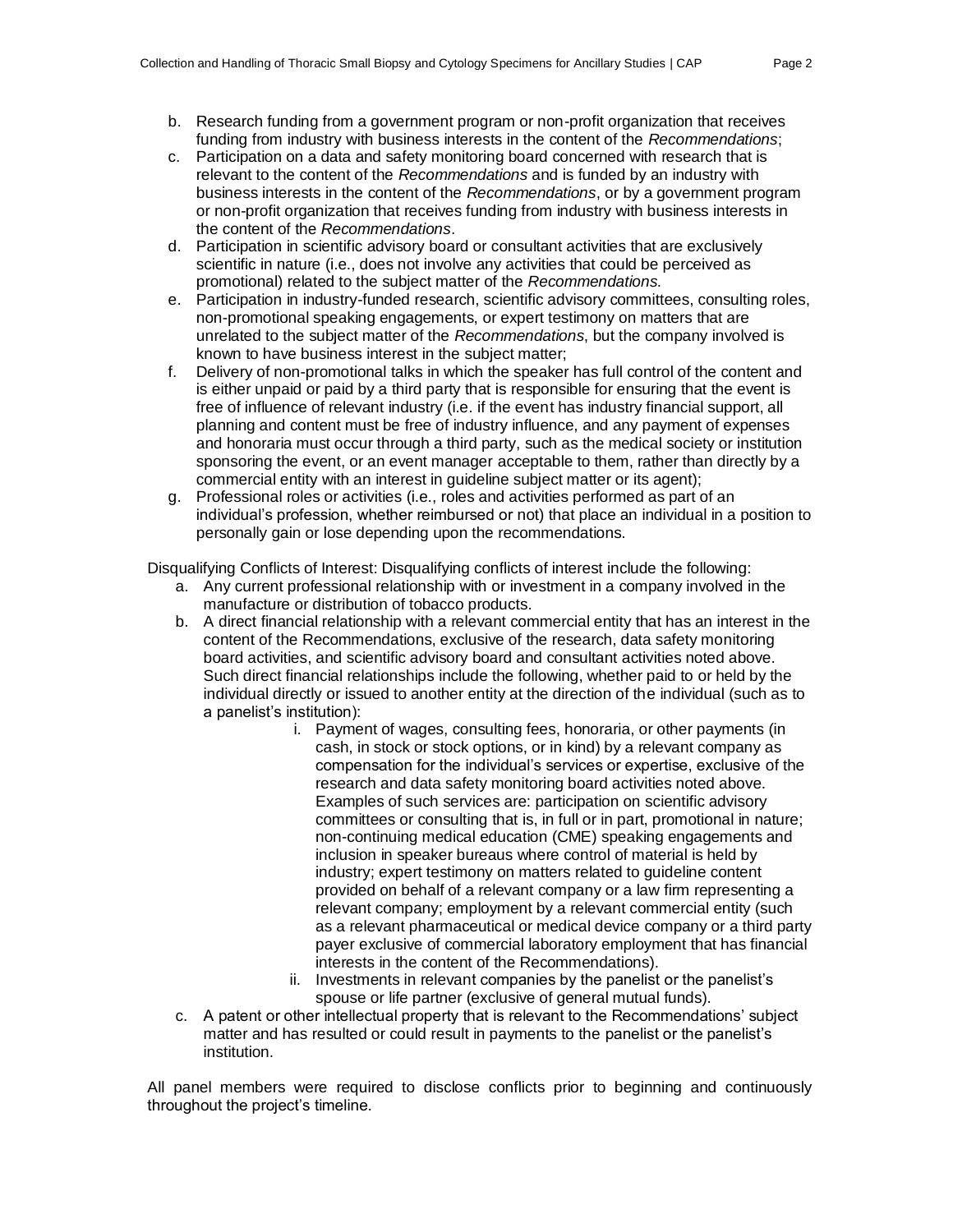Disclosures of interest judged by the oversight group as manageable conflicts are listed in the manuscript. Appendix 1 in the manuscript also includes a table of all disclosed interest of the expert panel members during the development of the guideline for complete transparency.

#### **Funding**

The CAP provided funding for the administration of the project; no industry funds were used in the development of the guideline.

#### **Systematic Evidence Review (SER)**

The objective of the SER was to identify articles of sufficient quality that would provide data to inform the recommendations. The scope of the SER and the key questions (KQs) were established by the EP and AP in consultation with the methodologist prior to beginning the literature search.

#### **Search and Selection**

A comprehensive literature search was performed in PubMed on 3/30/2017. The search was limited to 1/1/2007- 3/3/2017. An additional search was performed in Embase.com with the same search date parameters. The databases searches used indexed terms and keywords for the concepts of thoracic abnormalities; specimen procurement methods; laboratory tests; and methodological, analytical, and procedural variables. Search results were limited to English language and the Cochrane search filter for humans was applied.<sup>1</sup> A publication filter to exclude letters, commentaries, editorials, case reports, and conference abstracts was added. Results of both searches were combined, and duplicate references were removed. A literature search refresh was completed in PubMed and Embase.com on 5/15/2018 and again 4/30/2019. Both search strategies can be found in Supplemental Figure 1.

A search for grey (unindexed) literature included a review of the ClinicalTrials.gov, Cochrane Library, Guidelines International Network, National Guideline Clearinghouse, Trip search engine, University of York Centre for Reviews and Dissemination- PROSPERO, and applicable U.S. and international organizational websites.

#### **Study Selection Criteria**

#### Eligible Study Designs

Included study types: clinical practice guidelines, systematic reviews with meta-analyses, systematic reviews, randomized controlled trials, nonrandomized controlled trials, uncontrolled trials, observational studies, non-comparative studies. Excluded studies: follow-up studies, qualitative studies, mixed methods studies, time series, narrative reviews, consensus documents, letters, comments, editorials, meeting abstracts.

#### Inclusion Criteria

Published studies were included if they met each of the following criteria:

- 1. Prospectively or retrospectively evaluated either:
	- a. Effective protocols for collection of effusions/pleural fluids, fine needle aspirate (FNA), endobronchial ultrasound guided-FNA (EBUS-FNA), core needle biopsy (CNB), and touch preparation specimens to optimize ancillary testing
	- b. Effective protocols for handling and processing of effusions/pleural fluids, fine needle aspirate (FNA), endobronchial ultrasound guided-FNA (EBUS-FNA), core needle biopsy (CNB), and touch preparation specimens to optimize ancillary testing
- 2. Enrolled patients with suspected or undiagnosed thoracic abnormality including:
	- a. Lung cancer
	- b. Extrathoracic metastatic disease
	- c. Sarcoidosis
	- d. Thymoma
	- e. Granuloma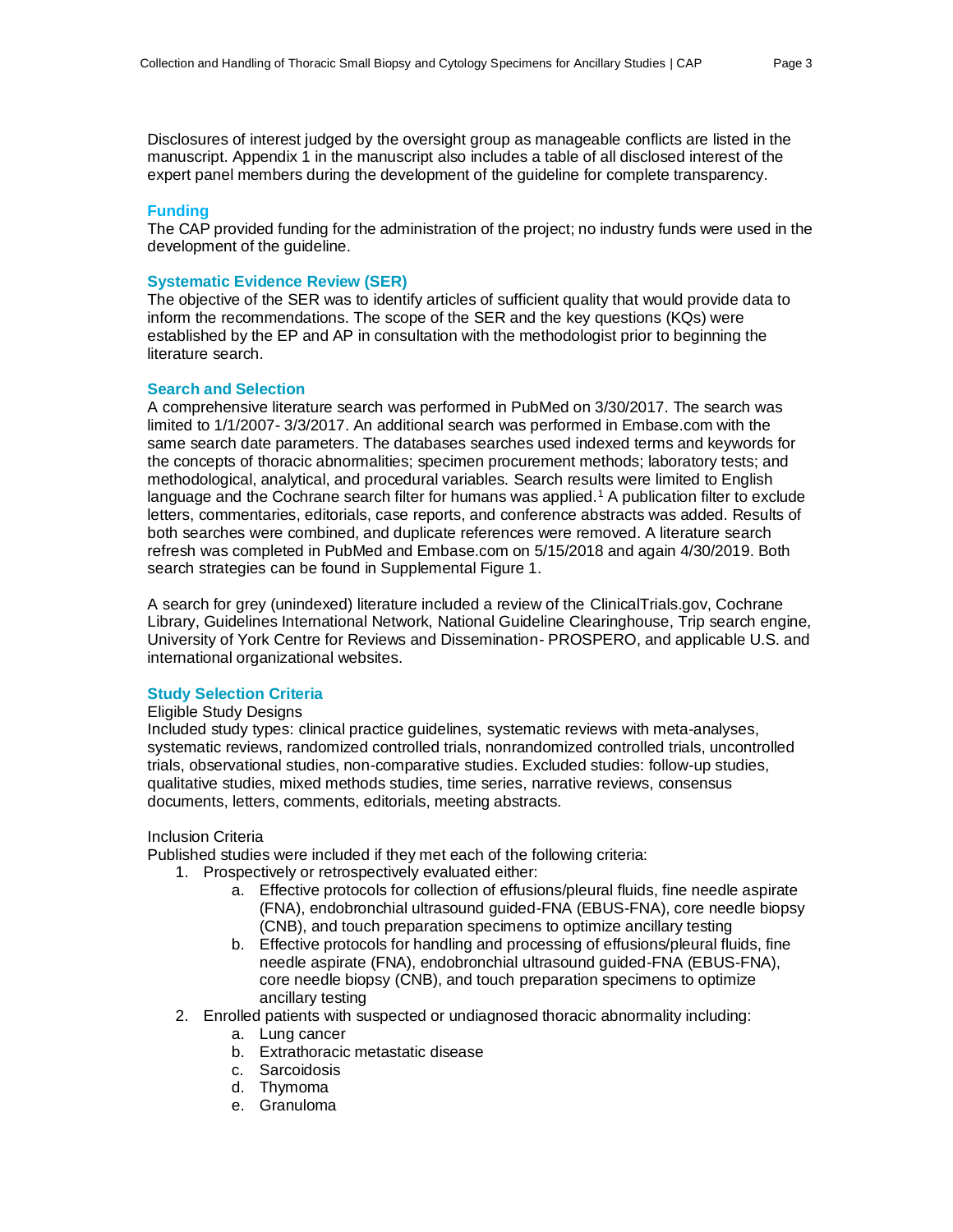- f. Spindle cell neoplasm
- g. Infections including tuberculosis, pneumocystis, fungus (aspergillus) Note: Extrathoracic metastatic disease and hematologic processes were excluded from this review as CAP is currently addressing hematolymphoid processes in another guideline
- 3. Included one of the outcomes of interest as outlined in the section below.
- 4. Peer-reviewed full-text articles.

Exclusion Criteria

- 1. Studies enrolling patients with specimen type of brushes, washes, bronchoalveolar lavages, unsatisfactory specimens, including lung specimens that have undergone ablation.
- 2. Studies of less than 30 samples or patients per study arm.
- 3. Studies of an excluded study type design as defined above.

#### **Outcomes of Interest**

The EP deemed the following as outcomes of interest: diagnostic yield, specimen adequacy/sufficiency for ancillary testing, cellularity, volume of specimen, number of specimens collected, diagnostic concordance, ancillary testing success rates, number of procedures, and complications.

### **Data Extraction & Management**

The data elements from an included article/document were extracted by one reviewer into standard data formats and tables developed using the systematic review database software, DistillerSR (Evidence Partners Inc., Ottawa, Canada); a second reviewer confirmed accuracy and completeness. Any discrepancies in data extraction were resolved by discussion between the co-chairs and the methodologist. A bibliographic database was established in EndNote (Thomson Reuters, Carlsbad, CA) to track all literature identified and reviewed during the study.

#### **Literature Review and Analysis**

The EP met 15 times through teleconference webinars from August 4, 2015, through May 23, 2019. Additional work was completed via electronic mail. The panel met in person March 18, 2017, December 2, 2017, and March 9-10, 2018 to review evidence from the systematic review and draft recommendations.

The EP formed the following key questions (KQs) for which to base the literature search:

- 1. With regard to each of the specimen types of interest (effusions/pleural fluids, FNA, endobronchial ultrasound guided-FNA [EBUS-FNA], CNBs, what evidence is available to determine the most effective protocols for sample collection, including:
	- a. immediate handling of the specimen, including:
		- how the needle biopsy is expelled from needle
		- selection of the appropriate media
	- b. the number (minimum and maximum) of passes needed to ensure that the laboratory can obtain adequate materials for diagnostic testing
	- c. the impact of rapid onsite evaluation (ROSE) on adequacy, quality, and triage of specimens
- 2. With regard to each of the specimen types, the preparations created, and the tests to be performed, what evidence is available to determine the most effective methods for the handling and processing of specimens, including:
	- a. the selection of appropriate media (e.g., liquids, tissue clot coagulum, fixed or unfixed) and the priority by disease
	- b. the optimal ischemic time (i.e., time between tissue removal and initiation of fixation)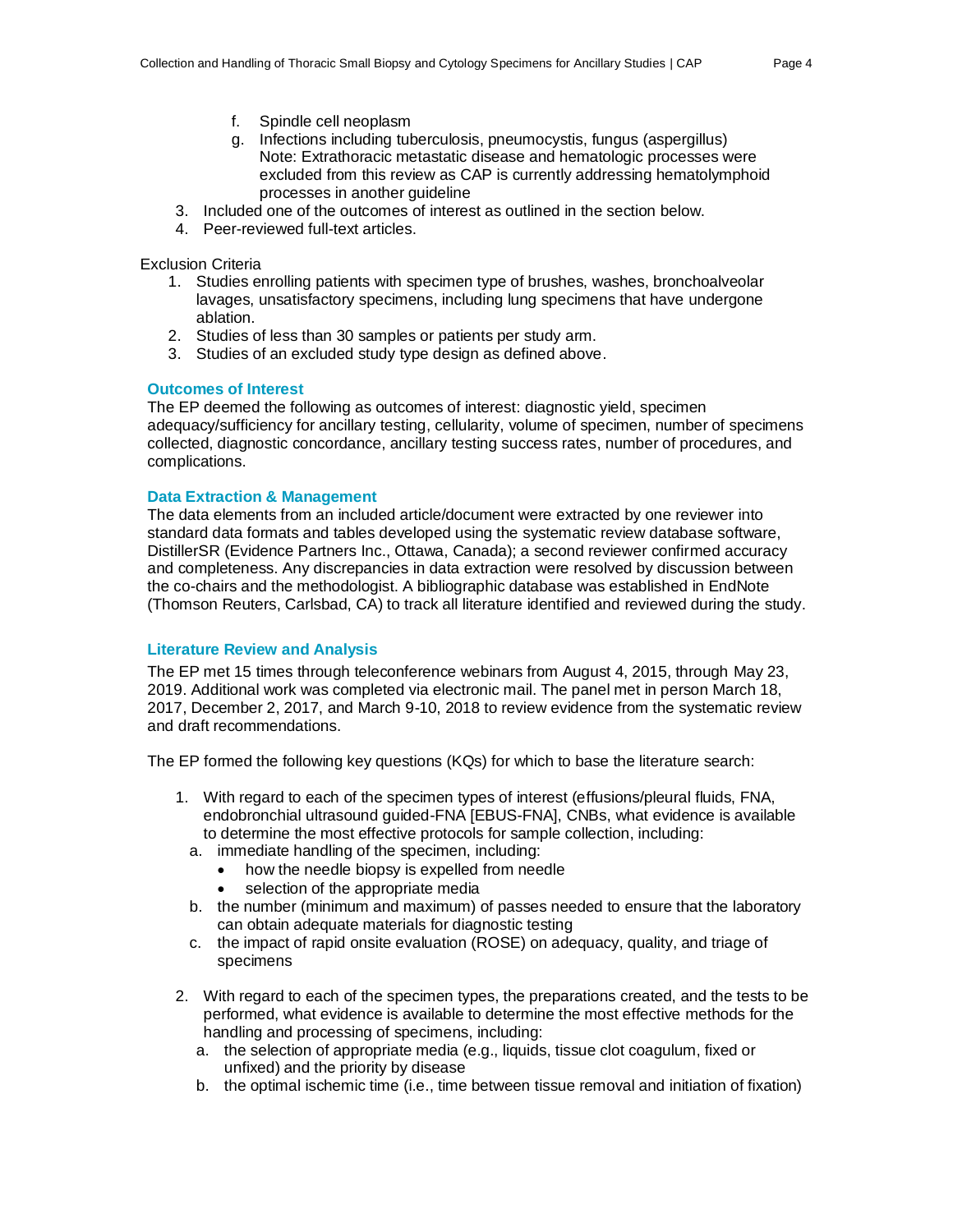3. With regard to the various pathologic testing methods, what evidence is available to support an algorithm(s) for selection of specimens and sequence of testing, under defined circumstances?

All EP members participated in the systematic evidence review (SER): title-abstract screening, full-text review, and data extraction. A dual review was performed for each study and in each phase of the SER; the co-chairs and/or methodologist adjudicated all conflicts. A literature refresh was also conducted, where studies also underwent dual review. A total of 100 studies comprised the final body of studies included in the SER. Supplemental Figure 2 displays the results of the literature review. All articles were available as discussion or background references. All members of the EP participated in developing draft recommendations, reviewing open comment feedback, finalizing and approving the final recommendations, and writing/editing of the manuscript.

### **Peer Review**

A public, open access comment period was held from May 23 through June 15, 2018 on the CAP Web sit[e www.cap.org](http://www.cap.org/) for any interested stakeholder to provide feedback on the draft recommendations. Seventeen draft recommendations, two demographic questions, three questions to assess feasibility, and one area to capture general comments were posted for feedback. An announcement was sent to the following societies deemed stakeholders:

# **Medical Societies**

- American Association for Clinical Chemistry (AACC)
- American Association of Pathologists' Assistants (AAPA)
- American College of Chest Physicians (CHEST)
- American College of Radiology (ACR)
- American Society for Clinical Oncology (ASCO)
- American Society for Clinical Pathology (ASCP)
- American Society for Cytopathology (ASC)
- American Society of Cytotechnologists (ASCT)
- American Thoracic Society (ATS)
- Association for Molecular Pathology (AMP)
- Association of Community Cancer Centers (ACCC)
- Association of Directors of Anatomic and Surgical Pathology (ADASP)
- Association of Pathology Chairs (APC)
- Canadian Association of Pathologists (CAP-APC)
- Cardiovascular and Interventional Radiological Society of Europe (CIRSE)
- European Federation of Cytology Societies (EFCS)
- European Society for Medical Oncology (ESMO)
- European Society of Pathology
- International Academy of Pathology (IAP)
- International Association for the Study of Lung Cancer (IASLC)
- International Academy of Cytology (IAC)
- National Comprehensive Cancer Network (NCCN)
- Papanicolaou Society of Cytopathology (PSC)
- Pulmonary Pathology Society (PPS)
- Radiological Society of North America (RSNA)
- Royal College of Pathologists
- Society for Thoracic Radiology (STR)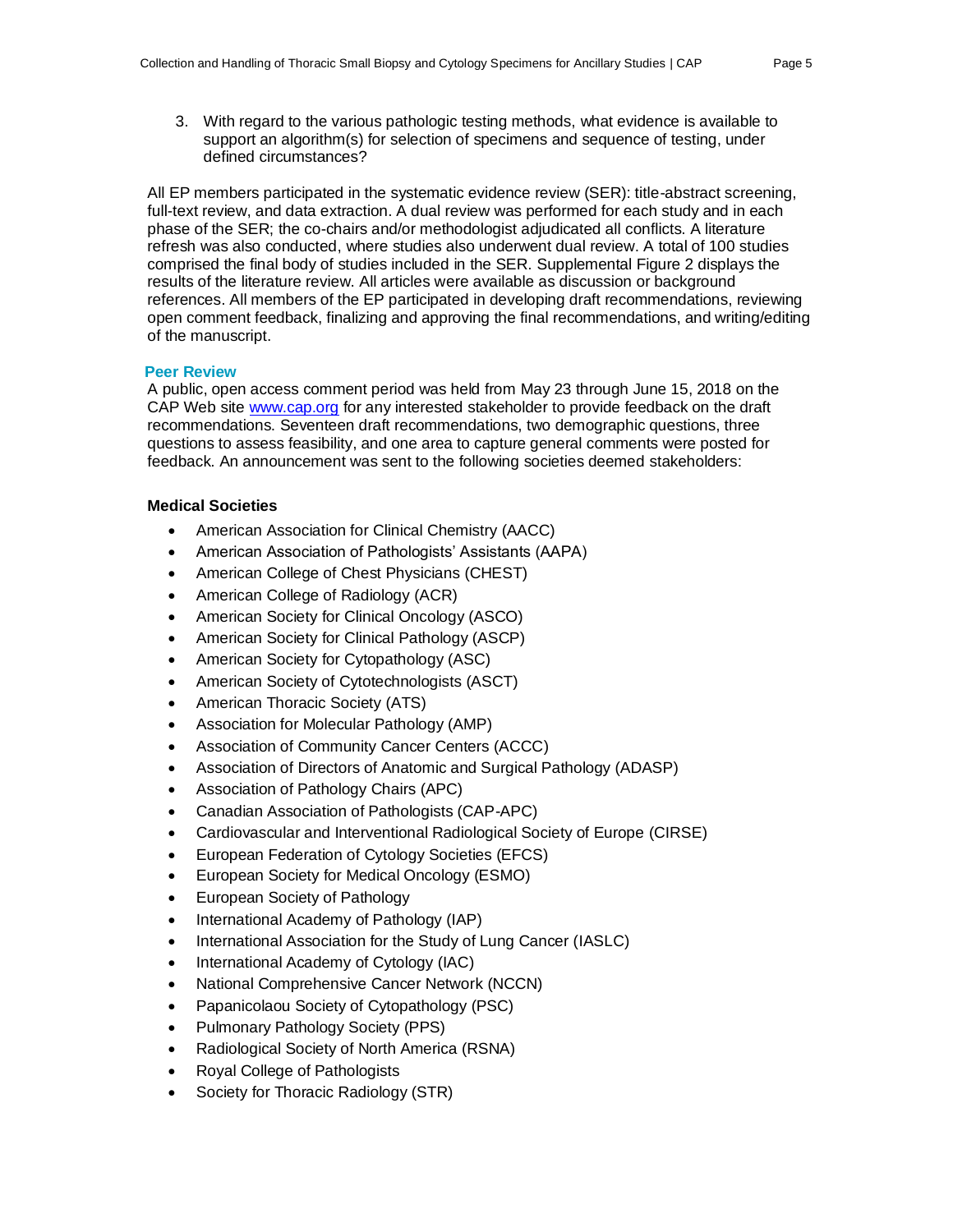- Society of Interventional Radiology (SIR)
- United States & Canadian Academy of Pathology (USCAP)

#### **Government**

- US Food and Drug Administration (FDA)
- Centers for Medicare & Medicaid Services (CMS)
- Veteran's Affairs (VA) and Department of Defense (DOD)
- Centers for Disease Control and Prevention (CDC), Division of Laboratory Programs, Standards, and Services
- CDC, Centers for Medicare and Medicaid Services (CMS)
- NIH, Division of Cancer Treatment and Diagnosis
- NIH, National Health Council
- European Medicines Agency
- National Institute for Health and Care Excellence (NICE) (UK)

#### **Patient Advocacy Groups**

- Alpha-1 Foundation
- **LAM Foundation**
- American Lung Association
- Free to Breathe (formerly: National Lung Cancer Partnership)
- Lung Cancer Foundation of America (LCFA)
- Uniting Against Lung Cancer / Lung Cancer Research Foundation
- Addario Lung Cancer Medical Institute (ALCMI "Alchemy")
- Bonnie J. Addario Lung Cancer Foundation (ALCF)
- Caring Ambassadors Lung Cancer Program
- Dusty Joy Foundation
- Free Me From Lung Cancer
- Global Lung Cancer Coalition
- International Thoracic Oncology Nursing Forum
- Lung Cancer Alliance
- Lungevity Foundation
- Roy Castle Lung Cancer Foundation
- Women Against Lung Cancer in Europe

Two hundred eighty-seven individuals participated in the comment period. "Agree," "Disagree," and "Does not pertain to my area of expertise or practice" responses were captured for every proposed recommendation. The website also received 469 written comments. Ten draft recommendations had less than 10% disagreement, five had between 10-20% disagreement, and two had 20-30% disagreement. Each EP member was assigned one to two draft statement for which they reviewed the comments and presented them to the entire panel for group discussion. After consideration of the comments, seven draft recommendations were maintained with the original language and ten were revised. Resolution of all changes was obtained by majority consensus of the panel using nominal group technique (discussion at an in-person meeting, rounds of teleconference webinars, email discussion and multiple edited recommendations) amongst the panel members. The final recommendations were agreed upon by the EP with a formal vote. The panel considered laboratory efficiency and feasibility throughout the entire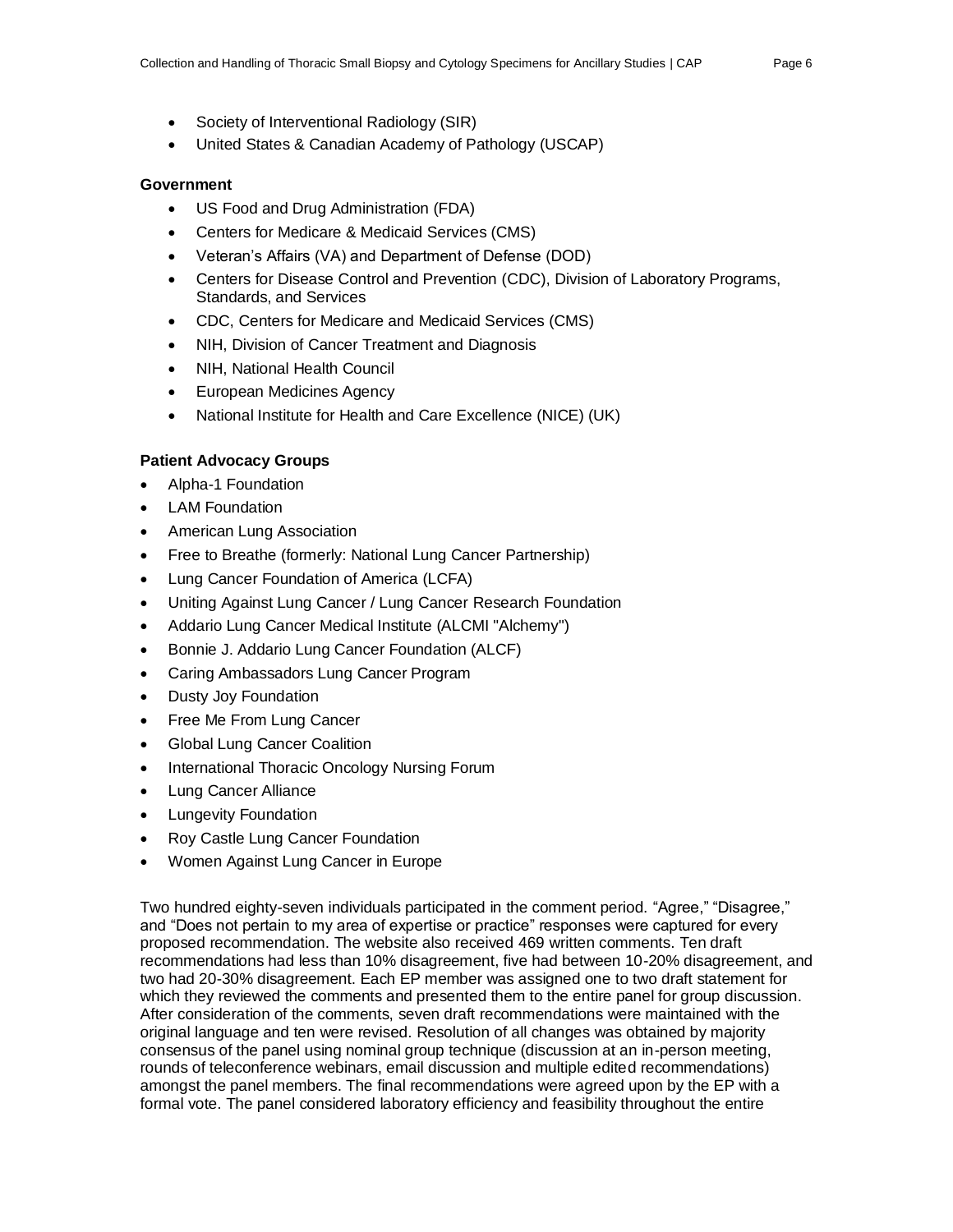considered judgment process. Fifty-seven and fifty-eight hundredths percent (57.58% [114 of 198]) responded that the entire guideline was feasible, 40.91% (81 of 198) responded that parts of it were feasible, and 1.52% (3 of 198) responded that none of it was feasible. Neither formal cost analysis nor cost effectiveness models were performed.

An independent review panel (IRP) was assembled to review and approve the guideline on behalf of the CAP Council on Scientific Affairs. The IRP was masked to the EP and to each other and were vetted through the COI process.

#### **Risk of Bias Assessment Methods**

A risk of bias assessment was performed for all retained studies following application of the inclusion and exclusion criteria. Using this method, studies deemed be of low quality would not be excluded from the systematic review, but would be retained, and their methodological strengths and weaknesses discussed where relevant. Validated study-type specific tools were used to assess the risk of bias, plus additional important quality features were extracted. Specific details for each study type are outlined below.

Clinical practice guidelines (CPGs)

- The following attributes were considered as per the AGREE II<sup>2</sup> tool using a 7-point scale:
	- 1. Scope and purpose
	- 2. Stakeholder involvement
	- 3. Rigor of development
	- 4. Clarity of presentation
	- 5. Applicability
	- 6. Editorial independence

Systematic Reviews (SRs) and Meta-analyses (MAs)

- The following questions were assessed as per the Assessing the Methodological Quality of Systematic Reviews (AMSTAR<sup>3</sup>) tool using yes, no, or unclear:
	- 1. Was an 'a priori' design provided?
	- 2. Was there duplicate study selection and data extraction?
	- 3. Was a comprehensive literature search performed?
	- 4. Was the status of publication (i.e. grey literature) used as an inclusion criterion?
	- 5. Was a list of studies (included and excluded) provided?
	- 6. Were the characteristics of the included studies provided?
	- 7. Was the scientific quality of the included studies assessed and documented?
	- 8. Was the scientific quality of the included studies used appropriately in formulating conclusions?
	- 9. Were the methods used to combine the findings of studies appropriate?
	- 10. Was the likelihood of publication bias assessed?
	- 11. Was the conflict of interest included?
	- Additional assessed items included and were assessed as yes, no, or unclear: 1. Reporting of funding sources.

Randomized Control Trials (RCTs)

- The following domains were assessed using the Cochrane Risk of Bias tool<sup>4</sup> using low risk, unclear risk, and high risk:
	- 1. Random sequence generation (selection bias)
	- 2. Allocation concealment (selection bias)
	- 3. Blinding of participants and personnel (performance bias)
	- 4. Blinding of outcome assessment (detection bias patient-reported outcomes)
	- 5. Incomplete outcome data (attrition bias)
	- 6. Selective outcome reporting (reporting bias)
- Additional assessed items included and were assessed as yes, no, or unclear:
	- 1. Validated and reliable measures used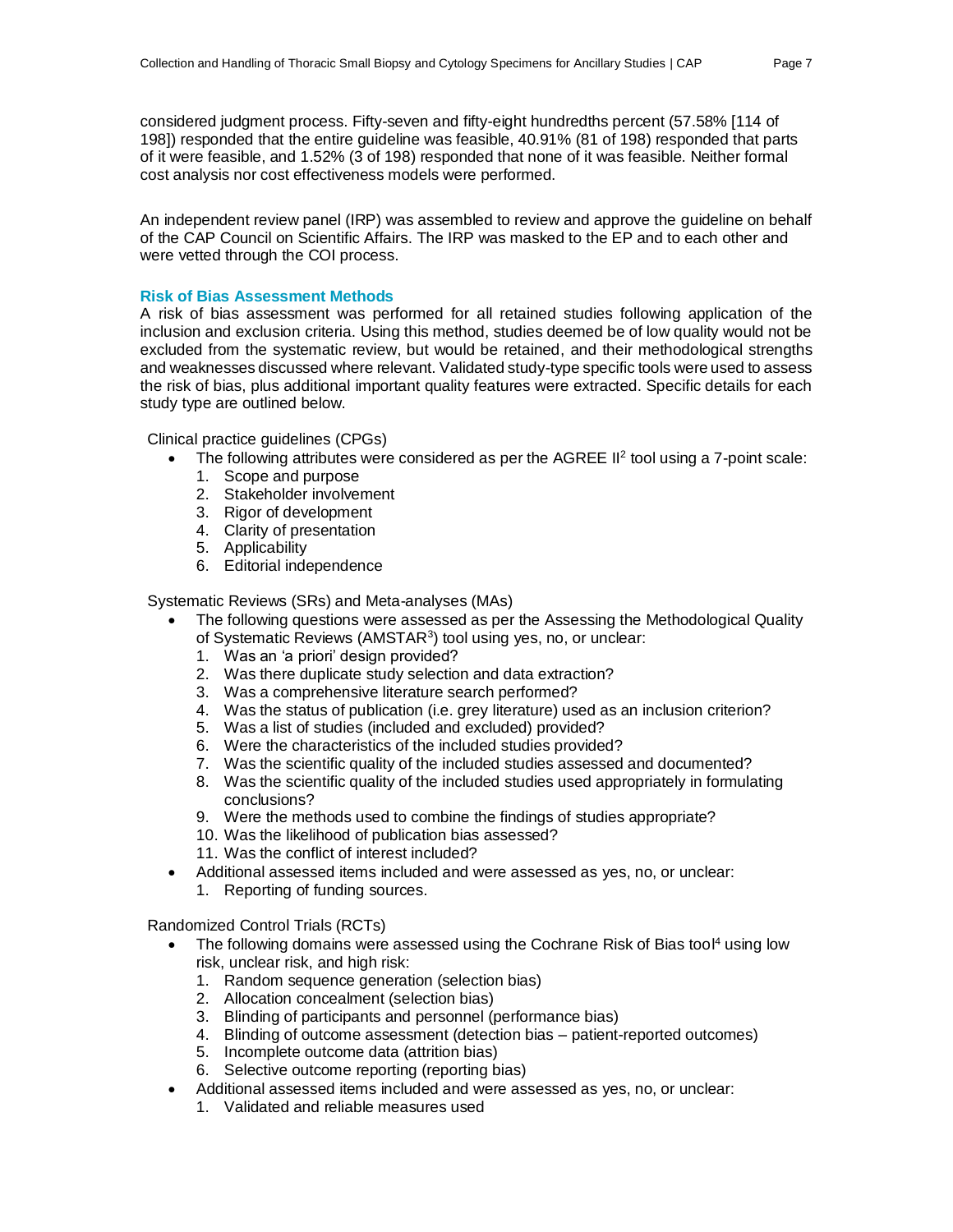- 2. Adequately powered statistical analysis
- 3. Reporting of funding sources
- 4. Industry funding

Prospective cohort studies (PCS), retrospective cohort studies (RCS), and case-control studies (CCS)

- The following domains were assessed using the ROBINS-I tool<sup>5</sup> using low risk,
	- moderate risk, serious risk, critical risk, or unclear:
		- 1. Confounding
		- 2. Patient selection (selection bias)
		- 3. Intervention classification (performance bias)
		- 4. Deviation from intended intervention (performance bias)
		- 5. Missing data (reporting bias)
		- 6. Outcome measurements (detection bias)
		- 7. Selection of reported outcomes (detection bias)
- Additional assessed items included and were assessed as yes, no, or unclear:
	- 1. Adequately powered statistical analysis
	- 2. Reporting of funding sources
	- 3. Industry funding

#### **Quality Assessment Results**

A total of 218 studies were included in our systematic review with the evidentiary base supporting the recommendation statements consisting of 100 studies. This body of evidence comprised one meta-analysis, three systematic reviews, three RCTs, 34 PCSs, and 59 RCSs. In the following sections, the number of studies that met our inclusion criteria and were retained, the evidence type as determined by study design, the aggregate quality of that evidence as determined by the risk of bias assessment of the individual studies and consistency of results are reported. Aggregate risk of bias across studies informing a statement are defined as not serious, serious, very serious, or extremely serious.

Following the risk of bias assessment, each guideline statement was given a grade for quality of evidence. Quality of evidence is graded as High, Moderate, Low, Very Low, or Insufficient, based on our confidence in how closely the reported estimate of effect reflects the true effect (Supplemental Table 1). During the development process of this guideline, the CAP transitioned to following Grading of Recommendation Assessment, Development and Evaluation (GRADE) methodology. Although it was too late in development to use GRADE for this guideline, future updated will reflect this change. In order to make the transition more seamless, GRADE definitions for quality of evidence were adopted in this version of the guideline.

#### **Assessing the Strength of Recommendations**

Development of recommendations required that the panel review the identified evidence and make a series of key judgments:

- 1. What are the significant findings related to each KQ or outcome? Determine any regulatory requirements and/or evidence that support a specific action.
- 2. What is the overall quality of evidence supporting each KQ or outcome?
- 3. What is the strength of each recommendation? Supplemental Table 2 describes the ratings for the strength of recommendation, based on the quality of evidence and the likelihood that further studies will change the conclusions. Recommendations not supported by evidence (i.e., evidence was missing or insufficient to permit a conclusion to be reached) were made based on consensus expert opinion. Another potential consideration is the likelihood that additional studies will be conducted that fill gaps in knowledge.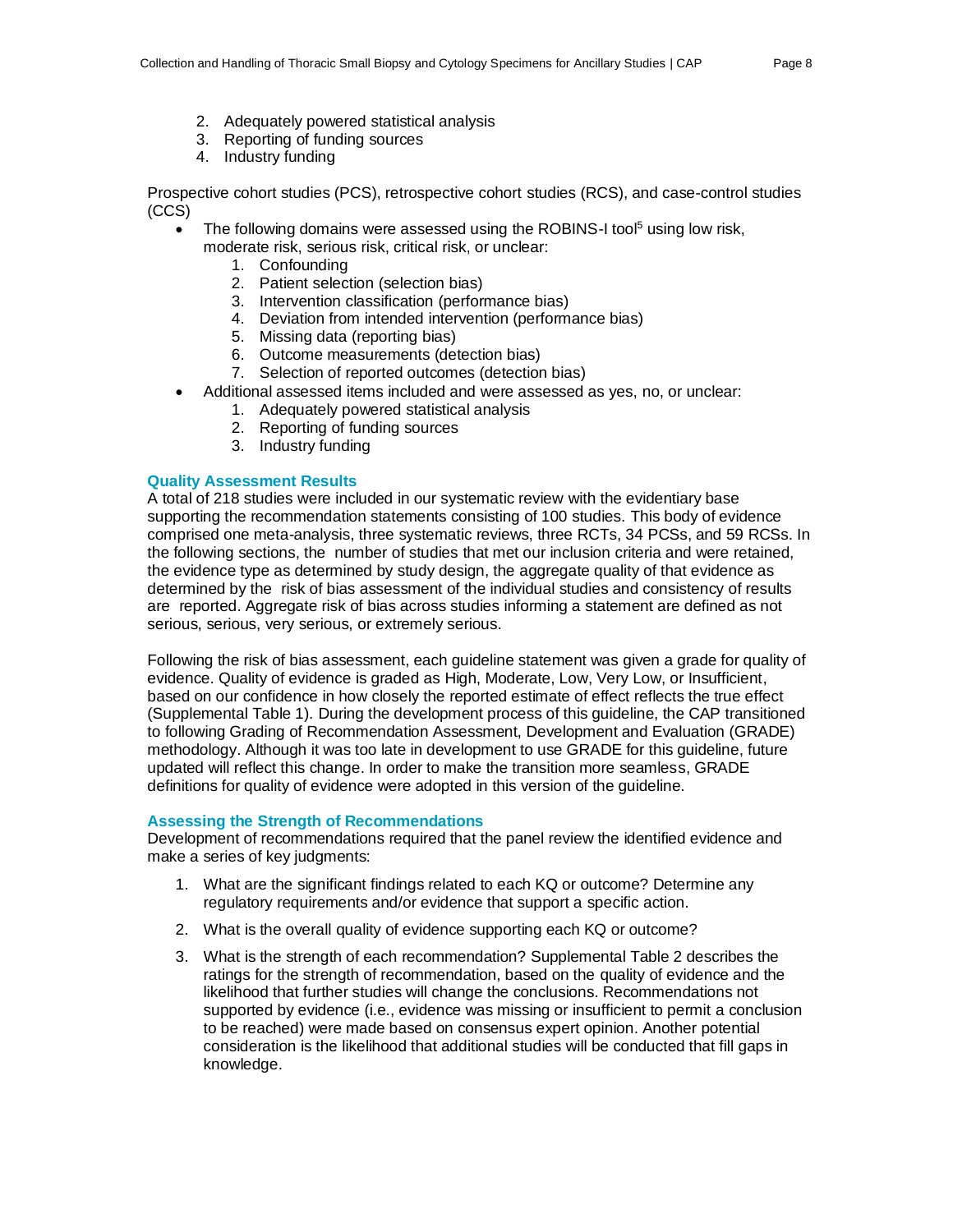4. What is the net balance of benefits and harms? The panel used the Evidence to Decision Framework<sup>6</sup> to frame, discuss, and document their decisions for each recommendation.

#### **Strength of Recommendation, Quality of Evidence, Risk of Bias Assessment, and Summary of the Benefits and Harms by Guideline Statement**

**Statement 1.** *Strong Recommendation***. – Endobronchial ultrasound guided transbronchial needle aspiration (EBUS TBNA) may be used, if available, for initial evaluation (diagnosis, staging, identification of recurrence/metastasis) of mediastinal and hilar lymph nodes, as well as centrally located parenchymal lesions visible with endobronchial ultrasound.** The quality of evidence is *moderate* to support this guideline statement. Refer to Supplemental Table 3a and 3b for the quality assessment results of the 15 studies<sup>7-21</sup> informing this statement. A meta-analysis<sup>18</sup> at low risk of bias focused on the ability of EBUS TBNA to provide an adequate sample for ancillary testing. The remaining 14 studies carried an aggregate serious risk of bias and included, 11 RCSs<sup>7-13,15-17,21</sup> and three prospective studies.<sup>14,19,20</sup> As a consequence of their retrospective design, all retrospective studies<sup>7-13,15-17,21</sup> suffered from selection bias, additional individual studies carried a risk of bias in performance domains, $13$ reporting domains, 8,11-13,15-17,21 and detection domains, 7-13,15-17,21 while five studies did not report funding source.<sup>8,9,13,15,16</sup> The PCSs were limited by risk of selection bias in all,<sup>14,19,20</sup> reporting bias in two,<sup>19,20</sup> and detection bias in one.<sup>14</sup> None of the studies were found to have methodological flaws that would raise concerns about the findings.

There is balance of effects between the benefits of using EBUS TBNA in these locations and the harms. The panel believes this statement may be acceptable to key stakeholders and will be feasible to implement in some institutions.

#### **Statement 2.** *Recommendation.* **– When performing EBUS TBNAs, 19-, 21-, or 22-gauge needles may be used.**

The quality of evidence is *low*. Refer to Supplemental Table 4a and 4b for the quality assessment results of nine studies<sup>22-30</sup> included in the evidentiary base of statement 2. An included  $S\mathsf{R}^{24}$  carried a low risk of bias with the only limitation being unclear reporting surrounded whether the study used dual study selection and data extraction. Additionally, two RCTs,<sup>26,28</sup> two PCSs,<sup>22,27</sup> and four RCS<sup>23,25,29,30</sup> were published after the search date of the SR and included to inform this statement. The aggregate risk of bias across these studies was very serious. An additional prospective cohort study,<sup>22</sup> which did not evaluate needle gauge in relation to sufficiency for ancillary testing but did report on the outcome, was included as indirect evidence for this statement and was limited by a serious risk of bias. None of the studies were found to have methodological flaws that would raise concerns about the findings.

Studies from the systematic review showed that 19-, 21-, and 22-gauge needles attribute diagnostic accuracy and yield sufficient specimen cellularity for diagnosis in EBUS TBNAs. The panel recognizes however, that other needle gauges may also be employed successfully. The panel believes the guideline statement to be feasible and acceptable to most key stakeholders.

#### *Statement 3. Recommendation***. – When performing EBUS TBNA, ROSE should be utilized, if available.**

The quality of evidence is *moderate*. The evidence base informing this statement comprised one SR,<sup>24</sup> one RCT,<sup>31</sup> six PCSs,<sup>20,32-36</sup> and 13 RCSs.s<sup>10,13,15,37-46</sup> Refer to Supplemental Table 5a,5b for the quality assessment results of all included studies. The aggregate risk of bias across the 21 studies was serious based on poor methodology reporting, $^{32}$  and risk of selection bias, $^{32\text{-}34,36}$ detection bias, $32.34,36$  performance bias, $35$  and reporting bias $32.34,36$  in the PCSs. The RCSs carried risk of selection bias inherent in retrospective studies, in addition to detection bias,<sup>10,13,15,38,40-46</sup> performance bias,<sup>13,46</sup>, reporting bias<sup>13,15,38-41,45,46</sup> and no reporting of funding source.<sup>13,15,38-41,44,45</sup> None of the studies were found to have methodological flaws that would raise concerns about the findings.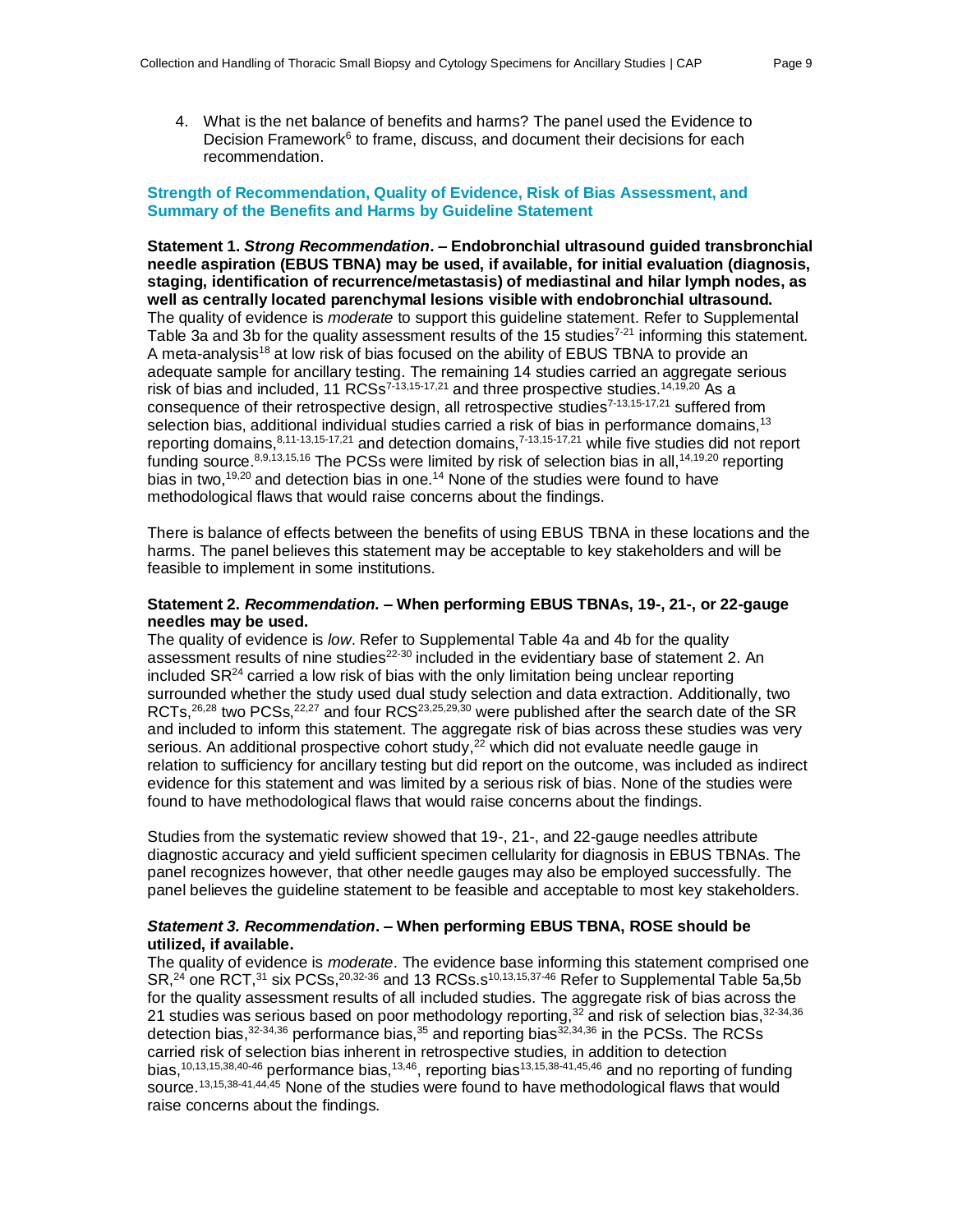Although the feasibility of this recommendation varies based on available resources at individual centers, the panel believes that the benefits of using ROSE outweigh the harms. In general, ROSE potentially helps maximize diagnostic yield, minimizes complications, and helps triage specimens more readily. ROSE requires dedicated cytology personnel and inter-department coordination. It also adds additional cost depending on who provides the assessment (cytotechnologist versus pathologist). Nonetheless, the panel believes the guideline statement to be acceptable, especially to stakeholders with ROSE services in place.

#### **Statement 4.** *Recommendation***. – To achieve optimal diagnostic yield, when performing EBUS TBNA without ROSE, the bronchoscopist should perform at a minimum three and up to five passes, if technical and clinically feasible. When performing with ROSE, clinical judgment should be used to assess the number of passes needed. Additional passes may be required for ancillary studies.**

The quality of evidence is *moderate*. Refer to Supplemental Table 6 for the risk of bias assessment results of six studies<sup>24,31,47-50</sup> included in the evidentiary base for this statement. Studies carried an aggregate serious risk of bias and included one  $\text{SR},^{24}$  one  $\text{RCT},^{31}$  three PCSs,<sup>47,49,50</sup> and one RCS.<sup>48</sup> The RCT<sup>31</sup> suffered from selection bias, performance bias and detection bias, while the PCSs were limited by risk of reporting bias,<sup>47</sup> selection bias,<sup>49</sup> or performance bias.<sup>50</sup> In addition to high risk of selection bias, the retrospective cohort study<sup>48</sup> also suffered from a risk of detection bias and did not report on funding sources. None of the studies were found to have methodological flaws that would raise concerns about the findings.

Although the panel recommends the use of ROSE, it is understood that its use may not always be feasible. Based on a lack of data indicating increased adverse events with multiple EBUS TBNA passes, the recommended intervention of multiple passes favors benefits of obtaining sufficient material for ancillary testing over the harms. The panel believes this guideline statement to be acceptable to key stakeholders.

#### **Statement 5. When performing transthoracic needle procedures, ROSE should be used for adequacy assessment, if available. If performing CNB, without concurrent FNA, touch preparations may be used for adequacy assessment, if available. -** *Strong Recommendation for the use of ROSE for adequacy assessment; Recommendation for the use of touch preparations without concurrent FNA.*

The quality of evidence for the use of ROSE is *moderate*, while the quality of evidence for the use of a touch preparation is *low*. Refer to Supplemental Table 7 for the risk of bias assessment results of all eight studies<sup>24,36,44,48,51-54</sup> included in the evidentiary base. The seven studies reporting on diagnostic yield and/or adverse events using ROSE carried a serious aggregate risk of bias. Included studies were limited by their risk of bias in relation to patient selection,  $36,44,48,52,54$  performance,  $54$  detection,  $36,48,54$  and reporting,  $36,54$  as well as a lack of reported funding.<sup>36,44,48</sup> Evidence supporting the use of touch preps for adequacy assessment comprises one PCS<sup>53</sup> and one RCS<sup>52</sup> with an aggregate very serious risk of bias. None of the studies were found to have methodological flaws that would raise concerns about the findings.

Although the feasibility of this recommendation varies based on available resources at individual institutions, the panel believes that the benefits of using ROSE outweigh the harms. In instances where CNBs are performed without concurrent FNA, the panel believes that touch preparations can provide value. The panel recognizes, however, that the adequacy of touch preparations can be variable, and as such, some stakeholders may not find them to be acceptable for their practice.

**Statement 6.** *Recommendation***. – When performing transthoracic needle procedures, needle size should be determined by the operator and technique. For transthoracic FNAs, needles as small as 25 gauge may be used. For CNBs, needles as small as 20 gauge may be used.**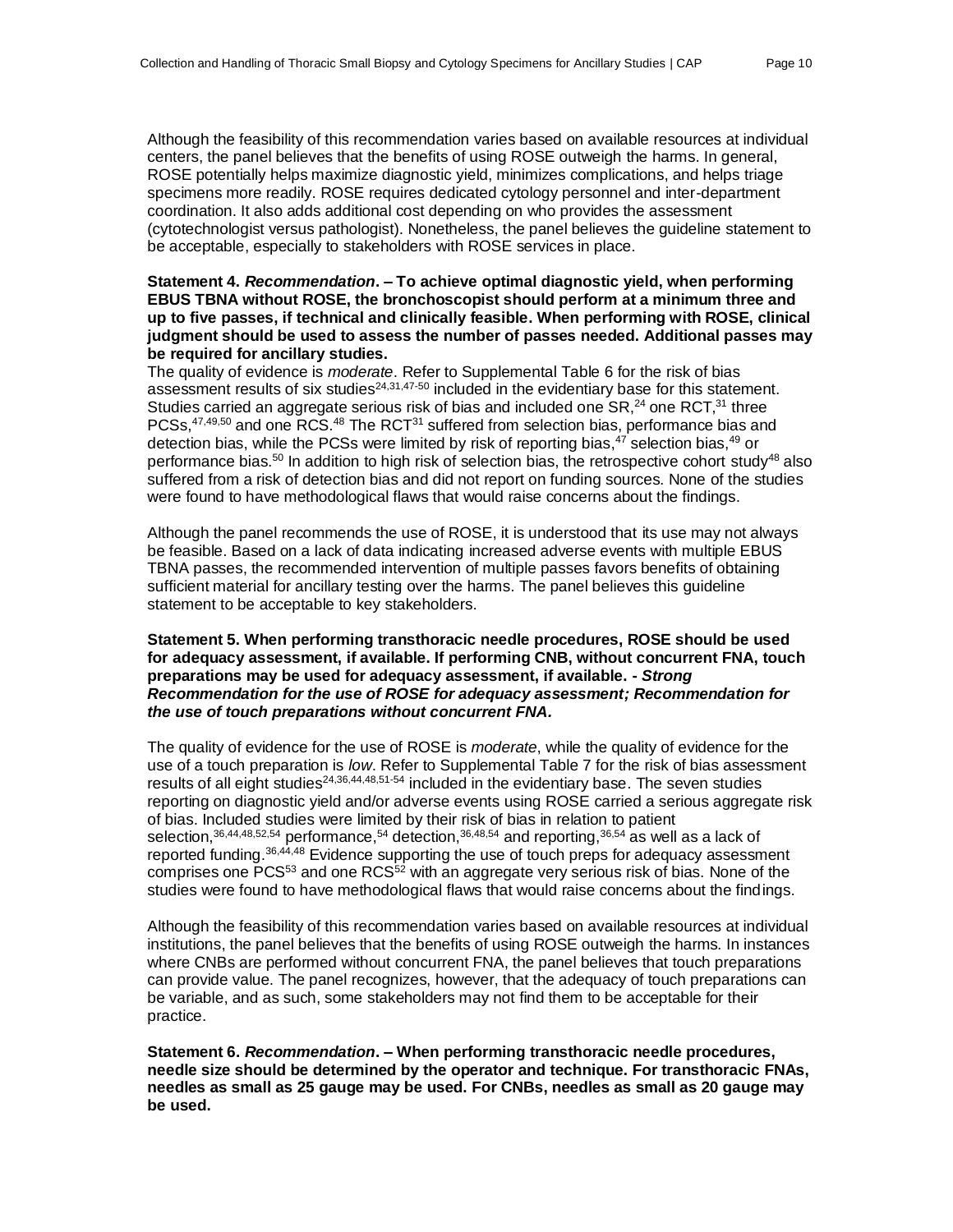The quality of evidence is *low*. Refer to Supplemental Table 8 for the risk of bias assessment results of all 12 studies<sup>53,55-65</sup> informing this statement. Evidence supporting this statement is based on studies that evaluated adequacy using various needle gauges and studies that reported on adverse events using various needle gauges. Of the two studies reporting on tissue adequacy following specimen collection, one study was an MA,<sup>56</sup> while the other study was a RCS.<sup>55</sup> Although based on a SR, the MA<sup>56</sup> did not include an a prior design, duplicate study selection or data extraction, a complete list of included and excluded studies, or quality assessment of the included studies. Studies reporting on adverse events included six PCSs,<sup>53,59,61-64</sup> and five RCSs.<sup>55,57,58,60,65</sup> These studies were limited by their risk of bias to selection bias,<sup>53,57-65</sup> performance bias,<sup>53,64</sup> detection bias,<sup>53,58,60,61,63,65</sup> and reporting bias,<sup>53,57,58,60-63,65</sup> as well as a lack of reported funding.<sup>53,58,61-65</sup> None of the studies were found to have methodological flaws that would raise concerns about the findings.

The panel weighed the harms of using a large gauge needle against the benefits of obtaining sufficient material for ancillary testing with smaller needle gauges as there were no studies that directly compared needle gauges in terms of adequacy for ancillary testing nor adverse events. The panel believes that the guideline statement is feasible and acceptable to key stakeholders.

**Statement 7.** *Recommendation.* **- When performing transthoracic FNA without CNB, the proceduralist should obtain multiple passes, if technically and clinically feasible, and should attempt to collect sufficient material for a tissue block (i.e., cell block, tissue clot).** The quality of evidence is *low*. Refer to Supplemental Table 9 for the risk of bias assessment results of five studies that evaluated diagnostic yield and adequacy outcomes using multiple passes,<sup>36,54,66-68</sup> two studies reported on adverse events of multiple passes,<sup>36,54</sup> and eight studies reporting on diagnostic yield and adequacy when a tissue block was created.<sup>53,69-75</sup> The aggregate risk of bias across the 13 studies was very serious. The five studies reporting on diagnostic yield and adequacy for multiple passes included three PCSs<sup>36,67,68</sup> and two RCSs.<sup>54,66</sup> Of the studies reporting on multiple passes, one prospective cohort study<sup>36</sup> and one retrospective cohort study<sup>68</sup> also reported on adverse events. All studies reporting on diagnostic outcomes suffered from risk of bias in relation to patient selection,<sup>36,54,66-68</sup> additionally four studies were limited by detection bias, 36,54,66,67 four contained missing data, 36,54,66,68 and two did not report on funding source.<sup>36,66</sup> Of the eight studies reporting on the creation of tissue blocks, three were PCSs<sup>53,71,76</sup> and five were RCSs.  $69,70,72,73,75$  included studies were limited by their risk of bias in relation to patient selection, <sup>53,69-75</sup> performance, <sup>53,72</sup> detection, <sup>53,70,72-74</sup> and reporting,<sup>53,69-74</sup> as well as a lack of reported funding.<sup>53,73,74</sup> None of the studies were found to have methodological flaws that would raise concerns about the findings.

Based on a lack of data indicating increased adverse events with multiple passes, the recommended intervention of multiple passes favors benefits of obtaining sufficient material for ancillary testing over the harms. The panel believes this statement to be feasible and acceptable to key stakeholder. As this is regular practice in many institutions, the guidance should also be highly implementable.

#### **Statement 8.** *Recommendation***. - To achieve optimal diagnostic yield when performing transthoracic CNBs, the proceduralist should attempt to obtain a minimum of three core samples, if technically and clinically feasible. Additional samples may be required for ancillary studies.**

The quality of evidence is *low*. Refer to Supplemental Table 10 for complete risk of bias assessment results of one RCS<sup>77</sup> supporting this statement. The study was limited by a risk of study selection bias, as well as a risk of detection bias.

Based on a low rate of adverse events with collection of three of more samples, the benefits of obtaining sufficient material for ancillary testing outweighs the harms. The panel believes this guideline statement to be feasible as this is regular practice in some institutions. Additionally, the guidance is believed to be acceptable to key stakeholders.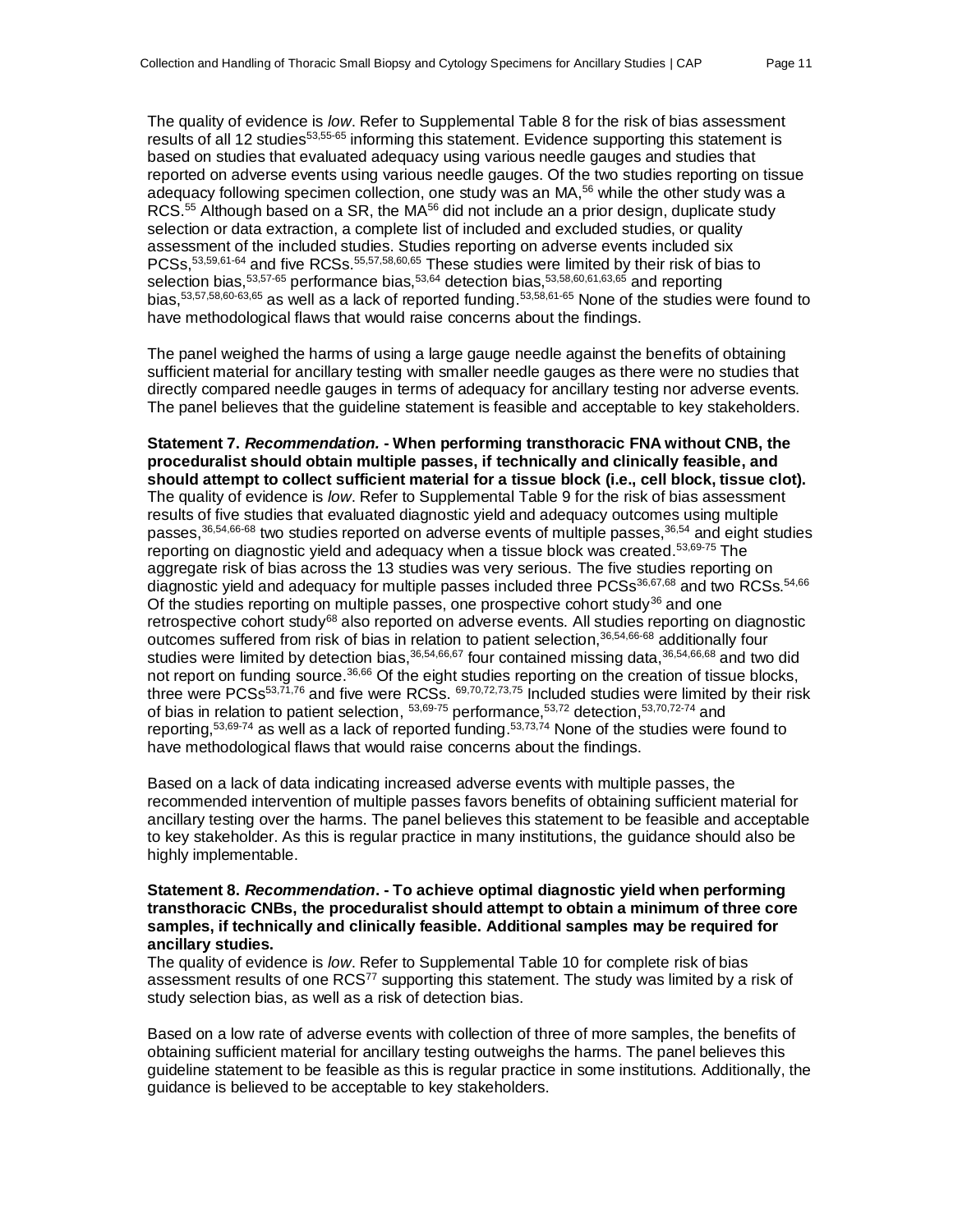**Statement 9.** *Recommendation* **- If performing bronchoscopy for the investigation of peripheral pulmonary lesions that are difficult to reach with conventional bronchoscopy, image-guidance adjuncts may be used, if local expertise and equipment are available.** The quality of evidence is *low*. Refer to Supplemental Table 11 for the risk of bias assessment results of PCS<sup>78</sup> and RCS,<sup>79</sup> both of which informed this statement. The aggregate risk of bias was very serious based on risk of selection bias and detection bias in both studies.<sup>78,79</sup> Neither study was found to have methodological flaws that would raise concerns about the findings.

The benefits of increased diagnostic yield with image-guidance are large and outweigh the very small harms of using image-guidance adjuncts. The panel believes this guideline statement to be feasible and acceptable to key stakeholders.

#### **Statement 10. When performing transbronchial needle aspirates, ROSE should be used for adequacy assessment, if available. If performing transbronchial forceps biopsies, without concurrent FNA, touch preparations may be used for adequacy assessment, if available. –** *Recommendation for the use of ROSE for adequacy assessment; Expert Consensus Opinion for the use of touch preparations.*

The quality of evidence supporting the use of ROSE is *moderate,* while the quality of evidence supporting the use of touch preparations is *very low*. Refer to Supplemental Table 12 for the risk of bias assessment results of all studies informing this statement. The evidence base for the use of ROSE comprises seven studies, $^{80\text{-}86}$  including one SR, $^{80}$  three PCSs, $^{84\text{-}86}$  and three RCSs. $^{81\text{-}83}$ The aggregate risk of bias was serious and included cohort studies were limited by their risk of bias in relation to patient selection, 81-84,86 performance, 82,83,86 detection, 82-84,86 and reporting, 82-86 as well as a lack of reported funding.<sup>82,86</sup> Evidence supporting the use of touch preparations for adequacy assessment comprises one  $PCS$ ,<sup>53</sup> which was limited by risk of bias related to patient selection, performance, detection and reporting bias domains. None of the studies were found to have methodological flaws that would raise concerns about the findings.

Although the feasibility of this recommendation varies based on available resources at individual institutions, the benefits of using ROSE outweigh the harms. The panel believes this statement to be acceptable to key stakeholders. The panel recognizes, however, that the adequacy of touch preparations can be variable, and as such, some stakeholders may not find them acceptable for their practice.

#### **Statement 11.** *Expert Consensus Opinion.* **– When collecting pleural fluid for a suspected diagnosis of malignancy, the proceduralist should send as much fluid volume as reasonably attainable for cytologic evaluation and ancillary studies.**

The quality of evidence is *insufficient*. Refer to Supplemental Table 13 for the risk of bias assessment results of studies informing this statement. Although three PCSs<sup>87-89</sup> and four  $RCS<sub>90-93</sub>$  reported on minimum volume of fluid required for a diagnosis, there was too much heterogeneity within the identified studies upon which to base an evidence-based statements. Additionally, no studies reported on an upper limit of fluid. None of the studies were found to have methodological flaws that would raise concerns about the findings.

Although a few studies addressed pleural fluid volume, the panel believes the benefit of sending "more" fluid to the cytology laboratory outweighs the harms of sending "less." Implementing this guideline statement affords the laboratory greater flexibility to perform more tests. Minor costs exist for sending larger amounts of fluids (cost of collection bags) but is relatively miniscule. Laboratory staff will also have to discard excess fluid.

#### **Statement 12.** *Strong Recommendation.* **– Cytology specimens (smears, cell blocks, liquid based cytology), may be used for ancillary studies if supported by adequate validation studies.**

The quality of evidence is *low*. Refer to Supplemental Table 14 for the risk of bias assessment results of all 10 studies<sup>39,42,69,70,94-99</sup> used to inform this statement. The aggregate risk of bias across the 10 studies was very serious. Of the 10 studies, two RCSs reported on the use of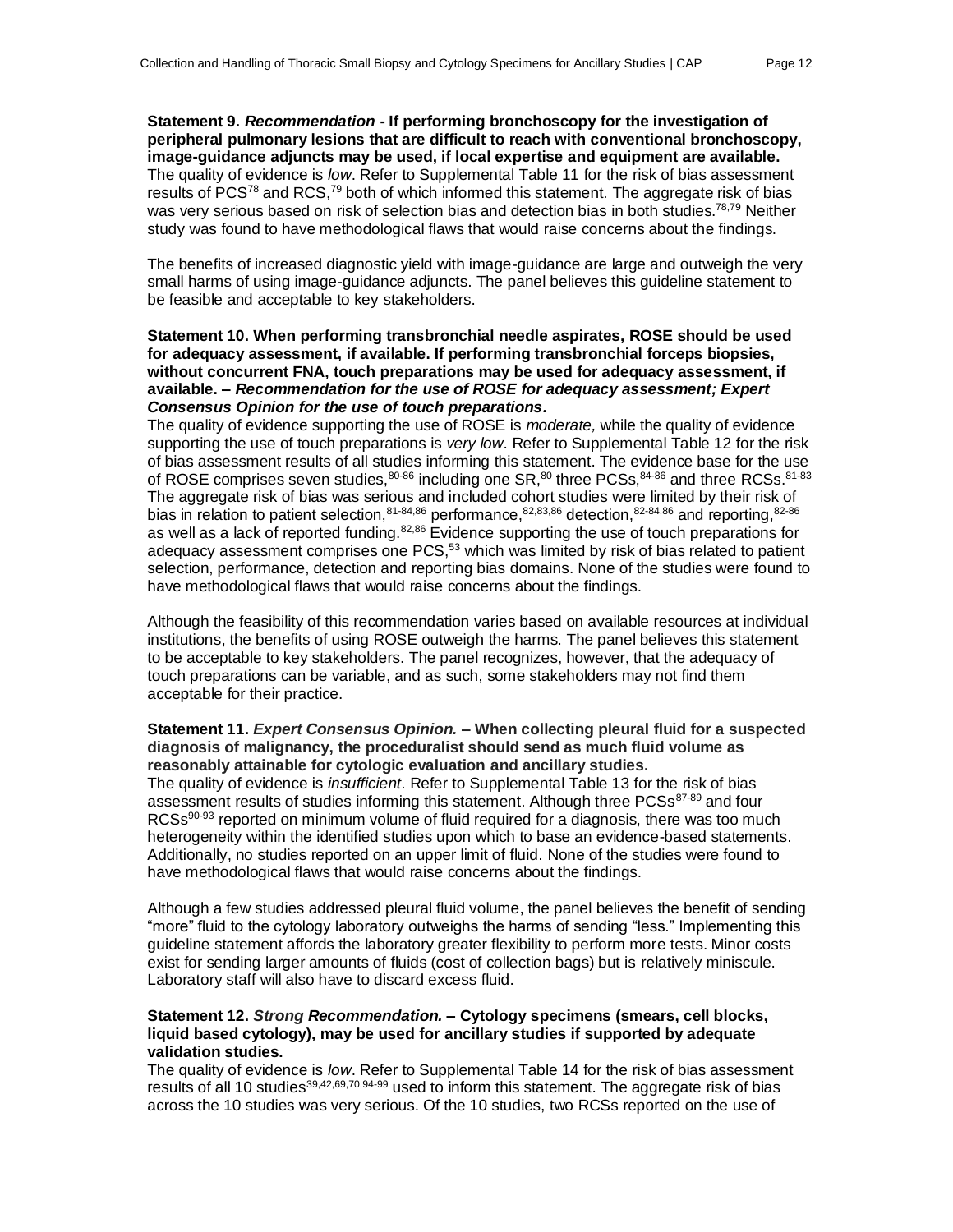cytology specimens for IHC,  $95,99$  one PCS $96$  and one RCS $99$  reported on the use of cytology specimens for FISH, and seven RCSs reported on cytology specimens when conducting molecular analysis.<sup>39,42,69,70,94,97,98</sup> Included studies were limited by risk of bias in selection,<sup>39,42,69,70,94-96,98,99</sup> performance,<sup>94,95,97-99</sup> detection,<sup>42,70,99</sup> and reporting<sup>39,70,94,95,98</sup> domains. None of the studies were found to have methodological flaws that would raise concerns about the findings.

The benefits of using cytology specimens for ancillary testing outweigh any perceived harms from testing in these specimens. The panel believes that implementation of this guidance will result in resource savings and that the statement is both feasible and acceptable to key stakeholders.

#### **Statement 13. Recommendation - CNB specimens collected for ancillary studies should be fixed in 10% neutral buffered formalin.**

The quality of evidence is *very low*. Refer to Supplemental Table 15 for the risk of bias assessment results of studies included in the evidentiary base for this statement. Although no study directly compared the use of one fixative with another, four studies<sup>59,100-102</sup> reporting on adequacy for ancillary testing or successful ancillary testing following fixation with 10% neutral buffered formalin comprise the indirect evidence supporting this statement. Included studies carried and aggregate very serious risk of bias and were limited by their risk of bias in relation to patient selection,<sup>59,100-102</sup> detection,<sup>100,101</sup> and reporting<sup>100,101</sup> domains, as well as a lack of reported funding.100,102 None of the studies were found to have methodological flaws that would raise concerns about the findings.

Ten-percent neutral buffered formalin renders CNB specimens adequate for molecular testing and is generally the standard of practice. As such, the benefits of using it outweigh the harms and most stakeholders will have already be implementing this guideline statement.

#### **Statement 14.** *Recommendation.* **– When performing bronchoscopy for the investigation of tuberculosis, endobronchial ultrasonography may be used to increase the diagnostic yield of bronchoalveolar lavage and transbronchial biopsy.**

The quality of evidence is *low*. Refer to Supplemental Table 16 for complete quality assessment of the one RCS<sup>103</sup> informing this statement. The study was limited by risk of selection bias, performance bias, reporting bias, and detection bias. The study did not contain methodological flaws that would raise concerns about its findings.

Many hospitals already employ EBUS TBNA outside the investigation of tuberculosis so using it for this purpose is an extension of resources already in place. A comparative study from the systematic review show increased diagnostic yield and decreased time to diagnosis when compared to convention bronchoscopy. The panel believes that stakeholders will find the guideline statement acceptable.

#### **Statement 15.** *Recommendation.* **– When performing EBUS TBNA for the evaluation of intrathoracic granulomatous lymphadenopathy with the suspicion of tuberculosis, specimens should be collected for cytology, microbiology (mycobacterial smear and culture), and** *Mycobacterium tuberculosis***-polymerase chain reaction (TB-PCR) evaluation, if available.**

The quality of evidence is *low*. Refer to Supplemental Table 17 for the quality assessment results of three RCSs<sup>104-106</sup> identified to inform this statement. Studies were limited by a very serious aggregate risk of bias and carried risk of bias in patient selection,<sup>104-106</sup> performance,<sup>104</sup> detection,  $104-106$  and reporting domains,  $104-106$  as well as a lack of reported funding.  $104-106$  None of the studies were found to have methodological flaws that would raise concerns about the findings.

The benefits of implementing the guideline statement allow for a more thorough diagnostic workup, providing complementary information to inform a diagnosis. Evidence from the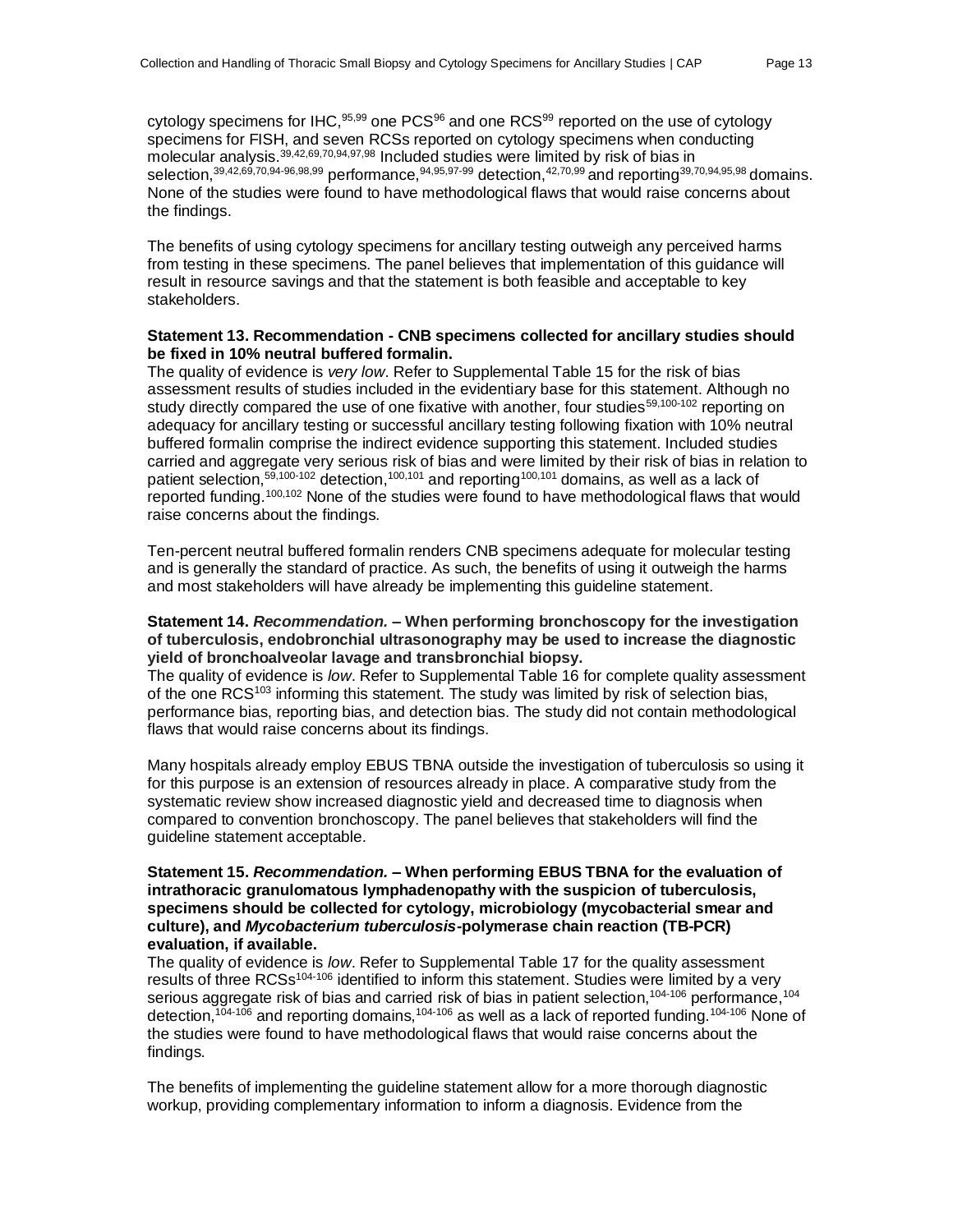systematic review confirm that the combination of cytology, microbiology and TB-PCR increases diagnostic yield. In addition, as certain tests provide diagnostic information faster than others, sending specimens to all three laboratories can assure the appropriate triage of patients. Sending specimens for various evaluations will incur costs and might not be feasible in lower income settings.

#### **Statement 16.** *Recommendation.* **– When collecting pleural fluid for diagnosis of extrapulmonary tuberculosis, specimens should be submitted for microbiology culture studies for mycobacteria using liquid media protocol.**

The quality of evidence is *low.* Refer to Supplemental Table 18 for complete quality assessment of the one PCS<sup>76</sup> informing this statement. The PCS suffered from risk of reporting and detection bias but contained no methodological flaws that would raise concerns about the findings.

Liquid media protocol is recommended for its high analytic sensitivity and ability to render timely identification of patients with tuberculosis. This is supported by both evidence from the systematic review and in various recommendations from other professional medical societies and laboratory standard documents.

#### **Dissemination Plans**

The CAP plans to host a Collection and Handling of Thoracic Small Biopsy and Cytology Specimens for Ancillary Studies web page which will include a link to the manuscript and supplement; a summary of the recommendations, a PowerPoint slide deck (Microsoft Corporation, Redmond, WA), a frequently asked question (FAQ) document, and an infographic. The guideline will be promoted and presented at various society meetings.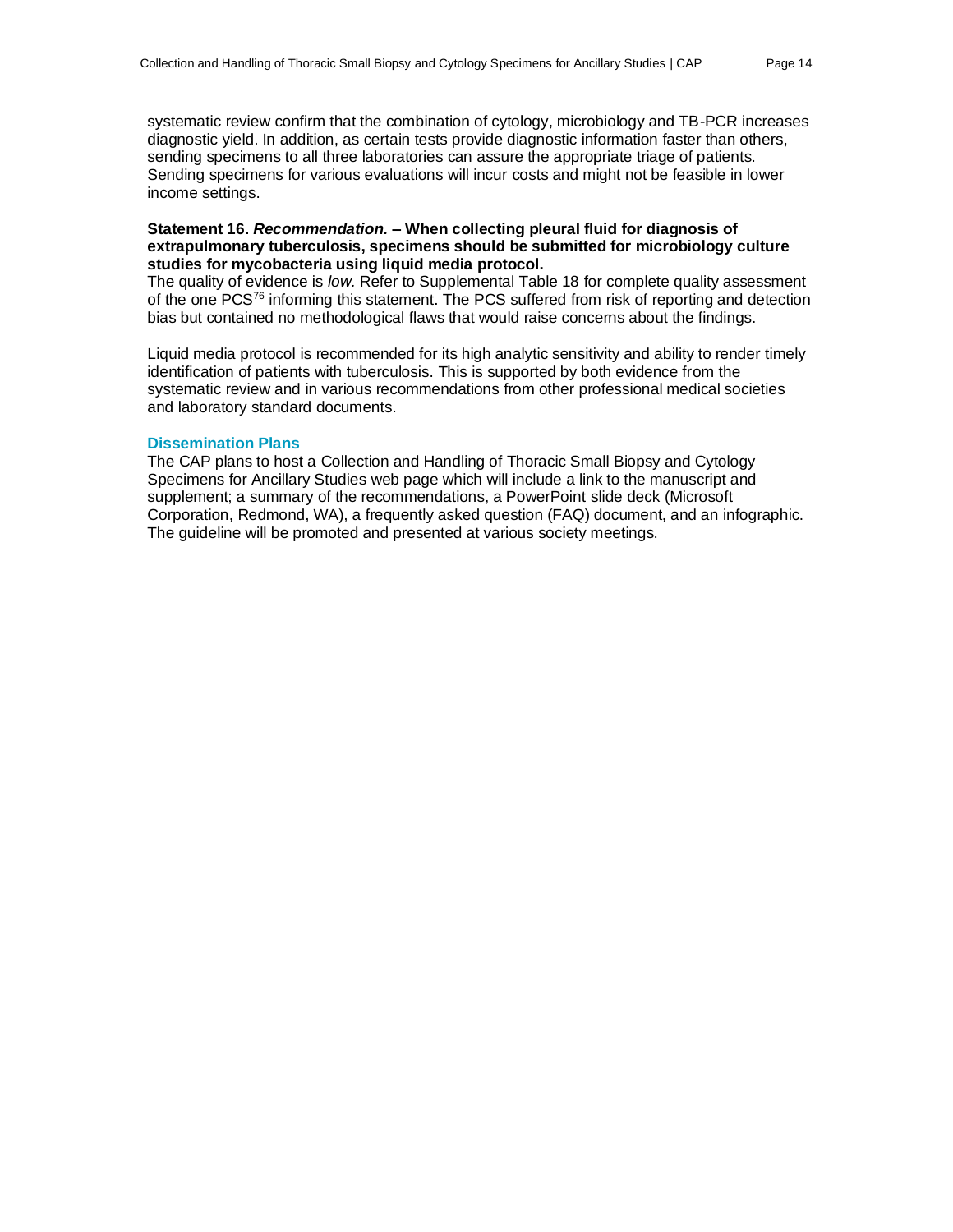| Grade        | <b>Definition</b>                                  | <b>Aggregate Risk of Bias</b>    |
|--------------|----------------------------------------------------|----------------------------------|
| High         | We are very confident that the true effect lies    | Low Risk                         |
|              | close to that of the estimate of effect            |                                  |
| Moderate     |                                                    |                                  |
|              | We are moderately confident in the effect          | <b>Moderate/Serious Risk</b>     |
|              | estimate: The true effect is likely to be close to |                                  |
|              | the estimate of effect, but there is a possibility |                                  |
|              | that it is substantially different                 |                                  |
| Low          |                                                    |                                  |
|              | Our confidence in the effect estimate is limited:  | <b>Serious/Critical Risk</b>     |
|              | The true effect may be substantially different     |                                  |
|              | from the estimate of effect                        |                                  |
| Very Low     |                                                    |                                  |
|              | We have very little confidence in the effect       | <b>Critical Risk</b>             |
|              | estimate: The true effect is likely substantially  |                                  |
|              | different from the estimate of effect              |                                  |
| Insufficient | Evidence is insufficient to discern net effect.    | Insufficient evidence and expert |
|              | Any estimate of effect is very uncertain.          | panel uses formal consensus      |
|              |                                                    | process to reach                 |
|              |                                                    | recommendation                   |

#### **Supplemental Table 1: Grades for Quality of Evidence**

Adapted from *J Clin Epidemiol*, 64(4), Balshem H, Helfand M, Schunemann HJ, et al. GRADE guidelines: 3. Rating the quality of evidence, p. 401-406, copyright 2011, with permission from Elsevier.<sup>107</sup>

| <b>Supplemental Table 2: Grades for Strength of Recommendations</b> |  |
|---------------------------------------------------------------------|--|
|---------------------------------------------------------------------|--|

| <b>Designation</b>                     | Recommendation                                                                     | <b>Rationale</b>                                                                                      |
|----------------------------------------|------------------------------------------------------------------------------------|-------------------------------------------------------------------------------------------------------|
| <b>Strong</b><br><b>Recommendation</b> | Recommend For or Against a particular<br>practice (Can include "must" or "should") | Supported by High or<br>Moderate quality of evidence<br>and clear benefit that<br>outweighs any harms |
| <b>Recommendation</b>                  | Recommend For or Against a particular<br>practice (Can include "should" or "may")  | Some limitations in quality of<br>evidence (Moderate - Very                                           |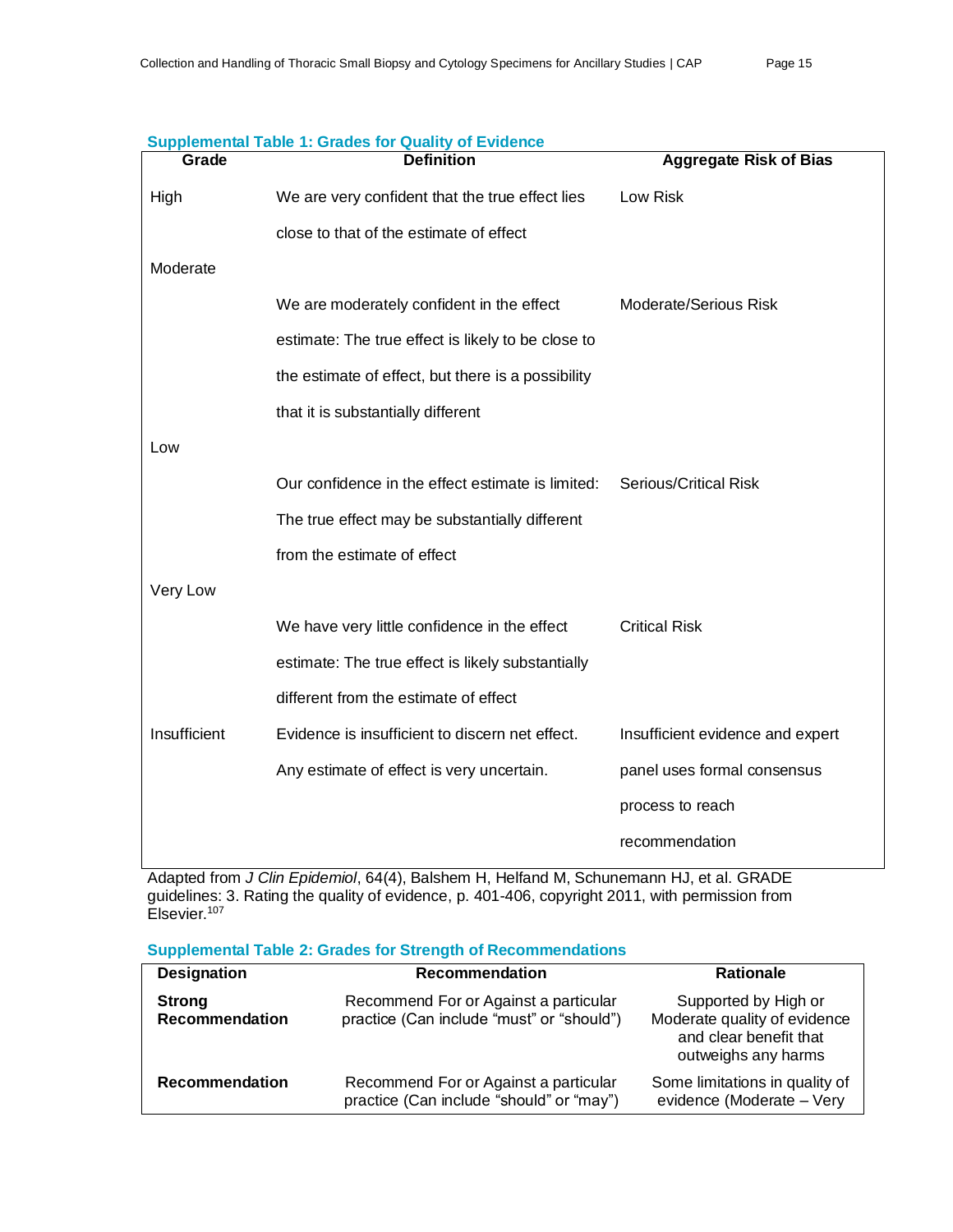|                                           |                                                                                   | Low), balance of benefits and<br>harms, values, or costs but<br>panel concludes that there is<br>sufficient evidence to inform a<br>recommendation                                         |
|-------------------------------------------|-----------------------------------------------------------------------------------|--------------------------------------------------------------------------------------------------------------------------------------------------------------------------------------------|
| <b>Expert Consensus</b><br><b>Opinion</b> | Recommend For or Against a particular<br>practice (Can include "should" or "may") | Serious limitations in quality<br>of evidence (Very Low or<br>Insufficient), balance of<br>benefits and harms, values or<br>costs, but panel consensus is<br>that a statement is necessary |
| No Recommendation                         | No Recommendation For or Against a<br>particular practice                         | Insufficient evidence to<br>provide a recommendation,<br>balance of benefits and<br>harms, values or costs                                                                                 |

Derived from Andrews et al.<sup>108</sup>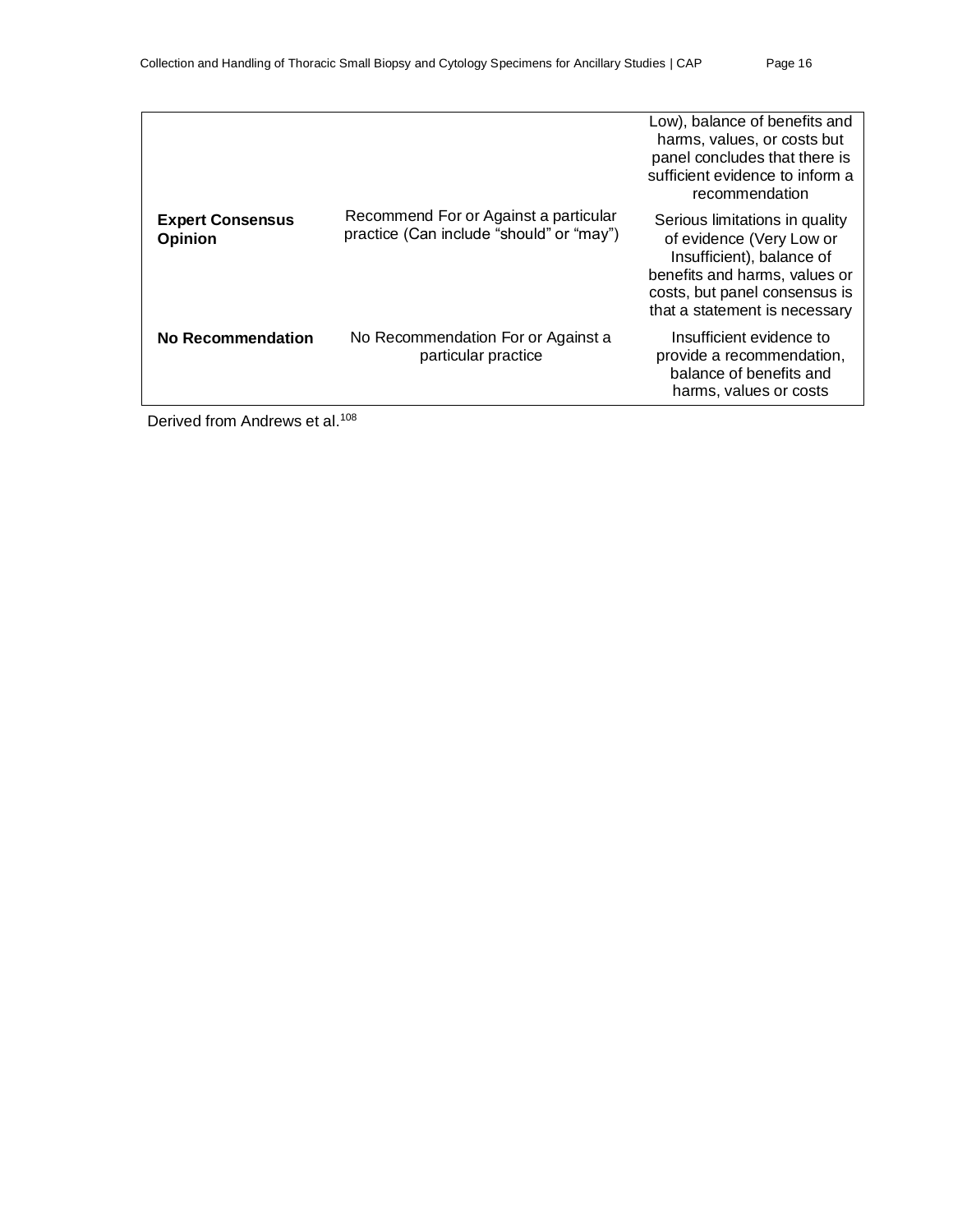| <b>Systematic Reviews</b> |                                                             |                         |                     | <b>Cohort Studies</b>                      | <b>PCS</b>                    |                         |                                 |  |
|---------------------------|-------------------------------------------------------------|-------------------------|---------------------|--------------------------------------------|-------------------------------|-------------------------|---------------------------------|--|
| Study                     | Labarca <sup>18</sup><br>2018                               |                         | Study               |                                            | Nosotti <sup>14</sup><br>2009 | Nair <sup>19</sup> 2018 | Chaiyakul <sup>20</sup><br>2018 |  |
|                           | A priori design                                             | Υ                       |                     | Confounding                                | <b>MR</b>                     | <b>MR</b>               | <b>MR</b>                       |  |
|                           | Duplicate study<br>selection and data<br>extraction         | $\overline{\mathsf{Y}}$ |                     | Patient selection                          | <b>MR</b>                     | <b>MR</b>               | <b>MR</b>                       |  |
| AMSTAR Assessment         | Comprehensive<br>literature search                          | Ÿ                       |                     | Intervention<br>classification             | <b>LR</b>                     | <b>LR</b>               | <b>LR</b>                       |  |
|                           | <b>Publication status</b><br>as inclusion<br>criterion      | N                       | ROBINS-I Assessment | Deviation from<br>intended<br>intervention | <b>LR</b>                     | <b>LR</b>               | <b>LR</b>                       |  |
|                           | List of included<br>and excluded<br>studies                 | Y                       |                     | Missing data                               | <b>MR</b>                     | <b>MR</b>               | <b>MR</b>                       |  |
|                           | Characteristics of<br>included studies                      | Y                       |                     | Outcome<br>measurements                    | <b>LR</b>                     | <b>LR</b>               | <b>MR</b>                       |  |
|                           | Study quality<br>assessment<br>conducted                    | Ÿ                       |                     | Selection of<br>reported outcomes          | <b>MR</b>                     | LR.                     | <b>LR</b>                       |  |
|                           | Quality<br>assessment used<br>in formulating<br>conclusions | Y                       |                     | <b>Overall Risk of Bias</b>                | <b>MR</b>                     | <b>MR</b>               | <b>MR</b>                       |  |
|                           | Appropriate<br>methods to<br>combine findings               | Y                       |                     | Adequately powered                         | Y                             | Y                       | Y                               |  |
|                           | Publication bias<br>assessment                              | N                       |                     | Reported funding sources                   | N                             | Y                       | Y                               |  |
|                           | Conflict of interest<br>reported                            | Y                       |                     | Industry funded                            | U                             | N                       | N                               |  |
|                           | Reported funding sources                                    | Ÿ                       |                     | <b>Study Quality</b>                       | Int-Low                       | Int                     | Int                             |  |
| <b>Study Quality</b>      |                                                             | High                    |                     |                                            |                               |                         |                                 |  |

# **Supplemental Table 3a. Risk of Bias Assessment Results for Statement 1**

Abbreviations: Int, intermediate; Int-Low, intermediate-low; LR, low risk; MR, moderate risk; N, no; PCS, prospective cohort study; U, unclear/unsure; Y, yes.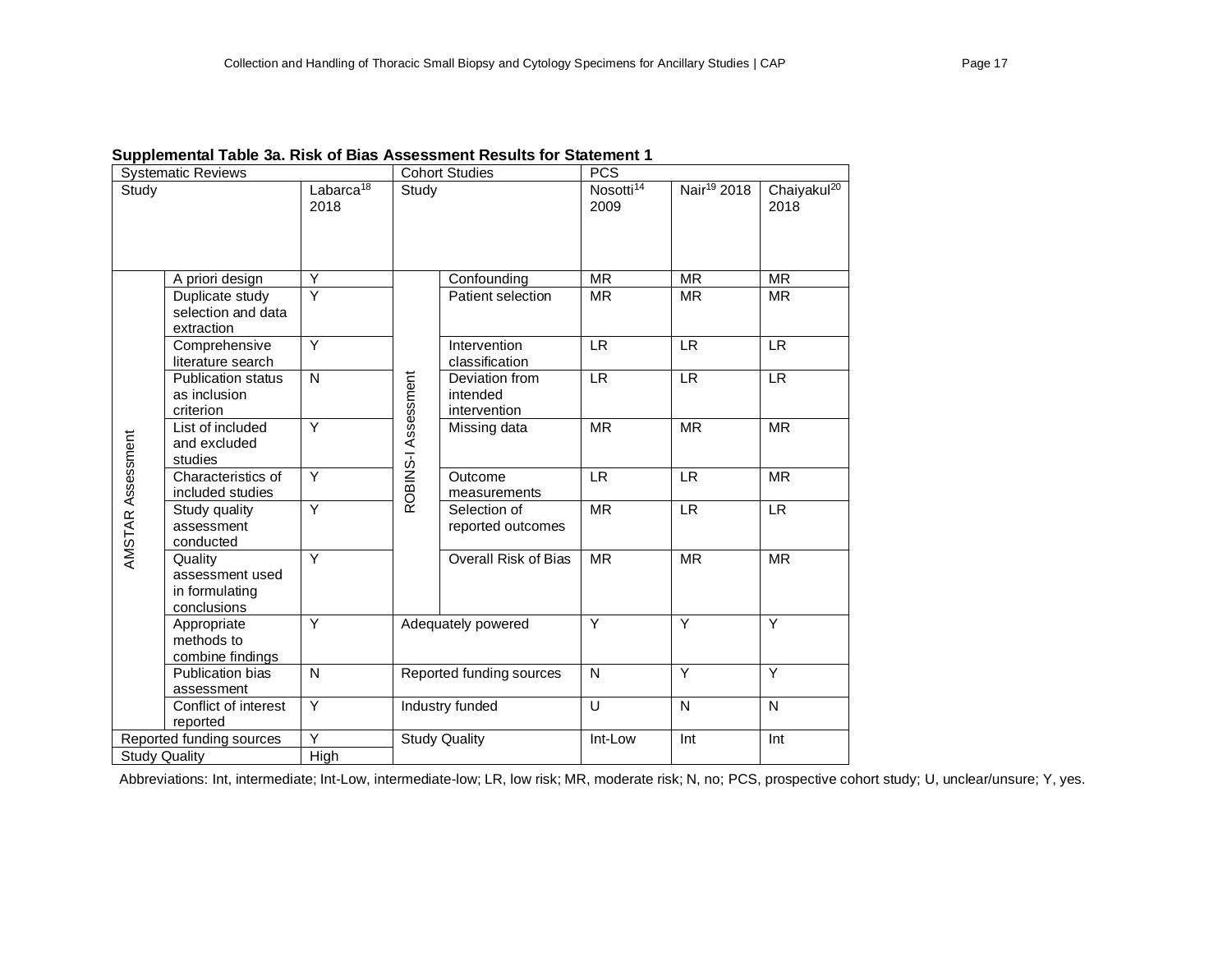|                | <b>Cohort Studies</b> | <b>RCS</b>          |                   |                   |                      |                       |                       |                        |                       |                   |           |                          |
|----------------|-----------------------|---------------------|-------------------|-------------------|----------------------|-----------------------|-----------------------|------------------------|-----------------------|-------------------|-----------|--------------------------|
| Study          |                       | Vaidya <sup>7</sup> | Wang <sup>8</sup> | Zhao <sup>9</sup> | Joseph <sup>10</sup> | Kennedy <sup>12</sup> | Gilbert <sup>15</sup> | Nakajima <sup>16</sup> | Gilbert <sup>13</sup> | Han <sup>11</sup> | $Hu^{21}$ | Nambirajan <sup>17</sup> |
|                |                       | 2016                | 2014              | 2013              | 2013                 | 2010                  | 2009                  | 2008                   | 2009                  | 2013              | 2018      | 2019                     |
|                | Confounding           | <b>MR</b>           | <b>MR</b>         | MR                | <b>MR</b>            | <b>MR</b>             | <b>MR</b>             | <b>MR</b>              | <b>MR</b>             | <b>MR</b>         | <b>SR</b> | <b>MR</b>                |
|                | Patient selection     | <b>CR</b>           | <b>CR</b>         | CR.               | CR.                  | <b>CR</b>             | CR.                   | <b>CR</b>              | CR.                   | <b>CR</b>         | <b>CR</b> | <b>CR</b>                |
|                | Intervention          | LR.                 | <b>LR</b>         | LR.               | <b>LR</b>            | <b>LR</b>             | LR.                   | <b>LR</b>              | <b>MR</b>             | <b>LR</b>         | <b>LR</b> | <b>LR</b>                |
|                | classification        |                     |                   |                   |                      |                       |                       |                        |                       |                   |           |                          |
| ssessment      | Deviation from        | <b>LR</b>           | <b>LR</b>         | <b>LR</b>         | LR.                  | <b>LR</b>             | LR.                   | <b>LR</b>              | <b>MR</b>             | <b>LR</b>         | <b>LR</b> | <b>LR</b>                |
|                | intended              |                     |                   |                   |                      |                       |                       |                        |                       |                   |           |                          |
|                | intervention          |                     |                   |                   |                      |                       |                       |                        |                       |                   |           |                          |
| ⋖              | Missing data          | <b>LR</b>           | <b>MR</b>         | LR.               | <b>LR</b>            | <b>MR</b>             | <b>SR</b>             | <b>MR</b>              | <b>MR</b>             | <b>MR</b>         | <b>CR</b> | <b>CR</b>                |
|                | Outcome               | <b>MR</b>           | <b>SR</b>         | <b>MR</b>         | <b>MR</b>            | <b>MR</b>             | <b>MR</b>             | <b>MR</b>              | <b>MR</b>             | <b>MR</b>         | <b>SR</b> | <b>MR</b>                |
|                | measurements          |                     |                   |                   |                      |                       |                       |                        |                       |                   |           |                          |
| <b>CBINS-I</b> | Selection of          | <b>MR</b>           | <b>LR</b>         | <b>LR</b>         | <b>MR</b>            | <b>LR</b>             | <b>MR</b>             | <b>LR</b>              | <b>MR</b>             | <b>MR</b>         | <b>LR</b> | <b>MR</b>                |
| $\alpha$       | reported              |                     |                   |                   |                      |                       |                       |                        |                       |                   |           |                          |
|                | outcomes              |                     |                   |                   |                      |                       |                       |                        |                       |                   |           |                          |
|                | Overall Risk of       | <b>CR</b>           | <b>CR</b>         | <b>CR</b>         | CR                   | <b>CR</b>             | <b>CR</b>             | <b>CR</b>              | ${\sf CR}$            | <b>CR</b>         | CR        | CR                       |
|                | <b>Bias</b>           |                     |                   |                   |                      |                       |                       |                        |                       |                   |           |                          |
|                | Adequately powered    | Y                   | Y                 | N                 | Y                    | Y                     | Y                     | N                      | Y                     | $\mathsf{v}$      | Y         | Y                        |
|                | Reported funding      | Y                   | N                 | N                 | Y                    | Y                     | N                     | N                      | N                     | Y                 | Y         | Y                        |
|                | sources               |                     |                   |                   |                      |                       |                       |                        |                       |                   |           |                          |
|                | Industry funded       | N                   | U                 | U                 | N                    | $\mathsf{N}$          | U                     | U                      | U                     | Y                 | N         | N                        |
|                | <b>Study Quality</b>  | Low                 | Very              | Very              | Low                  | Low                   | Very                  | Very Low               | Very                  | Very              | Very      | Very Low                 |
|                |                       |                     | Low               | Low               |                      |                       | Low                   |                        | Low                   | Low               | Low       |                          |

#### **Supplemental Table 3b. Risk of Bias Assessment Results for Statement 1**

Abbreviations: CR, critical risk; LR, low risk; MR, moderate risk; N, no; RCS, retrospective cohort study; SR, serious risk; U, unclear/unsure; Y, yes.

### **Supplemental Table 4a. Risk of Bias Assessment Results for Statement 2**

|            | <b>Systematic Reviews</b>           |                                          |                          | <b>Randomized Controlled Trials</b> |                            |                          |  |  |  |  |
|------------|-------------------------------------|------------------------------------------|--------------------------|-------------------------------------|----------------------------|--------------------------|--|--|--|--|
| Study      |                                     | Van der<br>Heijden <sup>24</sup><br>2014 | Study                    |                                     | Wolters <sup>26</sup> 2019 | Dooms <sup>28</sup> 2018 |  |  |  |  |
| Assessment | A priori design                     | Υ                                        | ဖ<br>ia<br>Ba<br>Ba<br>৳ | Random<br>sequence<br>generation    | <b>HR</b>                  | LR                       |  |  |  |  |
| AMSTAR     | Duplicate<br>study<br>selection and |                                          | Cochr<br>Risk            | Allocation<br>concealment           | HR.                        | LR                       |  |  |  |  |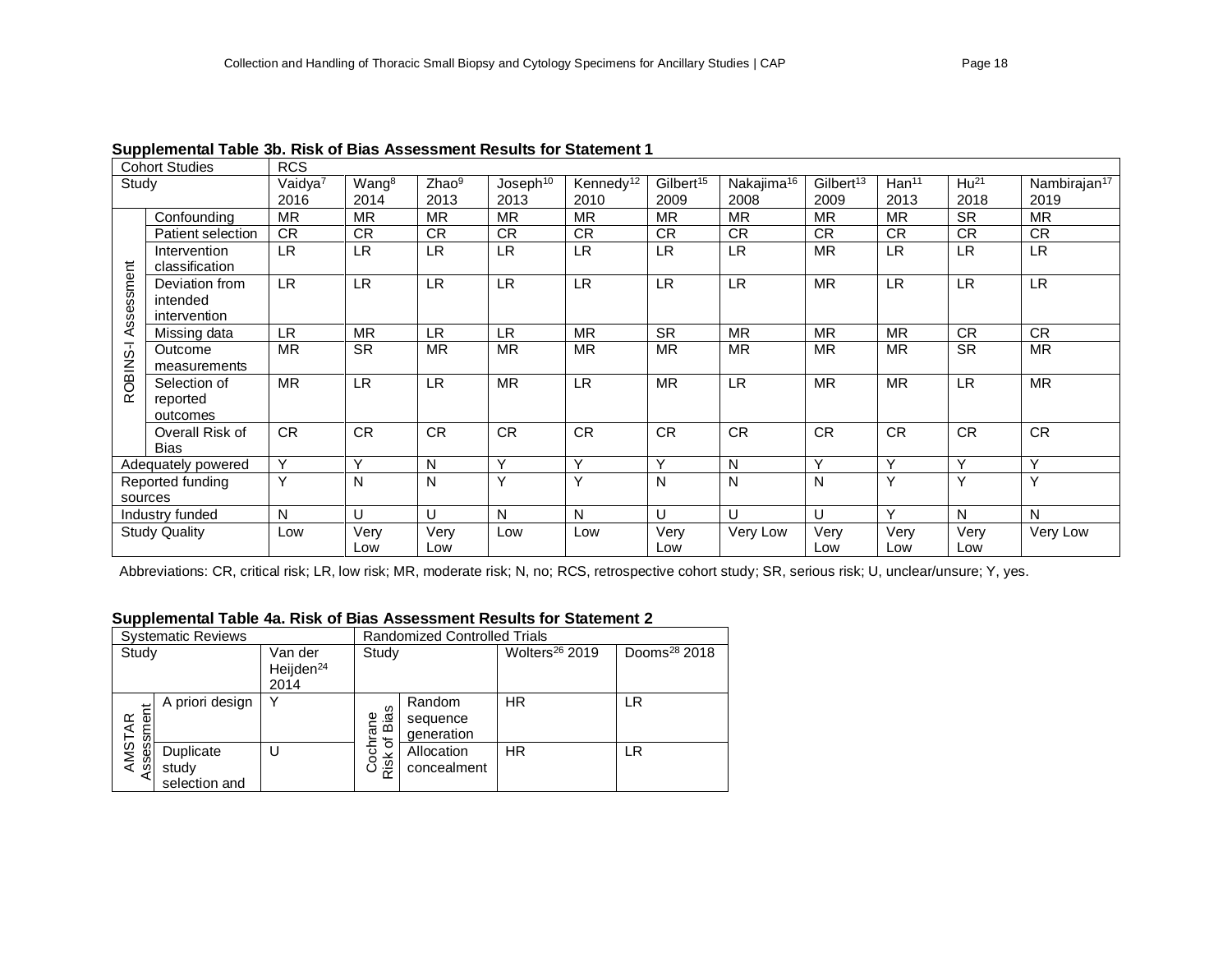| <b>Systematic Reviews</b>                                      |                                          | <b>Randomized Controlled Trials</b> |                                         |                            |                          |  |  |  |
|----------------------------------------------------------------|------------------------------------------|-------------------------------------|-----------------------------------------|----------------------------|--------------------------|--|--|--|
| Study                                                          | Van der<br>Heijden <sup>24</sup><br>2014 | Study                               |                                         | Wolters <sup>26</sup> 2019 | Dooms <sup>28</sup> 2018 |  |  |  |
| data<br>extraction                                             |                                          |                                     |                                         |                            |                          |  |  |  |
| Comprehensiv<br>e literature<br>search                         | Y                                        |                                     | Blinding-<br>patients and<br>conductors | <b>HR</b>                  | <b>HR</b>                |  |  |  |
| Publication<br>status as<br>inclusion<br>criterion             | $\overline{Y}$                           |                                     | Blinding $-$<br>outcome<br>assessors    | <b>HR</b>                  | <b>LR</b>                |  |  |  |
| List of<br>included and<br>excluded<br>studies                 | Y                                        |                                     | Complete<br>outcome<br>data             | $\ensuremath{\mathsf{LR}}$ | <b>LR</b>                |  |  |  |
| Characteristic<br>s of included<br>studies                     | Y                                        |                                     | Selective<br>outcome<br>reporting       | <b>LR</b>                  | <b>HR</b>                |  |  |  |
| Study quality<br>assessment<br>conducted                       | $\overline{Y}$                           |                                     | <b>Overall Risk</b><br>of Bias          | <b>HR</b>                  | IR                       |  |  |  |
| Quality<br>assessment<br>used in<br>formulating<br>conclusions | Y                                        |                                     | Validated and<br>reliable measures      | Y                          | Y                        |  |  |  |
| Appropriate<br>methods to<br>combine<br>findings               | Y                                        | Adequately<br>powered               |                                         | Y                          | Y                        |  |  |  |
| Publication<br>bias<br>assessment                              | Y                                        | Reported funding<br>sources         |                                         | N                          | Y                        |  |  |  |
| Conflict of<br>interest<br>reported                            | Y                                        |                                     | Industry funded                         | U                          | $\mathsf{N}$             |  |  |  |
| Reported funding<br>sources                                    | Y                                        |                                     | <b>Study Quality</b>                    | Int                        | High-Int                 |  |  |  |
| <b>Study Quality</b>                                           | High                                     |                                     |                                         |                            |                          |  |  |  |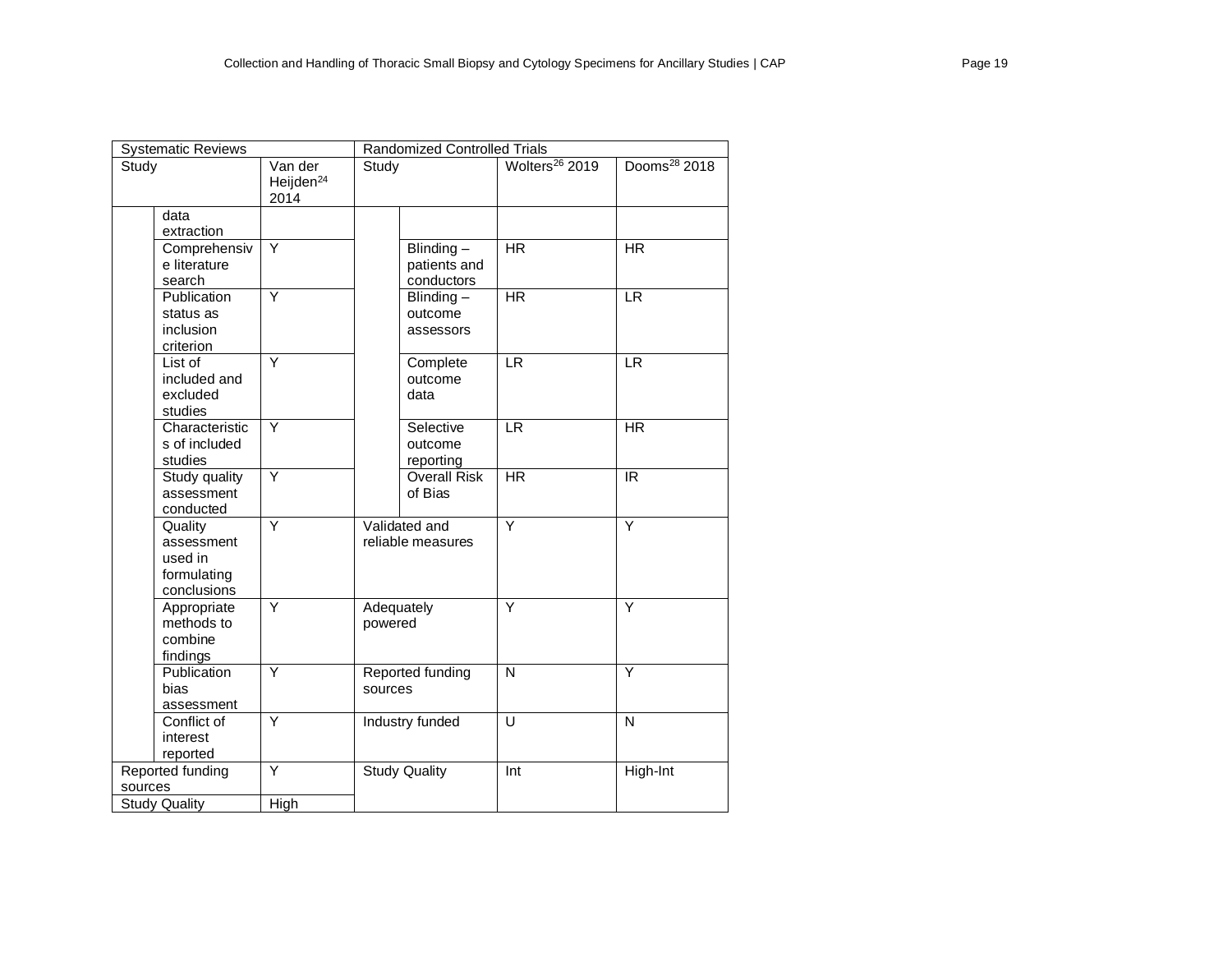Abbreviations: HR, high risk; Int, intermediate; IR, intermediate risk; LR, low risk; N, no; U, unclear/unsure; Y, yes.

| <b>Cohort Studies</b> |                      | <b>PCS</b>              |                         | <b>RCS</b>             |                    |                        |                         |  |
|-----------------------|----------------------|-------------------------|-------------------------|------------------------|--------------------|------------------------|-------------------------|--|
| Study                 |                      | Pickering <sup>27</sup> | Jeyabalan <sup>22</sup> | Jeyabala <sup>23</sup> | Tyan <sup>25</sup> | Garrison <sup>29</sup> | Kinoshita <sup>30</sup> |  |
|                       |                      | 2018                    | 2016                    | 2014                   | 2017               | 2018                   | 2018                    |  |
|                       | Confounding          | MR.                     | MR.                     | <b>MR</b>              | <b>MR</b>          | <b>MR</b>              | <b>MR</b>               |  |
|                       | Patient              | <b>SR</b>               | LR.                     | CR.                    | CR.                | <b>CR</b>              | CR.                     |  |
|                       | selection            |                         |                         |                        |                    |                        |                         |  |
|                       | Intervention         | LR.                     | <b>LR</b>               | LR.                    | LR.                | LR.                    | LR.                     |  |
|                       | classification       |                         |                         |                        |                    |                        |                         |  |
| ROBINS-I Assessment   | Deviation from       | <b>MR</b>               | <b>LR</b>               | <b>LR</b>              | <b>LR</b>          | <b>LR</b>              | LR.                     |  |
|                       | intended             |                         |                         |                        |                    |                        |                         |  |
|                       | intervention         |                         |                         |                        |                    |                        |                         |  |
|                       | Missing data         | <b>MR</b>               | LR.                     | LR.                    | <b>MR</b>          | <b>MR</b>              | <b>MR</b>               |  |
|                       | Outcome              | LR.                     | <b>LR</b>               | <b>MR</b>              | <b>MR</b>          | <b>MR</b>              | <b>MR</b>               |  |
|                       | measurements         |                         |                         |                        |                    |                        |                         |  |
|                       | Selection of         | <b>MR</b>               | <b>LR</b>               | <b>MR</b>              | LR.                | LR.                    | LR.                     |  |
|                       | reported             |                         |                         |                        |                    |                        |                         |  |
|                       | outcomes             |                         |                         |                        |                    |                        |                         |  |
|                       | Overall Risk of      | SR.                     | <b>MR</b>               | <b>CR</b>              | CR.                | <b>CR</b>              | <b>CR</b>               |  |
|                       | <b>Bias</b>          |                         |                         |                        |                    |                        |                         |  |
|                       | Adequately           | Y                       | Y                       | Y                      | Y                  | Y                      | Y                       |  |
|                       | powered              |                         |                         |                        |                    |                        |                         |  |
|                       | Reported funding     | Y                       | N                       | N                      | N                  | Y                      | Y                       |  |
|                       | sources              |                         |                         |                        |                    |                        |                         |  |
|                       | Industry funded      | N                       | U                       | U                      | U                  | N                      | N                       |  |
|                       | <b>Study Quality</b> | Int-Low                 | Int                     | Low                    | Low                | Low                    | Low                     |  |

Abbreviations: CR, critical risk; Int, intermediate; LR, low risk; MR, moderate risk; N, no; PCS, prospective cohort study; SR, serious risk; RCS, retrospective cohort study; U, unclear/unsure; Y, yes.

### **Supplemental Table 5a. Risk of Bias Assessment Results for Statement 3**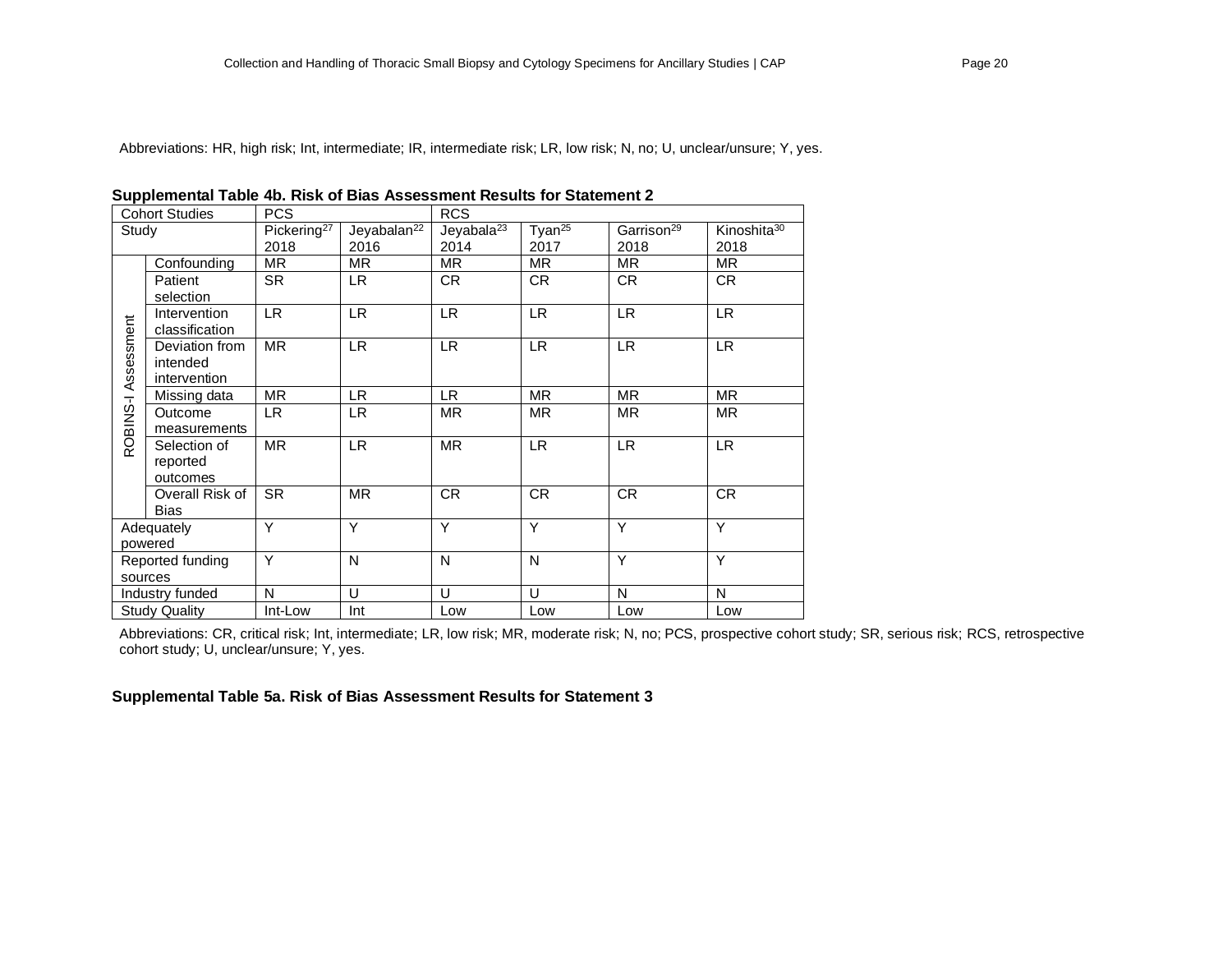| <b>Systematic Reviews</b> |                                                                | <b>Randomized Controlled Trials</b>      |                  |                                         | <b>Cohort Studies</b>                               |                                | PCS<br>Mallya                              |                            |                      |                             |                        |                               |                                 |
|---------------------------|----------------------------------------------------------------|------------------------------------------|------------------|-----------------------------------------|-----------------------------------------------------|--------------------------------|--------------------------------------------|----------------------------|----------------------|-----------------------------|------------------------|-------------------------------|---------------------------------|
| Study                     |                                                                | Van der<br>Heijden <sup>24</sup><br>2014 | Study            |                                         | Trisolini <sup>31</sup><br>2015                     |                                | Study                                      |                            | Cardoso $33$<br>2015 | Madan <sup>34</sup><br>2014 | $Pit^{35}$<br>2013     | Fassina <sup>36</sup><br>2011 | Chaiyakul <sup>20</sup><br>2018 |
|                           | A priori design                                                | Y                                        |                  | Random<br>sequence<br>generation        | <b>HR</b>                                           |                                | Confounding                                | $\ensuremath{\mathsf{LR}}$ | <b>MR</b>            | <b>MR</b>                   | <b>MR</b>              | <b>MR</b>                     | <b>MR</b>                       |
|                           | Duplicate study<br>selection and<br>data extraction            | U                                        | Assessment       | Allocation<br>concealment               | <b>HR</b>                                           |                                | Patient<br>selection                       | <b>MR</b>                  | <b>SR</b>            | <b>MR</b>                   | <b>LR</b>              | <b>SR</b>                     | <b>MR</b>                       |
|                           | Comprehensive<br>literature search                             | Y                                        | Tool.            | Blinding-<br>patients and<br>conductors | <b>HR</b>                                           |                                | Intervention<br>classification             | <b>LR</b>                  | <b>LR</b>            | <b>LR</b>                   | LR                     | $\overline{LR}$               | LR                              |
| AMSTAR Assessment         | Publication<br>status as<br>inclusion<br>criterion             | Y                                        | Bias             | Blinding-<br>outcome<br>assessors       | <b>HR</b>                                           |                                | Deviation from<br>intended<br>intervention | <b>LR</b>                  | <b>LR</b>            | <b>LR</b>                   | $\overline{\text{SR}}$ | $\overline{LR}$               | LR                              |
|                           | List of included<br>and excluded<br>studies                    | Y                                        | Cochrane Risk of | Complete<br>outcome<br>data             | ROBINS-I Assessment<br>$\overline{HR}$<br><b>LR</b> | Missing data                   | <b>MR</b>                                  | LR                         | <b>MR</b>            | LR                          | $\overline{\text{SR}}$ | $\overline{\mathsf{MR}}$      |                                 |
|                           | Characteristics<br>of included<br>studies                      | Y                                        |                  | Selective<br>outcome<br>reporting       |                                                     | Outcome<br>measurements        | <b>LR</b>                                  | <b>MR</b>                  | <b>MR</b>            | <b>LR</b>                   | <b>MR</b>              | <b>MR</b>                     |                                 |
|                           | Study quality<br>assessment<br>conducted                       | Y                                        |                  | <b>Overall Risk</b><br>of Bias          | $\overline{HR}$                                     |                                | Selection of<br>reported<br>outcomes       | <b>MR</b>                  | <b>MR</b>            | <b>LR</b>                   | <b>LR</b>              | <b>MR</b>                     | <b>LR</b>                       |
|                           | Quality<br>assessment<br>used in<br>formulating<br>conclusions | $\overline{Y}$                           |                  | Validated and<br>reliable measures      | $\overline{Y}$                                      | Overall Risk of<br><b>Bias</b> | MR                                         | $\overline{\text{SR}}$     | <b>MR</b>            | $\overline{\text{SR}}$      | S <sub>R</sub>         | $\overline{\mathsf{MR}}$      |                                 |
|                           | Appropriate<br>methods to<br>combine<br>findings               | Y                                        |                  | Adequately<br>powered                   | Y                                                   |                                | Adequately powered                         | Y                          | Y                    | N                           | Y                      | Y                             | Y                               |
|                           | Publication bias<br>assessment                                 | Y                                        | sources          | Reported funding                        | Y                                                   | sources                        | Reported funding                           | Y                          | N                    | $\mathsf{N}$                | N                      | N                             | Y                               |
|                           | Conflict of<br>interest<br>reported                            | Υ                                        |                  | Industry funded                         | N                                                   |                                | Industry funded                            | N                          | $\cup$               | U                           | U                      | U                             | N                               |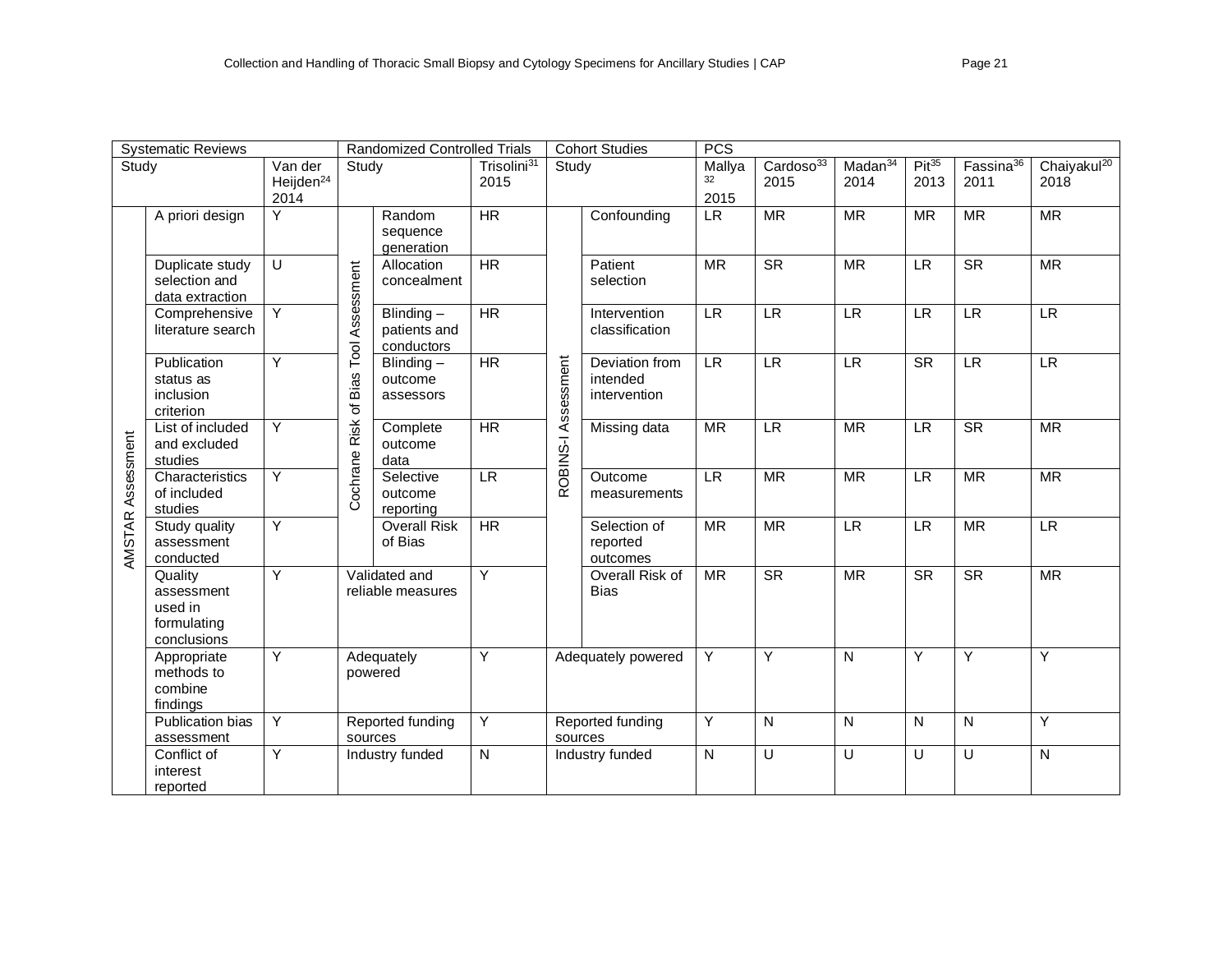| <b>Systematic Reviews</b> |                       | <b>Randomized Controlled Trials</b> |                         | <b>Cohort Studies</b> | <b>PCS</b> |                       |                     |            |                       |                         |
|---------------------------|-----------------------|-------------------------------------|-------------------------|-----------------------|------------|-----------------------|---------------------|------------|-----------------------|-------------------------|
| Study                     | Van der               | Study                               | Trisolini <sup>31</sup> | Study                 | Mallva     | Cardoso <sup>33</sup> | Madan <sup>34</sup> | $Pit^{35}$ | Fassina <sup>36</sup> | Chaiyakul <sup>20</sup> |
|                           | Heijden <sup>24</sup> |                                     | 2015                    |                       | 32         | 2015                  | 2014                | 2013       | 2011                  | 2018                    |
|                           | 2014                  |                                     |                         |                       | 2015       |                       |                     |            |                       |                         |
| Reported funding          | $\checkmark$          | <b>Study Quality</b>                | Int                     | <b>Study Quality</b>  | Low        | Int-Low               | Int-Low             | -Int       | Int-Low               | Int                     |
| sources                   |                       |                                     |                         |                       |            |                       |                     | Low        |                       |                         |
| <b>Study Quality</b>      | High                  |                                     |                         |                       |            |                       |                     |            |                       |                         |

Abbreviations: HR, high risk; Int, intermediate; Int-Low; intermediate-low; LR, Iow risk; MR, moderate risk; N, no; PCS, prospective cohort study; SR, serious risk; U, unclear/unsure; Y, yes.

# **Supplemental Table 5b. Risk of Bias Assessment Results for Statement 3**

| <b>Cohort Studies</b><br>Study |                                               |                              |                             |                    |                                |                               |                    | <b>Retrospective Cohort Studies</b> |                               |                                   |                              |                               |                                           |                                |
|--------------------------------|-----------------------------------------------|------------------------------|-----------------------------|--------------------|--------------------------------|-------------------------------|--------------------|-------------------------------------|-------------------------------|-----------------------------------|------------------------------|-------------------------------|-------------------------------------------|--------------------------------|
|                                |                                               | Mishra <sup>4</sup><br>62016 | Izumo <sup>3</sup><br>72016 | Schacht<br>38 2016 | Thiryayi<br><sup>39</sup> 2016 | Hopkins<br><sup>40</sup> 2016 | Rokadia<br>41 2016 | Rooper <sup>4</sup><br>22016        | Guo <sup>4</sup><br>3<br>2016 | Tachibana<br>44 2013              | Joseph <sup>1</sup><br>02013 | Griffin <sup>4</sup><br>52011 | Gilbert <sup>1</sup><br><sup>3</sup> 2009 | Gilbert <sup>1</sup><br>5 2009 |
|                                | Confounding                                   | <b>MR</b>                    | <b>MR</b>                   | <b>MR</b>          | <b>MR</b>                      | <b>MR</b>                     | <b>MR</b>          | <b>MR</b>                           | <b>MR</b>                     | <b>MR</b>                         | <b>MR</b>                    | <b>MR</b>                     | <b>MR</b>                                 | <b>MR</b>                      |
|                                | Patient<br>selection                          | <b>SR</b>                    | CR                          | CR                 | <b>CR</b>                      | <b>CR</b>                     | <b>CR</b>          | CR.                                 | <b>CR</b>                     | <b>CR</b>                         | <b>CR</b>                    | <b>CR</b>                     | <b>CR</b>                                 | <b>CR</b>                      |
|                                | Intervention<br>classification                | LR                           | LR.                         | <b>LR</b>          | <b>LR</b>                      | <b>LR</b>                     | <b>LR</b>          | $\ensuremath{\mathsf{LR}}$          | <b>LR</b>                     | $\ensuremath{\mathsf{LR}}\xspace$ | <b>LR</b>                    | <b>LR</b>                     | <b>MR</b>                                 | $\ensuremath{\mathsf{LR}}$     |
| Assessment                     | Deviation<br>from<br>intended<br>intervention | <b>MR</b>                    | <b>LR</b>                   | LR                 | LR                             | <b>LR</b>                     | <b>LR</b>          | <b>LR</b>                           | LR                            | <b>LR</b>                         | <b>LR</b>                    | <b>LR</b>                     | <b>MR</b>                                 | LR                             |
|                                | Missing data                                  | <b>MR</b>                    | <b>LR</b>                   | <b>MR</b>          | <b>MR</b>                      | <b>SR</b>                     | <b>CR</b>          | <b>LR</b>                           | <b>LR</b>                     | <b>LR</b>                         | <b>LR</b>                    | <b>MR</b>                     | <b>MR</b>                                 | <b>SR</b>                      |
| ROBINS-I                       | Outcome<br>measuremen<br>ts                   | <b>MR</b>                    | LR.                         | <b>MR</b>          | LR.                            | <b>MR</b>                     | <b>SR</b>          | <b>LR</b>                           | <b>MR</b>                     | <b>MR</b>                         | <b>MR</b>                    | <b>MR</b>                     | <b>MR</b>                                 | <b>MR</b>                      |
|                                | Selection of<br>reported<br>outcomes          | MR                           | <b>LR</b>                   | <b>LR</b>          | <b>LR</b>                      | <b>MR</b>                     | <b>SR</b>          | <b>MR</b>                           | <b>LR</b>                     | <b>LR</b>                         | <b>MR</b>                    | <b>MR</b>                     | <b>MR</b>                                 | <b>MR</b>                      |
|                                | <b>Overall Risk</b><br>of Bias                | <b>SR</b>                    | CR                          | CR                 | CR                             | ${\sf CR}$                    | <b>CR</b>          | <b>CR</b>                           | <b>CR</b>                     | <b>CR</b>                         | <b>CR</b>                    | <b>CR</b>                     | CR                                        | <b>CR</b>                      |
|                                | Adequately<br>powered                         | $\mathsf{N}$                 | Y                           | Y                  | Y                              | Y                             | Y                  | Y                                   | Y                             | Y                                 | Y                            | Y                             | Υ                                         | Y                              |
|                                | Reported funding<br>sources                   | $\overline{Y}$               | Y                           | N                  | N                              | N                             | N                  | Y                                   | Y                             | $\mathsf{N}$                      | Y                            | N                             | N                                         | N                              |
|                                | Industry funded                               | N                            | N                           | U                  | U                              | U                             | U                  | N                                   | N                             | U                                 | N                            | U                             | U                                         | U                              |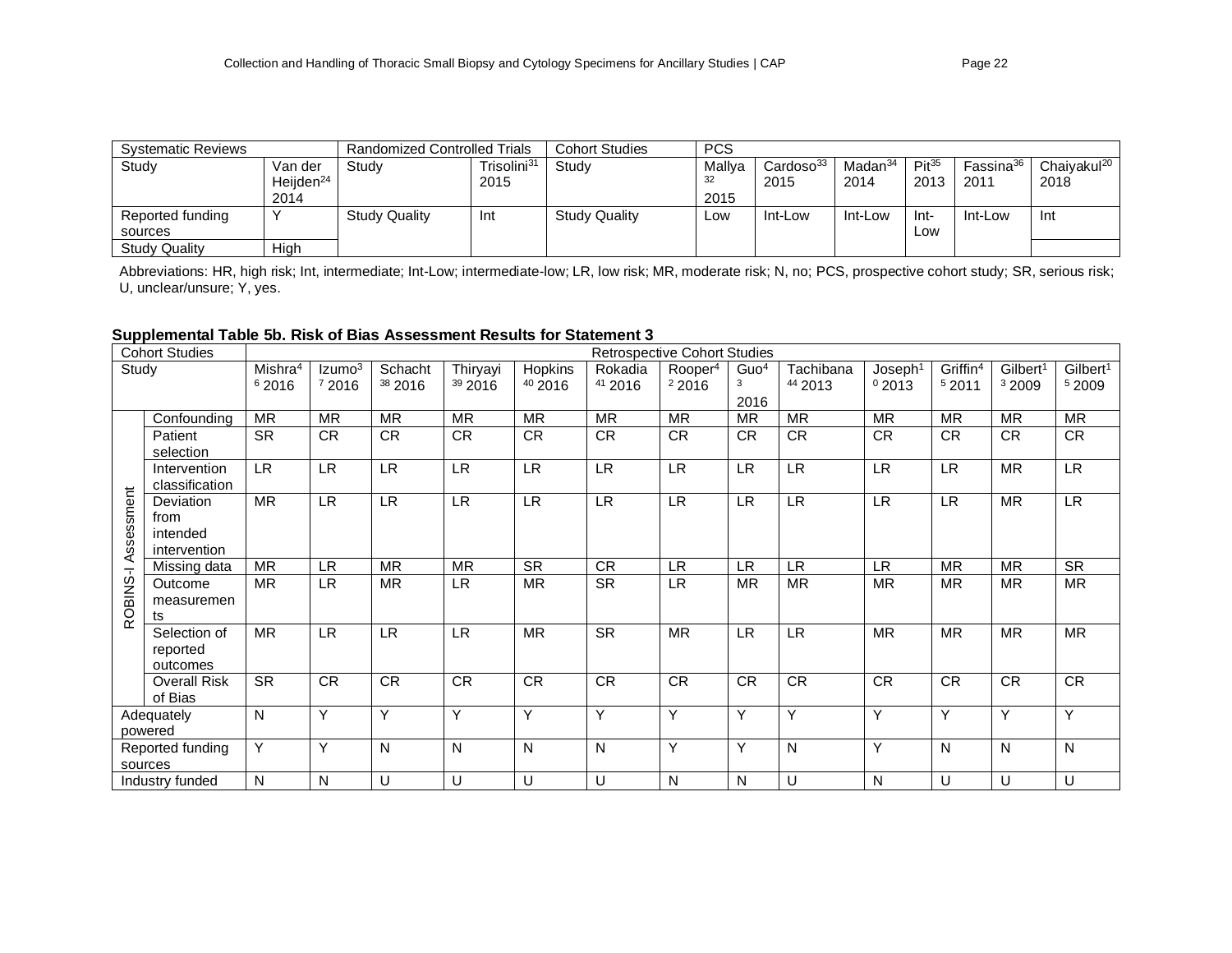| <b>Cohort Studies</b> | Retrospective Cohort Studies |                    |                    |                    |         |                    |                     |                  |                    |             |         |         |                      |
|-----------------------|------------------------------|--------------------|--------------------|--------------------|---------|--------------------|---------------------|------------------|--------------------|-------------|---------|---------|----------------------|
| Study                 | Mishra <sup>4</sup>          | Izumo <sup>3</sup> | Schacht            | Thiryayi           | Hopkins | Rokadia            | Rooper <sup>4</sup> | Guo <sup>4</sup> | Tachibana          | Joseph      | Griffin | Gilbert | Gilbert <sup>1</sup> |
|                       | <sup>6</sup> 2016            | 2016               | <sup>38</sup> 2016 | <sup>39</sup> 2016 | 402016  | <sup>41</sup> 2016 | 22016               | -3               | <sup>44</sup> 2013 | $^{0}$ 2013 | 5201'   | 32009   | <sup>5</sup> 2009    |
|                       |                              |                    |                    |                    |         |                    |                     | 2016             |                    |             |         |         |                      |
| <b>Study Quality</b>  | Low                          | ∟ow                | Verv               | LOW                | Verv    | Verv               | Low                 | LOW.             | ∟ow                | LOW         | Low     | Verv    | Verv                 |
|                       |                              |                    | LOW                |                    | Low     | Low                |                     |                  |                    |             |         | Low     | Low                  |

Abbreviations: CR, critical risk; LR, low risk; MR, moderate risk; N, no; SR, serious risk; U, unclear/unsure; Y, yes.

### **Supplemental Table 6. Risk of Bias Assessment Results for Statement 4**

| <b>Systematic Reviews</b> |                                                             |                                          |            | <b>Randomized Controlled Trials</b>     |                              |                     | <b>Cohort Studies</b>                   | <b>PCS</b>                |                             |                         | <b>RCS</b>                 |
|---------------------------|-------------------------------------------------------------|------------------------------------------|------------|-----------------------------------------|------------------------------|---------------------|-----------------------------------------|---------------------------|-----------------------------|-------------------------|----------------------------|
| Study                     |                                                             | Van der<br>Heijden <sup>24</sup><br>2014 | Study      |                                         | Trisolini <sup>31</sup> 2015 | Study               |                                         | Sun <sup>47</sup><br>2015 | Leong <sup>49</sup><br>2017 | O <sup>50</sup><br>2018 | Ecka <sup>48</sup><br>2013 |
|                           | A priori design                                             | Y                                        |            | Random<br>sequence<br>generation        | <b>HR</b>                    |                     | Confounding                             | <b>LR</b>                 | <b>LR</b>                   | <b>LR</b>               | <b>MR</b>                  |
|                           | Duplicate study<br>selection and data<br>extraction         | U                                        | Assessment | Allocation<br>concealment               | <b>HR</b>                    |                     | Patient selection                       | <b>LR</b>                 | <b>MR</b>                   | <b>LR</b>               | <b>CR</b>                  |
|                           | Comprehensive<br>literature search                          | Y                                        | Tool.      | Blinding-<br>patients and<br>conductors | <b>HR</b>                    |                     | Intervention<br>classification          | LR.                       | <b>LR</b>                   | <b>MR</b>               | <b>LR</b>                  |
| Assessment                | <b>Publication status</b><br>as inclusion<br>criterion      | Y                                        | of Bias    | Blinding $-$<br>outcome<br>assessors    | ${\sf HR}$                   | ROBINS-I Assessment | Deviation from<br>intended intervention | <b>LR</b>                 | <b>LR</b>                   | <b>LR</b>               | <b>LR</b>                  |
| AMSTAR                    | List of included<br>and excluded<br>studies                 | Y                                        | Risk       | Complete<br>outcome data                | HR                           |                     | Missing data                            | <b>MR</b>                 | <b>LR</b>                   | <b>LR</b>               | <b>LR</b>                  |
|                           | Characteristics of<br>included studies                      | Y                                        | Cochrane   | Selective<br>outcome<br>reporting       | $\ensuremath{\mathsf{LR}}$   |                     | Outcome<br>measurements                 | LR                        | <b>LR</b>                   | LR.                     | <b>LR</b>                  |
|                           | Study quality<br>assessment<br>conducted                    | Y                                        |            | Overall Risk of<br><b>Bias</b>          | <b>HR</b>                    |                     | Selection of reported<br>outcomes       | LR.                       | <b>LR</b>                   | LR.                     | <b>MR</b>                  |
|                           | Quality<br>assessment used<br>in formulating<br>conclusions | Y                                        | measures   | Validated and reliable                  | Y                            |                     | Overall Risk of Bias                    | <b>MR</b>                 | <b>MR</b>                   | <b>MR</b>               | CR                         |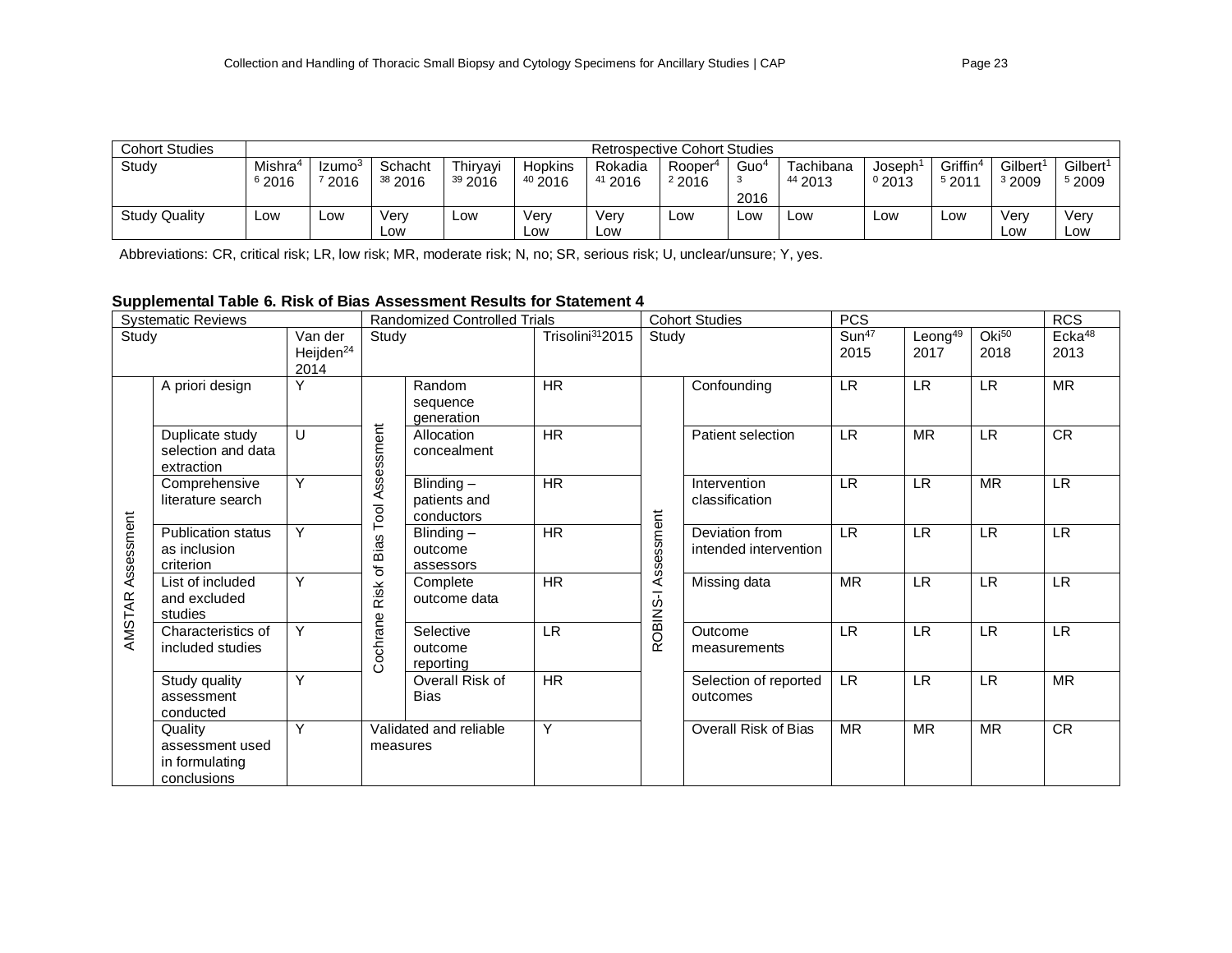| <b>Systematic Reviews</b> |                       | <b>Randomized Controlled Trials</b> |                              | <b>Cohort Studies</b>    | <b>PCS</b>        |                     |                 | <b>RCS</b>            |
|---------------------------|-----------------------|-------------------------------------|------------------------------|--------------------------|-------------------|---------------------|-----------------|-----------------------|
| Study                     | Van der               | Study                               | Trisolini <sup>31</sup> 2015 | Study                    | Sun <sup>47</sup> | Leong <sup>49</sup> | O <sup>50</sup> | $E$ cka <sup>48</sup> |
|                           | Heijden <sup>24</sup> |                                     |                              |                          | 2015              | 2017                | 2018            | 2013                  |
|                           | 2014                  |                                     |                              |                          |                   |                     |                 |                       |
| Appropriate               |                       | Adequately powered                  | Y                            | Adequately powered       |                   | $\checkmark$        | $\checkmark$    |                       |
| methods to                |                       |                                     |                              |                          |                   |                     |                 |                       |
| combine findings          |                       |                                     |                              |                          |                   |                     |                 |                       |
| Publication bias          | ٧                     | Reported funding                    | $\checkmark$                 | Reported funding sources | Υ                 | ٧                   | $\checkmark$    | N                     |
| assessment                |                       | sources                             |                              |                          |                   |                     |                 |                       |
| Conflict of interest      | $\checkmark$          | Industry funded                     | N                            | Industry funded          | N                 | N                   | N               | U                     |
| reported                  |                       |                                     |                              |                          |                   |                     |                 |                       |
| Reported funding          |                       | <b>Study Quality</b>                | Int                          | <b>Study Quality</b>     | Int-Low           | Int-Low             | Int-Low         | Low                   |
| sources                   |                       |                                     |                              |                          |                   |                     |                 |                       |
| <b>Study Quality</b>      | High                  |                                     |                              |                          |                   |                     |                 |                       |

Abbreviations: CR, critical risk; HR, high risk; Int, intermediate; Int-Low; intermediate-low; LR, low risk; MR, moderate risk; N, no; PCS, prospective cohort study; RCS, retrospective cohort study; U, unclear/unsure; Y, yes.

# **Supplemental Table 7. Risk of Bias Assessment Results for Statement 5**

|                         | <b>Systematic Reviews</b>                              |                                          |                                                   | <b>Cohort Studies</b>                      | <b>PCS</b>                    |                               |                             | <b>RCS</b>                 |                                 |                             |                               |
|-------------------------|--------------------------------------------------------|------------------------------------------|---------------------------------------------------|--------------------------------------------|-------------------------------|-------------------------------|-----------------------------|----------------------------|---------------------------------|-----------------------------|-------------------------------|
| Study                   |                                                        | Van der<br>Heijden <sup>24</sup><br>2014 | Study                                             |                                            | Mfokazi <sup>51</sup><br>2016 | Fassina <sup>36</sup><br>2011 | Chang <sup>53</sup><br>2008 | Ecka <sup>48</sup><br>2013 | Tachibana <sup>44</sup><br>2013 | Coley <sup>52</sup><br>2015 | Welborn <sup>54</sup><br>2018 |
|                         | A priori design                                        | v                                        |                                                   | Confounding                                | <b>LR</b>                     | <b>MR</b>                     | <b>MR</b>                   | <b>MR</b>                  | <b>MR</b>                       | <b>MR</b>                   | <b>MR</b>                     |
|                         | Duplicate study<br>selection and data<br>extraction    | U                                        |                                                   | Patient selection                          | <b>LR</b>                     | <b>SR</b>                     | <b>SR</b>                   | <b>CR</b>                  | <b>CR</b>                       | <b>CR</b>                   | <b>CR</b>                     |
| essment                 | Comprehensive<br>literature search                     | Υ                                        | sment                                             | Intervention<br>classification             | <b>LR</b>                     | LR                            | <b>MR</b>                   | <b>LR</b>                  | <b>LR</b>                       | <b>LR</b>                   | <b>LR</b>                     |
| $\overline{\mathbf{S}}$ | <b>Publication status</b><br>as inclusion<br>criterion | Υ                                        | <b>Ses</b><br>Ö)<br>⋖<br>$\overline{\phantom{0}}$ | Deviation from<br>intended<br>intervention | <b>LR</b>                     | <b>LR</b>                     | <b>MR</b>                   | <b>LR</b>                  | <b>LR</b>                       | <b>LR</b>                   | <b>MR</b>                     |
| <b>AMSTAR</b>           | List of included and<br>excluded studies               | Υ                                        | <b>ROBINS</b>                                     | Missing data                               | LR                            | <b>SR</b>                     | <b>MR</b>                   | <b>LR</b>                  | <b>LR</b>                       | <b>LR</b>                   | <b>MR</b>                     |
|                         | Characteristics of<br>included studies                 | Υ                                        |                                                   | Outcome<br>measurements                    | <b>LR</b>                     | <b>MR</b>                     | <b>MR</b>                   | LR                         | <b>MR</b>                       | <b>LR</b>                   | <b>MR</b>                     |
|                         | Study quality<br>assessment<br>conducted               | Y                                        |                                                   | Selection of<br>reported outcomes          | <b>LR</b>                     | <b>MR</b>                     | <b>LR</b>                   | <b>MR</b>                  | <b>LR</b>                       | <b>LR</b>                   | <b>LR</b>                     |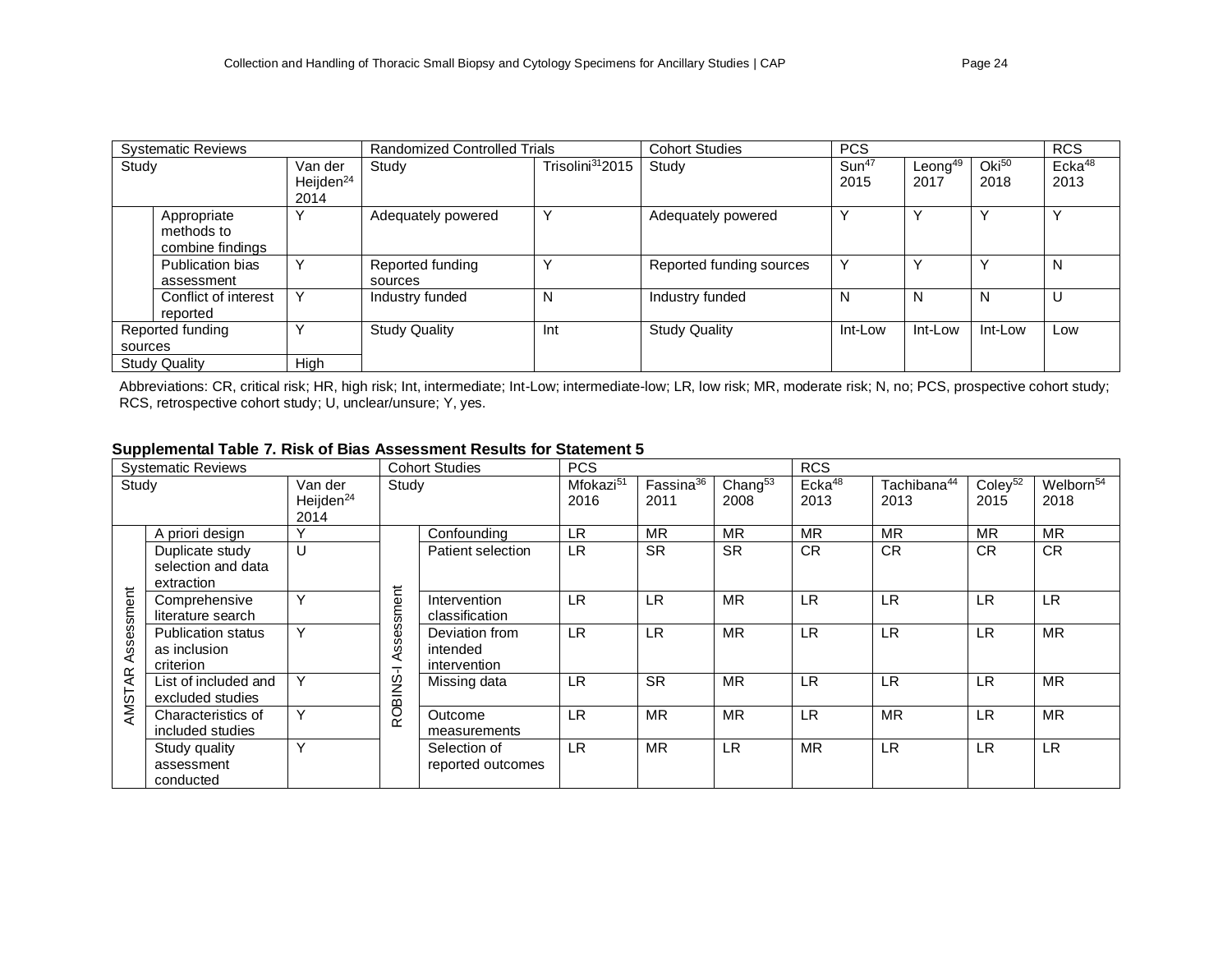| <b>Systematic Reviews</b>                         |                                                          |              | <b>Cohort Studies</b> |                          | <b>PCS</b>                    |                               |                    | <b>RCS</b>                 |                                 |                             |                               |
|---------------------------------------------------|----------------------------------------------------------|--------------|-----------------------|--------------------------|-------------------------------|-------------------------------|--------------------|----------------------------|---------------------------------|-----------------------------|-------------------------------|
| Study<br>Van der<br>Heijden <sup>24</sup><br>2014 |                                                          |              | Study                 |                          | Mfokazi <sup>51</sup><br>2016 | Fassina <sup>36</sup><br>2011 | Chang $53$<br>2008 | Ecka <sup>48</sup><br>2013 | Tachibana <sup>44</sup><br>2013 | Coley <sup>52</sup><br>2015 | Welborn <sup>54</sup><br>2018 |
|                                                   | Quality assessment<br>used in formulating<br>conclusions | $\checkmark$ |                       | Overall Risk of Bias     | <b>LR</b>                     | <b>SR</b>                     | <b>SR</b>          | <b>CR</b>                  | <b>CR</b>                       | <b>CR</b>                   | <b>CR</b>                     |
|                                                   | Appropriate<br>methods to<br>combine findings            | $\checkmark$ | Adequately powered    |                          | ν                             |                               | $\checkmark$       |                            | Υ                               |                             | v                             |
|                                                   | Publication bias<br>assessment                           | $\checkmark$ |                       | Reported funding sources | $\checkmark$                  | N                             | N                  | N                          | N                               |                             | $\checkmark$                  |
|                                                   | Conflict of interest<br>reported                         | $\checkmark$ | Industry funded       |                          | N                             | υ                             | U                  | U                          | U                               | N                           | N                             |
|                                                   | Reported funding                                         | v            | <b>Study Quality</b>  |                          | High-Int                      | Int-Low                       | Int-Low            | Low                        | Low                             | Low                         | Low                           |
| sources                                           |                                                          |              |                       |                          |                               |                               |                    |                            |                                 |                             |                               |
| High<br><b>Study Quality</b>                      |                                                          |              |                       |                          |                               |                               |                    |                            |                                 |                             |                               |

Abbreviations: CR, critical risk; High-Int, high-intermediate; Int-Low; intermediate-low; LR, low risk; MR, moderate risk; N, no; PCS, prospective cohort study; RCS, retrospective cohort study; SR, serious risk; U, unclear/unsure; Y, yes.

#### **Supplemental Table 8. Risk of Bias Assessment Results for Statement 6**

| . .<br><b>Systematic Reviews</b><br><b>Cohort Studies</b> |                                                        |                                              |               |                                            |                                  |                                   |                                             |                                   |                           |                                             | <b>RCS</b>                                       |                                                                        |                                                                                          |                                                                          |                                                                    |
|-----------------------------------------------------------|--------------------------------------------------------|----------------------------------------------|---------------|--------------------------------------------|----------------------------------|-----------------------------------|---------------------------------------------|-----------------------------------|---------------------------|---------------------------------------------|--------------------------------------------------|------------------------------------------------------------------------|------------------------------------------------------------------------------------------|--------------------------------------------------------------------------|--------------------------------------------------------------------|
| Study                                                     |                                                        | 56<br>$\circ$<br>ತ<br>ಕಂ<br><u>ติ</u><br>201 | Study         |                                            | Konjengbam <sup>64</sup><br>2014 | ო<br>201<br>eam <sub>s</sub><br>۳ | $\mathsf{S}^\mathsf{G}$<br>ssand<br>D' Ales | 8<br>$\omega$<br>Konofaos<br>2006 | 2008<br>ន<br>g<br>قع<br>ပ | Ľ<br>5<br>$\overline{\mathsf{N}}$<br>Uzun63 | ഗ<br>᠇<br>$\circ$<br>$\sim$<br>alli <sub>g</sub> | 4<br>$\overline{\phantom{0}}$<br>$\circ$<br>$\sim$<br>3<br>⊂<br>ē<br>ပ | $\mathbf{\Omega}$<br>$\overline{\phantom{0}}$<br>$\circ$<br>$\sim$<br>Khan <sup>60</sup> | 5<br>$\overline{\phantom{0}}$<br>○<br>$\sim$<br>8 <sup>65</sup><br>Akta: | Ю<br>$\overline{\phantom{0}}$<br>$\overline{c}$<br>risz<br>g<br>قب |
|                                                           | A priori design                                        | N                                            |               | Confounding                                | <b>MR</b>                        | <b>SR</b>                         | <b>MR</b>                                   | <b>MR</b>                         | <b>MR</b>                 | <b>MR</b>                                   | <b>MR</b>                                        | <b>MR</b>                                                              | <b>MR</b>                                                                                | <b>MR</b>                                                                | <b>MR</b>                                                          |
| $\overline{A}$                                            | Duplicate study<br>selection and data<br>extraction    | N                                            | ᅮ             | Patient selection                          | <b>MR</b>                        | <b>SR</b>                         | <b>MR</b>                                   | <b>SR</b>                         | <b>SR</b>                 | <b>CR</b>                                   | <b>CR</b>                                        | <b>CR</b>                                                              | <b>CR</b>                                                                                | <b>CR</b>                                                                | <b>CR</b>                                                          |
| AMST,                                                     | Comprehensive<br>literature search                     | Y                                            | <b>ROBINS</b> | Intervention<br>classification             | <b>LR</b>                        | LR                                | LR                                          | LR                                | <b>MR</b>                 | <b>LR</b>                                   | <b>LR</b>                                        | <b>LR</b>                                                              | <b>LR</b>                                                                                | <b>LR</b>                                                                | <b>LR</b>                                                          |
|                                                           | <b>Publication status</b><br>as inclusion<br>criterion | N.                                           |               | Deviation from<br>intended<br>intervention | <b>MR</b>                        | LR                                | LR                                          | LR                                | <b>MR</b>                 | <b>LR</b>                                   | <b>LR</b>                                        | <b>LR</b>                                                              | <b>LR</b>                                                                                | <b>LR</b>                                                                | <b>LR</b>                                                          |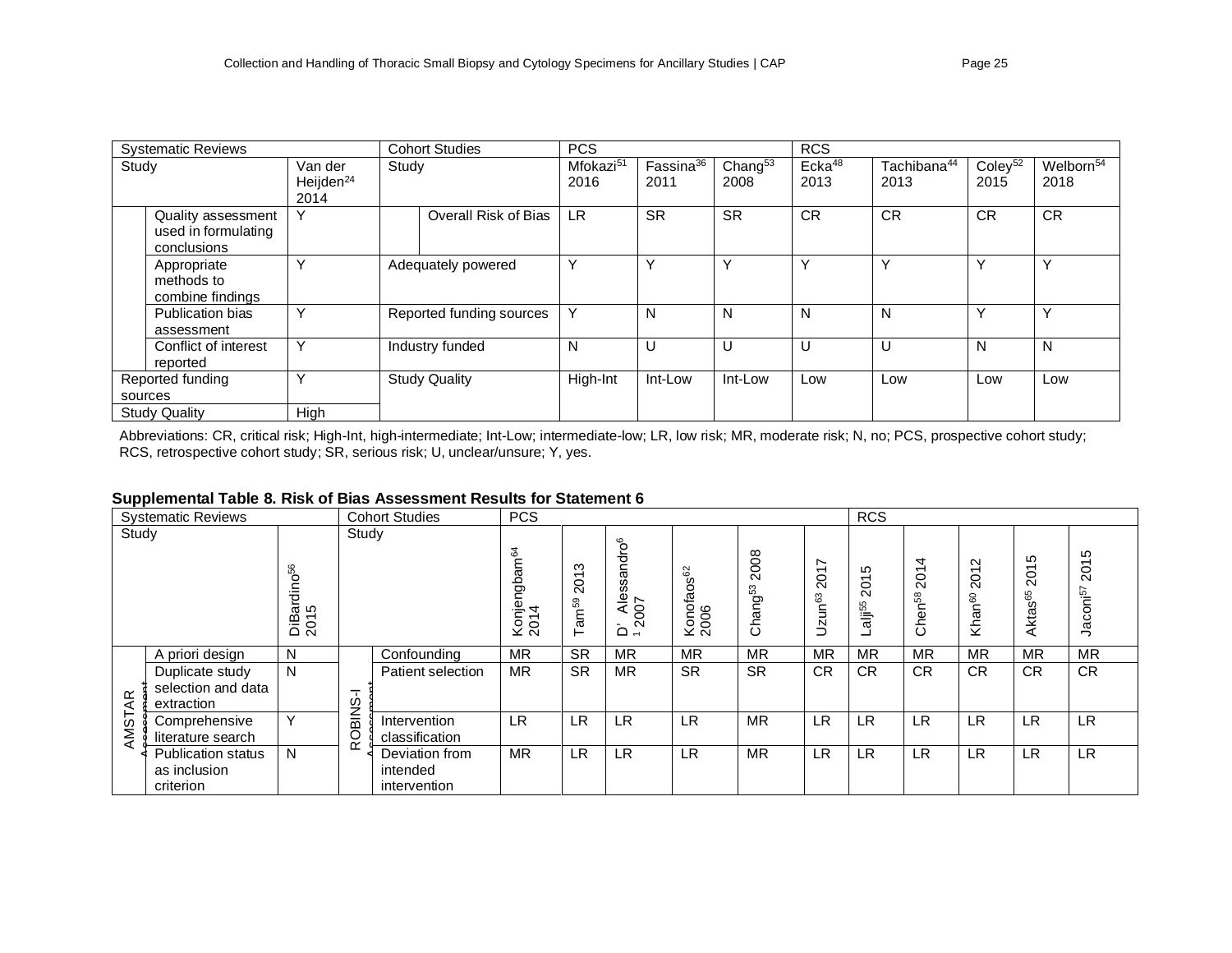| <b>Cohort Studies</b><br><b>PCS</b><br><b>Systematic Reviews</b> |                                 |                                      |                                  |                           |                                                |                                |                             | <b>RCS</b>                 |                             |                                |                                     |                                              |                              |
|------------------------------------------------------------------|---------------------------------|--------------------------------------|----------------------------------|---------------------------|------------------------------------------------|--------------------------------|-----------------------------|----------------------------|-----------------------------|--------------------------------|-------------------------------------|----------------------------------------------|------------------------------|
| Study                                                            | DiBardino <sup>56</sup><br>2015 | Study                                | Konjengbam <sup>64</sup><br>2014 | 2013<br>Tam <sup>59</sup> | D'Alessandro <sup>6</sup><br><sup>1</sup> 2007 | Konofaos <sup>62</sup><br>2006 | 2008<br>Chang <sup>53</sup> | 2017<br>Uzun <sup>63</sup> | 2015<br>Lalji <sup>55</sup> | 4<br>201<br>Chen <sup>58</sup> | $\sim$<br>201<br>Khan <sup>60</sup> | Ю<br>$\overline{201}$<br>Aktas <sup>65</sup> | 2015<br>Jaconi <sup>57</sup> |
| List of included<br>and excluded<br>studies                      | N                               | Missing data                         | <b>LR</b>                        | $\overline{LR}$           | <b>MR</b>                                      | $\overline{\mathsf{MR}}$       | $\overline{\mathsf{MR}}$    | $\overline{\text{SR}}$     | LR                          | $\overline{\text{SR}}$         | $\overline{\text{SR}}$              | $\overline{\text{SR}}$                       | CR                           |
| Characteristics of<br>included studies                           | Y                               | Outcome<br>measurements              | <b>LR</b>                        | <b>LR</b>                 | <b>MR</b>                                      | <b>LR</b>                      | <b>MR</b>                   | <b>MR</b>                  | <b>LR</b>                   | <b>SR</b>                      | <b>SR</b>                           | <b>MR</b>                                    | <b>LR</b>                    |
| Study quality<br>assessment<br>conducted                         | N                               | Selection of<br>reported<br>outcomes | <b>LR</b>                        | <b>LR</b>                 | <b>MR</b>                                      | <b>LR</b>                      | <b>LR</b>                   | <b>MR</b>                  | <b>LR</b>                   | <b>MR</b>                      | <b>MR</b>                           | <b>MR</b>                                    | <b>LR</b>                    |
| Quality<br>assessment used<br>in formulating<br>conclusions      | N                               | Overall Risk of<br><b>Bias</b>       | <b>MR</b>                        | <b>SR</b>                 | <b>MR</b>                                      | <b>SR</b>                      | <b>SR</b>                   | <b>CR</b>                  | <b>CR</b>                   | <b>CR</b>                      | <b>CR</b>                           | <b>CR</b>                                    | <b>CR</b>                    |
| Appropriate<br>methods to<br>combine findings                    | N                               | Adequately powered                   | N                                | Y                         | Y                                              | Y                              | Y                           | Y                          | Y                           | Y                              | $\mathsf{N}$                        | Y                                            | Y                            |
| Publication bias<br>assessment                                   | N                               | Reported funding<br>sources          | N                                | Y                         | N                                              | N                              | N                           | N                          | N                           | Y                              | $\mathsf{N}$                        | $\mathsf{N}$                                 | Y                            |
| Conflict of interest<br>reported                                 | Y                               | Industry funded                      | U                                | N                         | U                                              | U                              | U                           | $\cup$                     | U                           | $\mathsf{N}$                   | U                                   | U                                            | $\mathsf{N}$                 |
| Reported funding<br>sources                                      | N                               | <b>Study Quality</b>                 | $Int-$<br>Low                    | Int-<br>Low               | Int-Low                                        | Int-Low                        | Int-Low                     | Low                        | Low                         | Low                            | Very<br>Low                         | Very<br>Low                                  | Very<br>Low                  |
| <b>Study Quality</b>                                             | $Int-$<br>Low                   |                                      |                                  |                           |                                                |                                |                             |                            |                             |                                |                                     |                                              |                              |

Abbreviations: CR, critical risk; Int-Low; intermediate-low; LR, low risk; MR, moderate risk; N, no; PCS, prospective cohort study; RCS, retrospective cohort study; SR, serious risk; U, unclear/unsure; Y, yes.

# **Supplemental Table 9. Risk of Bias Assessment Results for Statement 7**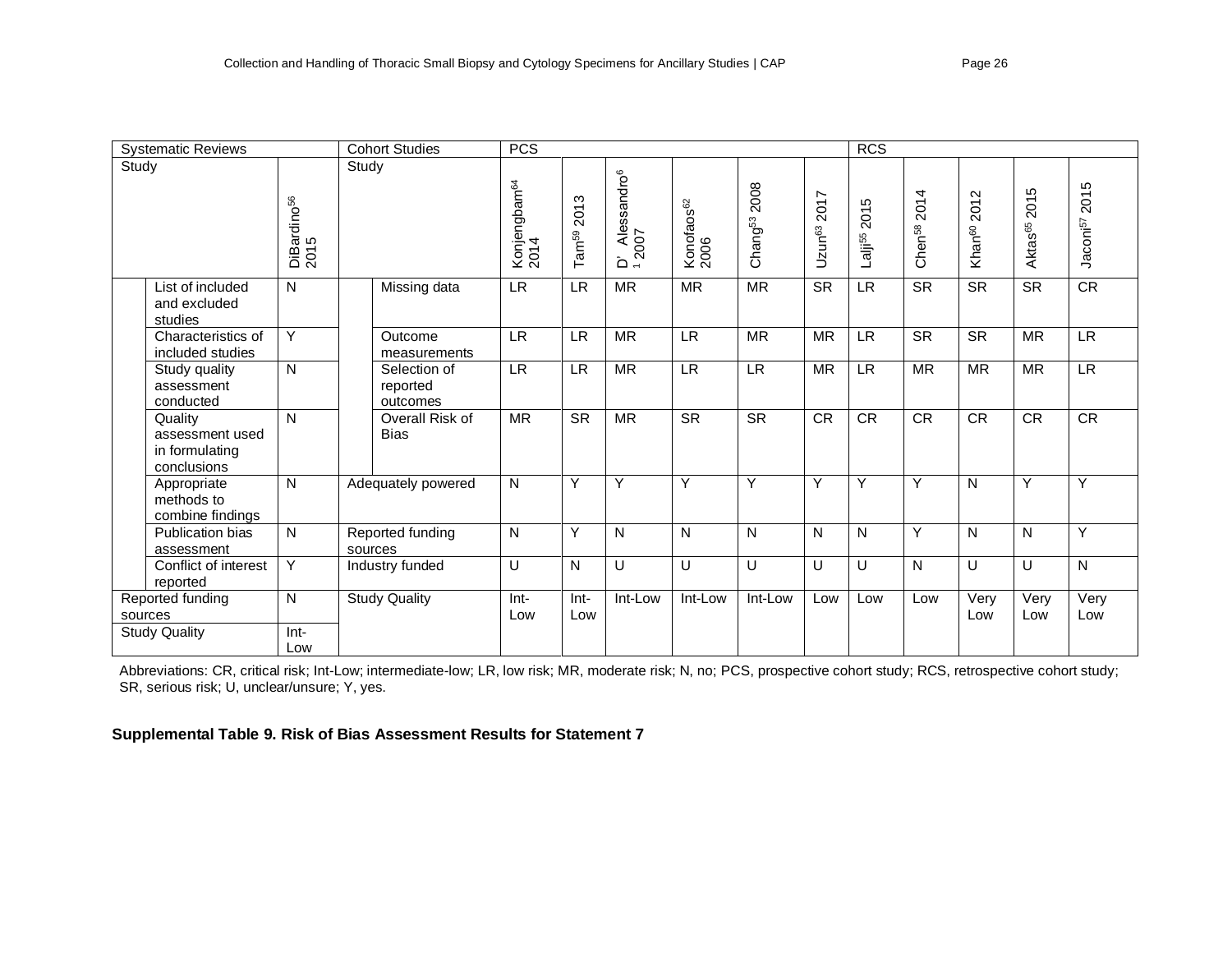| <b>Cohort Studies</b><br><b>PCS</b> |                                            |                            |                              |                             |                                  |                                    | <b>RCS</b>             |                                |                            |                        |                              |                              |                         |                                 |
|-------------------------------------|--------------------------------------------|----------------------------|------------------------------|-----------------------------|----------------------------------|------------------------------------|------------------------|--------------------------------|----------------------------|------------------------|------------------------------|------------------------------|-------------------------|---------------------------------|
| Study                               |                                            | Fassina <sup>36</sup> 2011 | 2007<br>Diacon <sup>67</sup> | 2008<br>Chang <sup>53</sup> | Ugurluoglu <sup>74</sup><br>2015 | 2019<br><b>Dotson<sup>68</sup></b> | 2015<br>$\text{Son}^7$ | Halloush <sup>66</sup><br>2007 | 2017<br>Baum <sup>69</sup> | 2016<br>Treece $^{70}$ | 2016<br>Grunes <sup>75</sup> | 2018<br>Welbom <sup>54</sup> | 2015<br>$W$ ang $^{72}$ | Schneider <sup>73</sup><br>2015 |
|                                     | Confounding                                | <b>MR</b>                  | <b>MR</b>                    | <b>MR</b>                   | <b>MR</b>                        | <b>MR</b>                          | <b>MR</b>              | <b>MR</b>                      | <b>MR</b>                  | <b>MR</b>              | <b>MR</b>                    | <b>MR</b>                    | <b>MR</b>               | <b>MR</b>                       |
|                                     | Patient<br>selection                       | <b>SR</b>                  | <b>MR</b>                    | <b>SR</b>                   | <b>MR</b>                        | <b>SR</b>                          | <b>MR</b>              | ${\sf CR}$                     | <b>CR</b>                  | <b>CR</b>              | <b>CR</b>                    | <b>CR</b>                    | <b>CR</b>               | CR                              |
|                                     | Intervention<br>classification             | <b>LR</b>                  | <b>LR</b>                    | <b>MR</b>                   | <b>LR</b>                        | <b>LR</b>                          | <b>LR</b>              | <b>LR</b>                      | <b>LR</b>                  | <b>LR</b>              | <b>LR</b>                    | <b>LR</b>                    | <b>MR</b>               | <b>LR</b>                       |
| Assessment                          | Deviation from<br>intended<br>intervention | <b>LR</b>                  | MR                           | <b>MR</b>                   | <b>LR</b>                        | <b>LR</b>                          | <b>LR</b>              | <b>LR</b>                      | <b>LR</b>                  | <b>LR</b>              | <b>LR</b>                    | <b>MR</b>                    | <b>MR</b>               | <b>LR</b>                       |
|                                     | Missing data                               | <b>SR</b>                  | <b>LR</b>                    | <b>MR</b>                   | CR                               | <b>MR</b>                          | <b>MR</b>              | <b>MR</b>                      | <b>LR</b>                  | <b>SR</b>              | <b>LR</b>                    | <b>MR</b>                    | <b>MR</b>               | <b>MR</b>                       |
| ROBINS-I                            | Outcome<br>measurements                    | <b>MR</b>                  | <b>SR</b>                    | <b>MR</b>                   | <b>MR</b>                        | <b>LR</b>                          | <b>MR</b>              | <b>MR</b>                      | <b>LR</b>                  | <b>SR</b>              | <b>MR</b>                    | <b>MR</b>                    | <b>SR</b>               | <b>MR</b>                       |
|                                     | Selection of<br>reported<br>outcomes       | <b>MR</b>                  | <b>LR</b>                    | <b>LR</b>                   | <b>MR</b>                        | <b>LR</b>                          | <b>LR</b>              | <b>MR</b>                      | <b>LR</b>                  | <b>CR</b>              | <b>LR</b>                    | <b>LR</b>                    | MR                      | <b>MR</b>                       |
|                                     | Overall Risk of<br><b>Bias</b>             | <b>SR</b>                  | <b>SR</b>                    | <b>SR</b>                   | CR                               | <b>SR</b>                          | <b>MR</b>              | ${\sf CR}$                     | <b>CR</b>                  | CR                     | ${\sf CR}$                   | CR                           | CR                      | <b>CR</b>                       |
|                                     | Adequately powered                         | Y                          | Y                            | Y                           | $\overline{Y}$                   | Y                                  | Y                      | Y                              | Y                          | $\mathsf{N}$           | Y                            | Y                            | Y                       | Y                               |
| sources                             | Reported funding                           | N                          | Υ                            | N                           | $\mathsf{N}$                     | Y                                  | Y                      | N                              | Υ                          | Y                      | Υ                            | Y                            | Υ                       | $\mathsf{N}$                    |
|                                     | Industry funded                            | $\cup$                     | N                            | $\cup$                      | U                                | N                                  | $\mathsf{N}$           | U                              | N                          | $\mathsf{N}$           | N                            | $\mathsf{N}$                 | N                       | U                               |
|                                     | <b>Study Quality</b>                       | Int-Low                    | Int-Low                      | Int-Low                     | Low                              | Int-Low                            | $Int-$<br>Low          | Low                            | Low                        | Low                    | Low                          | Low                          | Very<br>Low             | Low                             |

Abbreviations: CR, critical risk; Int-Low; intermediate-low; LR, low risk; MR, moderate risk; N, no; PCS, prospective cohort study; RCS, retrospective cohort study; SR, serious risk; U, unclear/unsure; Y, yes.

### **Supplemental Table 10. Risk of Bias Assessment Results for Statement 8**

| <b>Cohort Studies</b>     |                   | <b>RCS</b>                     |
|---------------------------|-------------------|--------------------------------|
| Study                     |                   | Wehrschuetz <sup>77</sup> 2010 |
|                           |                   |                                |
| $\alpha$ O $\overline{a}$ | Confounding       | MR                             |
|                           | Patient selection | СR                             |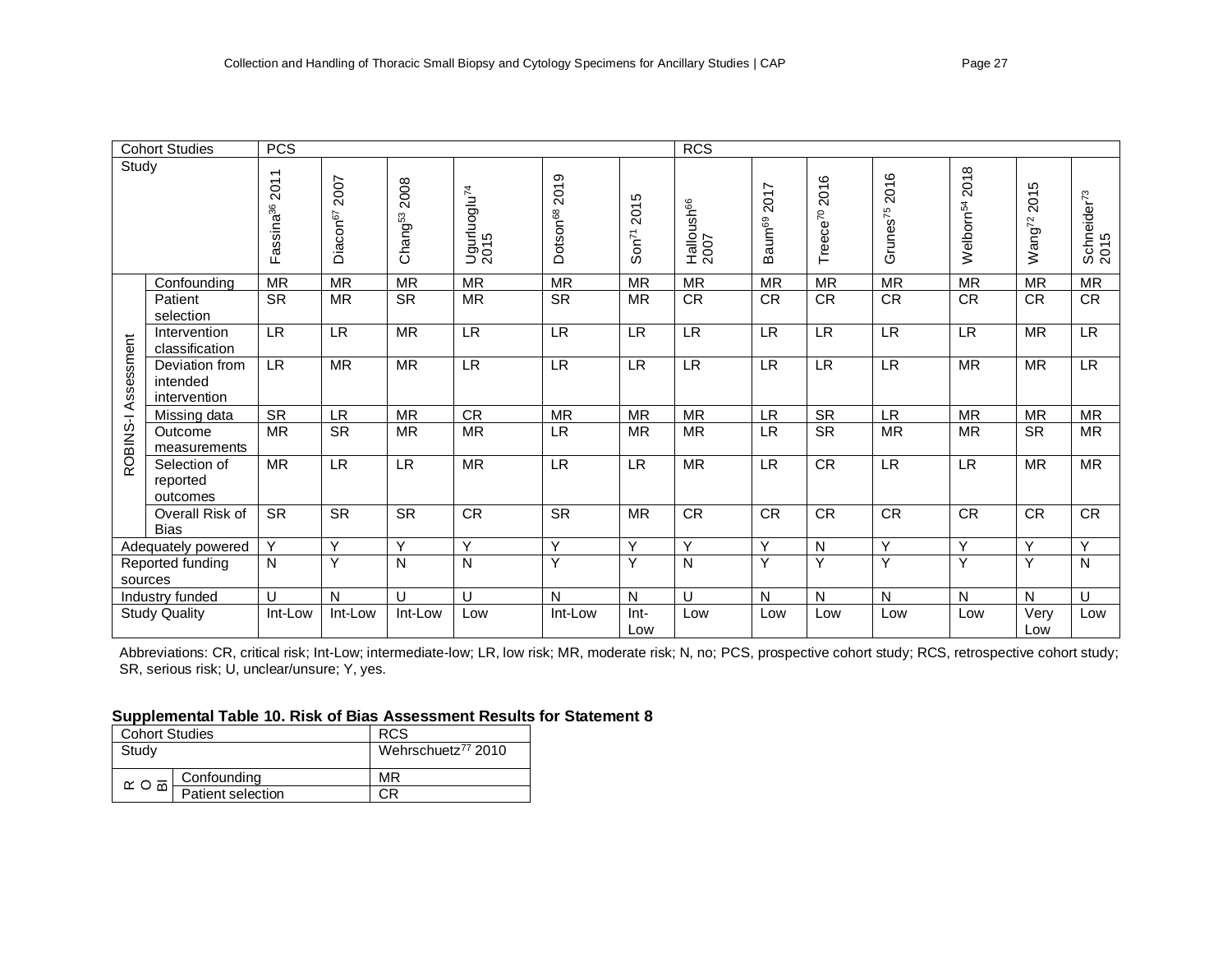| <b>Cohort Studies</b> |                                         | <b>RCS</b>                     |
|-----------------------|-----------------------------------------|--------------------------------|
| Study                 |                                         | Wehrschuetz <sup>77</sup> 2010 |
|                       | Intervention classification             | I R                            |
|                       | Deviation from intended<br>intervention | I R                            |
|                       | Missing data                            | MR                             |
|                       | Outcome measurements                    | MR                             |
|                       | Selection of reported                   | I R                            |
|                       | outcomes                                |                                |
|                       | Overall Risk of Bias                    | CR                             |
|                       | Adequately powered                      | Y                              |
|                       | Reported funding sources                | N                              |
| Industry funded       |                                         | Ħ                              |
| <b>Study Quality</b>  |                                         | Low                            |

Abbreviations: CR, critical risk; LR, low risk; MR, moderate risk; N, no; RCS, retrospective cohort study; U, unclear/unsure; Y, yes.

### **Supplemental Table 11. Risk of Bias Assessment Results for Statement 9**

|                     | <b>Cohort Studies</b> | <b>PCS</b>              | <b>RCS</b>               |
|---------------------|-----------------------|-------------------------|--------------------------|
| Study               |                       | Sanchez-                | Balbo <sup>79</sup> 2013 |
|                     |                       | Font <sup>78</sup> 2014 |                          |
|                     | Confounding           | ΜR                      | MR.                      |
|                     | Patient selection     | ΜR                      | CR.                      |
| ROBINS-I Assessment | Intervention          | LR                      | LR                       |
|                     | classification        |                         |                          |
|                     | Deviation from        | LR.                     | LR.                      |
|                     | intended              |                         |                          |
|                     | intervention          |                         |                          |
|                     | Missing data          | LR                      | LR                       |
|                     | Outcome               | ΜR                      | <b>MR</b>                |
|                     | measurements          |                         |                          |
|                     | Selection of          | <b>MR</b>               | <b>LR</b>                |
|                     | reported outcomes     |                         |                          |
|                     | Overall Risk of Bias  | <b>MR</b>               | CR.                      |
|                     | Adequately powered    | Y                       | N                        |
| Reported funding    |                       | N                       | N                        |
|                     | sources               |                         |                          |
|                     | Industry funded       | U                       | U                        |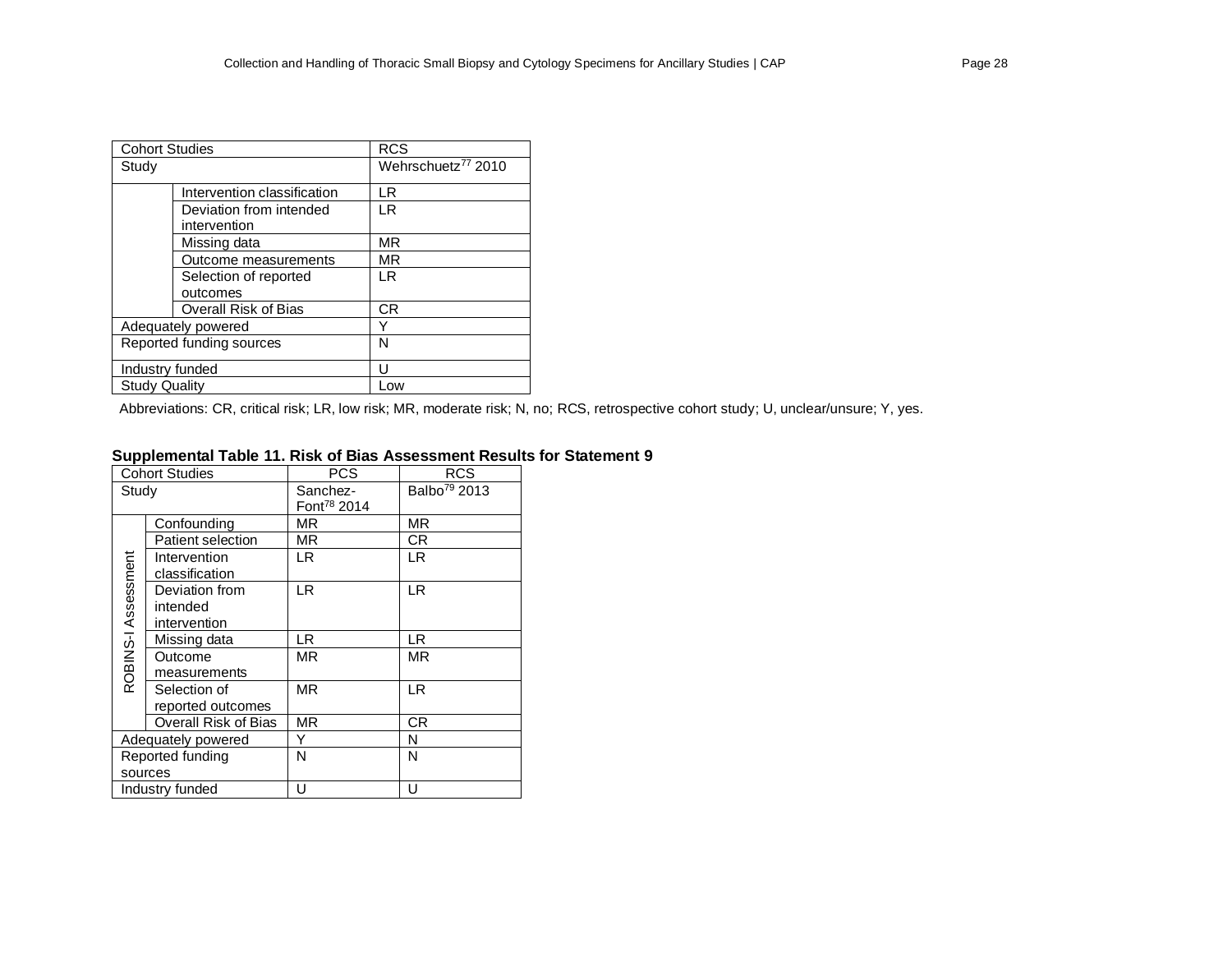| <b>Cohort Studies</b> | PCS                     | <b>RCS</b>               |
|-----------------------|-------------------------|--------------------------|
| Study                 | Sanchez-                | Balbo <sup>79</sup> 2013 |
|                       | Font <sup>78</sup> 2014 |                          |
| <b>Study Quality</b>  | Int-Low                 | Very Low                 |

Abbreviations: CR, critical risk; Int-Low; intermediate-low; LR, low risk; MR, moderate risk; N, no; PCS, prospective cohort study; RCS, retrospective cohort study; U, unclear/unsure; Y, yes.

# **Supplemental Table 12. Risk of Bias Assessment Results for Statement 10**

| <b>Cohort Studies</b><br><b>Systematic Reviews</b> |                                                          |                             |                                 | <b>PCS</b>                              |                             |                             |                   | <b>RCS</b>                        |           |           |                        |
|----------------------------------------------------|----------------------------------------------------------|-----------------------------|---------------------------------|-----------------------------------------|-----------------------------|-----------------------------|-------------------|-----------------------------------|-----------|-----------|------------------------|
| Mondoni <sup>80</sup><br>Study<br>Study<br>2016    |                                                          | Conti <sup>86</sup><br>2016 | Sindhwani <sup>84</sup><br>2013 | Diacon <sup>85</sup><br>2010            | Chang <sup>53</sup><br>2008 | Madan <sup>81</sup><br>2016 | Chen $82$<br>2015 | $\overline{\text{Loo}^{83}}$ 2014 |           |           |                        |
|                                                    | A priori design                                          |                             |                                 | Confounding                             | <b>MR</b>                   | <b>MR</b>                   | <b>MR</b>         | <b>MR</b>                         | <b>MR</b> | <b>MR</b> | <b>MR</b>              |
|                                                    | Duplicate study<br>selection and data<br>extraction      | U                           |                                 | Patient selection                       | <b>MR</b>                   | <b>MR</b>                   | LR.               | <b>SR</b>                         | <b>CR</b> | CR        | CR                     |
|                                                    | Comprehensive<br>literature search                       | Y                           |                                 | Intervention<br>classification          | <b>SR</b>                   | <b>LR</b>                   | <b>LR</b>         | <b>MR</b>                         | <b>LR</b> | CR        | <b>MR</b>              |
|                                                    | <b>Publication status</b><br>as inclusion criterion      | N                           | Assessment                      | Deviation from<br>intended intervention | <b>MR</b>                   | <b>LR</b>                   | <b>LR</b>         | <b>MR</b>                         | <b>LR</b> | <b>MR</b> | <b>LR</b>              |
|                                                    | List of included and<br>excluded studies                 | Y                           |                                 | Missing data                            | <b>MR</b>                   | <b>MR</b>                   | <b>MR</b>         | <b>MR</b>                         | <b>LR</b> | <b>SR</b> | <b>SR</b>              |
| Assessment                                         | Characteristics of<br>included studies                   | Y                           | ROBINS-I                        | Outcome<br>measurements                 | <b>MR</b>                   | <b>MR</b>                   | <b>LR</b>         | <b>MR</b>                         | <b>LR</b> | <b>CR</b> | $\overline{\text{SR}}$ |
| AMSTAR                                             | Study quality<br>assessment<br>conducted                 | Υ                           |                                 | Selection of reported<br>outcomes       | <b>LR</b>                   | <b>MR</b>                   | <b>LR</b>         | <b>LR</b>                         | <b>LR</b> | <b>MR</b> | <b>MR</b>              |
|                                                    | Quality assessment<br>used in formulating<br>conclusions | N                           |                                 | <b>Overall Risk of Bias</b>             | <b>SR</b>                   | <b>MR</b>                   | <b>MR</b>         | <b>SR</b>                         | <b>CR</b> | <b>CR</b> | <b>CR</b>              |
|                                                    | Appropriate<br>methods to combine<br>findings            | Y                           |                                 | Adequately powered                      | Y                           | N                           | Y                 | Y                                 | Y         | Y         | N                      |
|                                                    | Publication bias<br>assessment                           | N                           |                                 | Reported funding sources                | ${\sf N}$                   | N                           | Y                 | ${\sf N}$                         | Y         | N         | N                      |
|                                                    | Conflict of interest<br>reported                         | Y                           |                                 | Industry funded                         | U                           | U                           | $\mathsf{N}$      | U                                 | N         | U         | U                      |
|                                                    | Reported funding sources<br><b>Study Quality</b>         | N<br>High-Int               |                                 | <b>Study Quality</b>                    | Int-Low                     | Int-Low                     | Int               | Int-Low                           | Low       | Very Low  | Very Low               |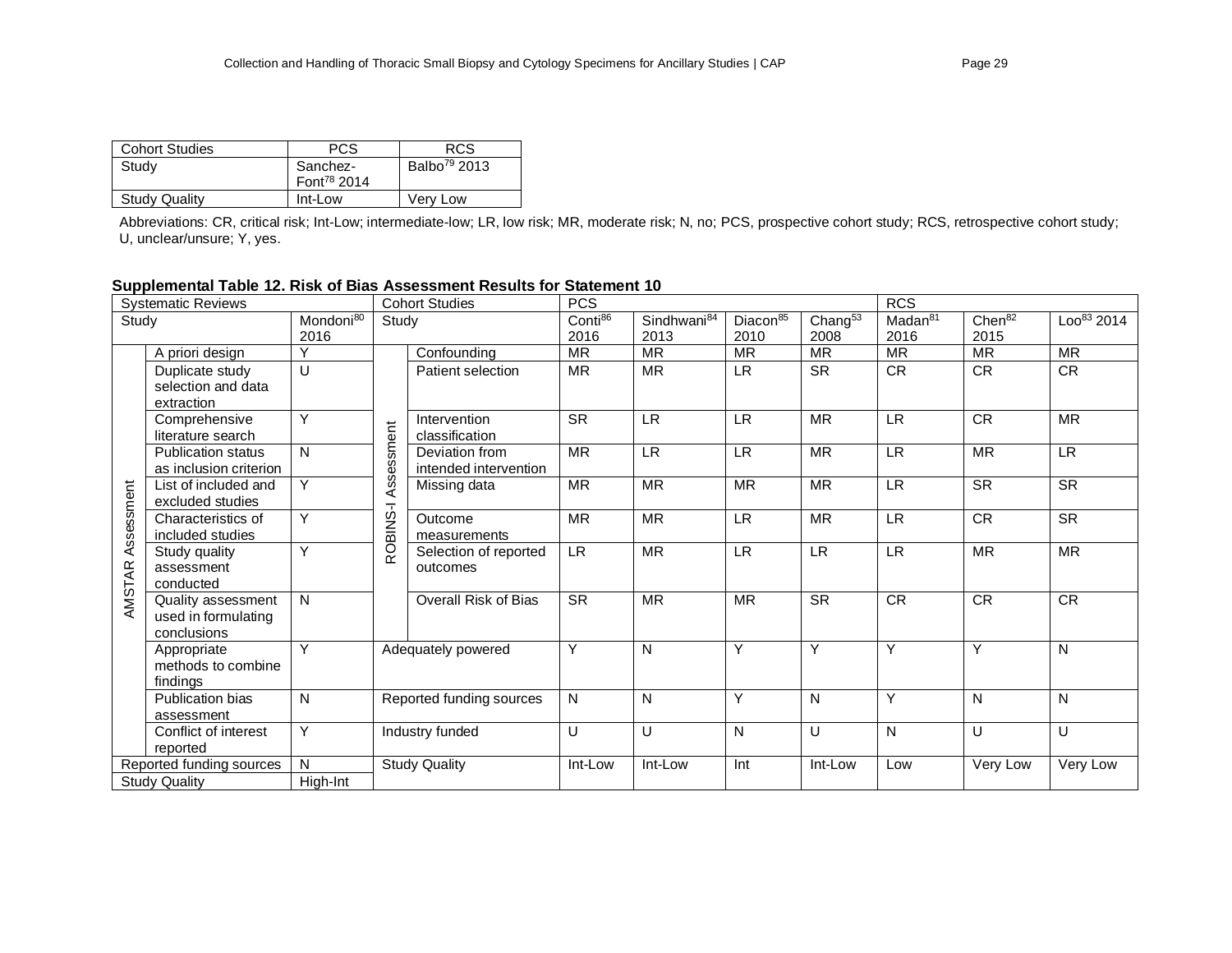Abbreviations: CR, critical risk; High-Int, high-intermediate; Int-Low; intermediate-low; LR, low risk; MR, moderate risk; N, no; PCS, prospective cohort study; RCS, retrospective cohort study; SR, serious risk; U, unclear/unsure; Y, yes.

|                      | <b>Cohort Studies</b>                   | <b>PCS</b>             |                          |                       | <b>RCS</b>            |                      |                      |                      |
|----------------------|-----------------------------------------|------------------------|--------------------------|-----------------------|-----------------------|----------------------|----------------------|----------------------|
| Study                |                                         | Swiderek <sup>87</sup> | Abouzgheib <sup>88</sup> | Buckley <sup>89</sup> | Wu <sup>90</sup> 2017 | Rooper <sup>91</sup> | Thomas <sup>92</sup> | DeMaio <sup>93</sup> |
|                      |                                         | 2010                   | 2009                     | 2008                  |                       | 2014                 | 2011                 | 2019                 |
|                      | Confounding                             | <b>MR</b>              | <b>MR</b>                | <b>MR</b>             | <b>MR</b>             | <b>MR</b>            | <b>MR</b>            | <b>MR</b>            |
|                      | Patient selection                       | <b>MR</b>              | <b>MR</b>                | <b>MR</b>             | CR.                   | <b>CR</b>            | <b>CR</b>            | <b>CR</b>            |
|                      | Intervention<br>classification          | <b>LR</b>              | <b>LR</b>                | LR                    | LR                    | <b>LR</b>            | LR                   | <b>LR</b>            |
| Assessment           | Deviation from<br>intended intervention | <b>LR</b>              | <b>LR</b>                | <b>LR</b>             | LR.                   | <b>LR</b>            | <b>LR</b>            | <b>LR</b>            |
|                      | Missing data                            | <b>MR</b>              | LR.                      | <b>LR</b>             | LR                    | LR.                  | <b>LR</b>            | <b>MR</b>            |
| ROBINS-I             | Outcome<br>measurements                 | <b>MR</b>              | <b>MR</b>                | <b>LR</b>             | LR                    | <b>LR</b>            | LR                   | <b>LR</b>            |
|                      | Selection of reported<br>outcomes       | <b>LR</b>              | <b>LR</b>                | <b>LR</b>             | LR                    | <b>MR</b>            | LR                   | <b>LR</b>            |
|                      | Overall Risk of Bias                    | <b>MR</b>              | <b>MR</b>                | <b>MR</b>             | <b>CR</b>             | <b>CR</b>            | <b>CR</b>            | <b>CR</b>            |
|                      | Adequately powered                      | Y                      | Υ                        | $\checkmark$          | v                     | N                    | Υ                    | $\checkmark$         |
|                      | Reported funding sources                | Y                      | N                        | N                     | v                     | Y                    | N                    | $\checkmark$         |
|                      | Industry funded                         | N                      | U                        | U                     | N                     | N                    | U                    | N                    |
| <b>Study Quality</b> |                                         | Int                    | Int-Low                  | Int                   | Low                   | Low                  | Low                  | Low                  |

Abbreviations: CR, critical risk; HR, high risk; Int, intermediate; Int-Low; intermediate-low; LR, low risk; MR, moderate risk; N, no; PCS, prospective cohort study; RCS, retrospective cohort study; SR, serious risk; U, unclear/unsure; Y, yes.

#### **Supplemental Table 14. Risk of Bias Assessment Results for Statement 12**

|           | <b>Cohort Studies</b> | <b>PCS</b>          |                     | <b>Retrospective Cohort Studies</b> |                          |                        |                      |                    |                      |                  |                     |
|-----------|-----------------------|---------------------|---------------------|-------------------------------------|--------------------------|------------------------|----------------------|--------------------|----------------------|------------------|---------------------|
| Study     |                       | Minca <sup>96</sup> | Zhang <sup>99</sup> | Lee <sup>95</sup> 2016              | Florentine <sup>94</sup> | Thiryayi <sup>39</sup> | Rooper <sup>42</sup> | Baum <sup>69</sup> | Treece <sup>70</sup> | Wu <sup>98</sup> | Ozluk <sup>97</sup> |
|           |                       | 2014                | 2015                |                                     | 2015                     | 2016                   | 2016                 | 2017               | 2016                 | 2014             | 2017                |
|           | Confounding           | <b>MR</b>           | MR                  | MR                                  | MR                       | MR                     | MR                   | <b>MR</b>          | <b>MR</b>            | MR               | <b>MR</b>           |
| $=$       | Patient               | <b>SR</b>           | <b>CR</b>           | <b>CR</b>                           | <b>CR</b>                | <b>CR</b>              | <b>CR</b>            | <b>CR</b>          | <b>CR</b>            | <b>CR</b>        | <b>CR</b>           |
| ඁ<br>w    | selection             |                     |                     |                                     |                          |                        |                      |                    |                      |                  |                     |
| z<br>ত    | Intervention          | <b>MR</b>           | <b>MR</b>           | LR                                  | LR                       | LR                     | LR                   | LR                 | LR                   | LR               | <b>MR</b>           |
| ses<br>go | classification        |                     |                     |                                     |                          |                        |                      |                    |                      |                  |                     |
| ≃ൗ<br>⋖   | Deviation from        | LR                  | LR                  | LR                                  | LR                       | LR                     | LR                   | LR                 | LR                   | LR               | LR                  |
|           | intended              |                     |                     |                                     |                          |                        |                      |                    |                      |                  |                     |
|           | intervention          |                     |                     |                                     |                          |                        |                      |                    |                      |                  |                     |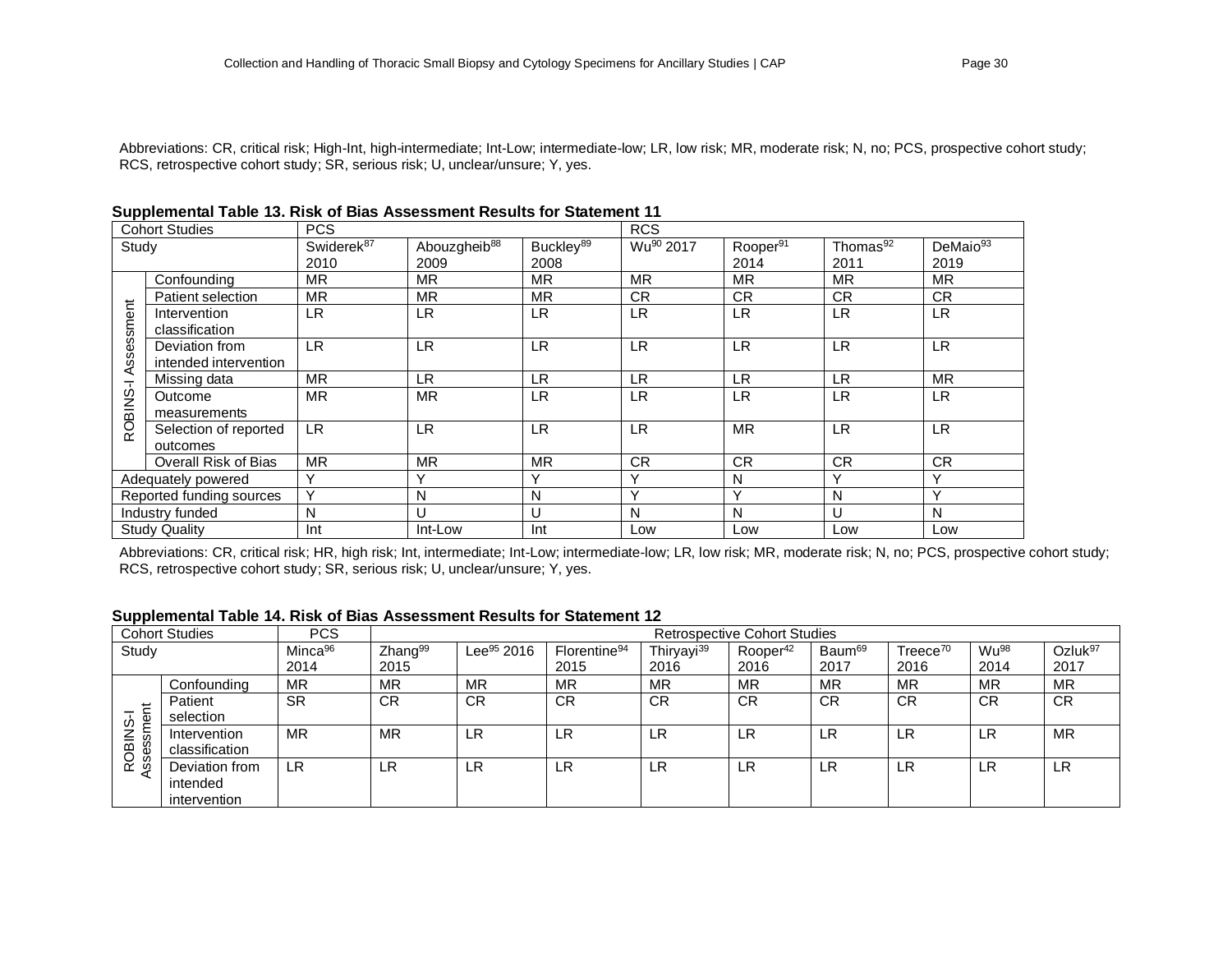|         | <b>Cohort Studies</b>                | <b>PCS</b>          | <b>Retrospective Cohort Studies</b> |                        |                          |                        |                      |                    |                      |                  |                     |
|---------|--------------------------------------|---------------------|-------------------------------------|------------------------|--------------------------|------------------------|----------------------|--------------------|----------------------|------------------|---------------------|
| Study   |                                      | Minca <sup>96</sup> | Zhang <sup>99</sup>                 | Lee <sup>95</sup> 2016 | Florentine <sup>94</sup> | Thiryayi <sup>39</sup> | Rooper <sup>42</sup> | Baum <sup>69</sup> | Treece <sup>70</sup> | Wu <sup>98</sup> | Ozluk <sup>97</sup> |
|         |                                      | 2014                | 2015                                |                        | 2015                     | 2016                   | 2016                 | 2017               | 2016                 | 2014             | 2017                |
|         | Missing data                         | MR                  | LR.                                 | <b>SR</b>              | MR                       | <b>MR</b>              | LR                   | LR                 | <b>SR</b>            | MR               | LR.                 |
|         | Outcome<br>measurements              | <b>LR</b>           | <b>LR</b>                           | <b>MR</b>              | <b>MR</b>                | <b>LR</b>              | LR                   | LR                 | <b>SR</b>            | <b>MR</b>        | <b>LR</b>           |
|         | Selection of<br>reported<br>outcomes | <b>LR</b>           | <b>LR</b>                           | <b>LR</b>              | <b>MR</b>                | <b>LR</b>              | <b>MR</b>            | <b>LR</b>          | <b>CR</b>            | <b>MR</b>        | <b>LR</b>           |
|         | Overall Risk of<br>Bias              | <b>MR</b>           | <b>CR</b>                           | <b>CR</b>              | <b>CR</b>                | <b>CR</b>              | <b>CR</b>            | <b>CR</b>          | <b>CR</b>            | <b>CR</b>        | <b>CR</b>           |
|         | Adequately powered                   | Y                   | $\checkmark$                        | N                      | $\checkmark$             | $\checkmark$           | $\checkmark$         | $\checkmark$       | N                    | $\checkmark$     | $\checkmark$        |
| sources | Reported funding                     | $\checkmark$        | N                                   | N                      | $\checkmark$             | N                      |                      | $\checkmark$       | $\checkmark$         | $\checkmark$     | $\checkmark$        |
|         | Industry funded                      | $\checkmark$        | U                                   | U                      | N                        | U                      | N                    | N                  | N                    | N                | N                   |
|         | <b>Study Quality</b>                 | Int-Low             | Low                                 | Very Low               | Low                      | Low                    | Low                  | Low                | Low                  | Low              | Very<br>Low         |

Abbreviations: CR, critical risk; Int-Low; intermediate-low; LR, low risk; MR, moderate risk; N, no; PCS, prospective cohort study; SR, serious risk; U, unclear/unsure; Y, yes.

# **Supplemental Table 15. Risk of Bias Assessment Results for Statement 13**

| <b>Cohort Studies</b> |                                |                        | <b>Prospective Cohort Studies</b> | <b>Retrospective Cohort Studies</b> |                          |  |
|-----------------------|--------------------------------|------------------------|-----------------------------------|-------------------------------------|--------------------------|--|
| Study                 |                                | Wu <sup>102</sup> 2016 | Tam <sup>59</sup> 2013            | Hsiao <sup>100</sup> 2013           | Tian <sup>101</sup> 2017 |  |
|                       | Confounding                    | LR.                    | <b>SR</b>                         | <b>MR</b>                           | <b>MR</b>                |  |
|                       | Patient selection              | <b>MR</b>              | <b>SR</b>                         | CR.                                 | CR.                      |  |
| ssessment             | Intervention<br>classification | LR.                    | LR.                               | LR.                                 | <b>LR</b>                |  |
|                       | Deviation from                 | LR.                    | LR.                               | <b>LR</b>                           | <b>LR</b>                |  |
|                       | intended                       |                        |                                   |                                     |                          |  |
| ⋖                     | intervention                   |                        |                                   |                                     |                          |  |
|                       | Missing data                   | LR.                    | LR.                               | <b>MR</b>                           | <b>MR</b>                |  |
| ROBINS-I              | Outcome                        | LR.                    | LR.                               | <b>MR</b>                           | <b>MR</b>                |  |
|                       | measurements                   |                        |                                   |                                     |                          |  |
|                       | Selection of                   | LR.                    | LR.                               | LR.                                 | <b>LR</b>                |  |
|                       | reported outcomes              |                        |                                   |                                     |                          |  |
|                       | Overall Risk of Bias           | <b>MR</b>              | <b>SR</b>                         | CR                                  | <b>CR</b>                |  |
| Adequately powered    |                                | Υ                      | Υ                                 | Υ                                   | Υ                        |  |
| Reported funding      |                                | N                      | Υ                                 | Y                                   | Y                        |  |
| sources               |                                |                        |                                   |                                     |                          |  |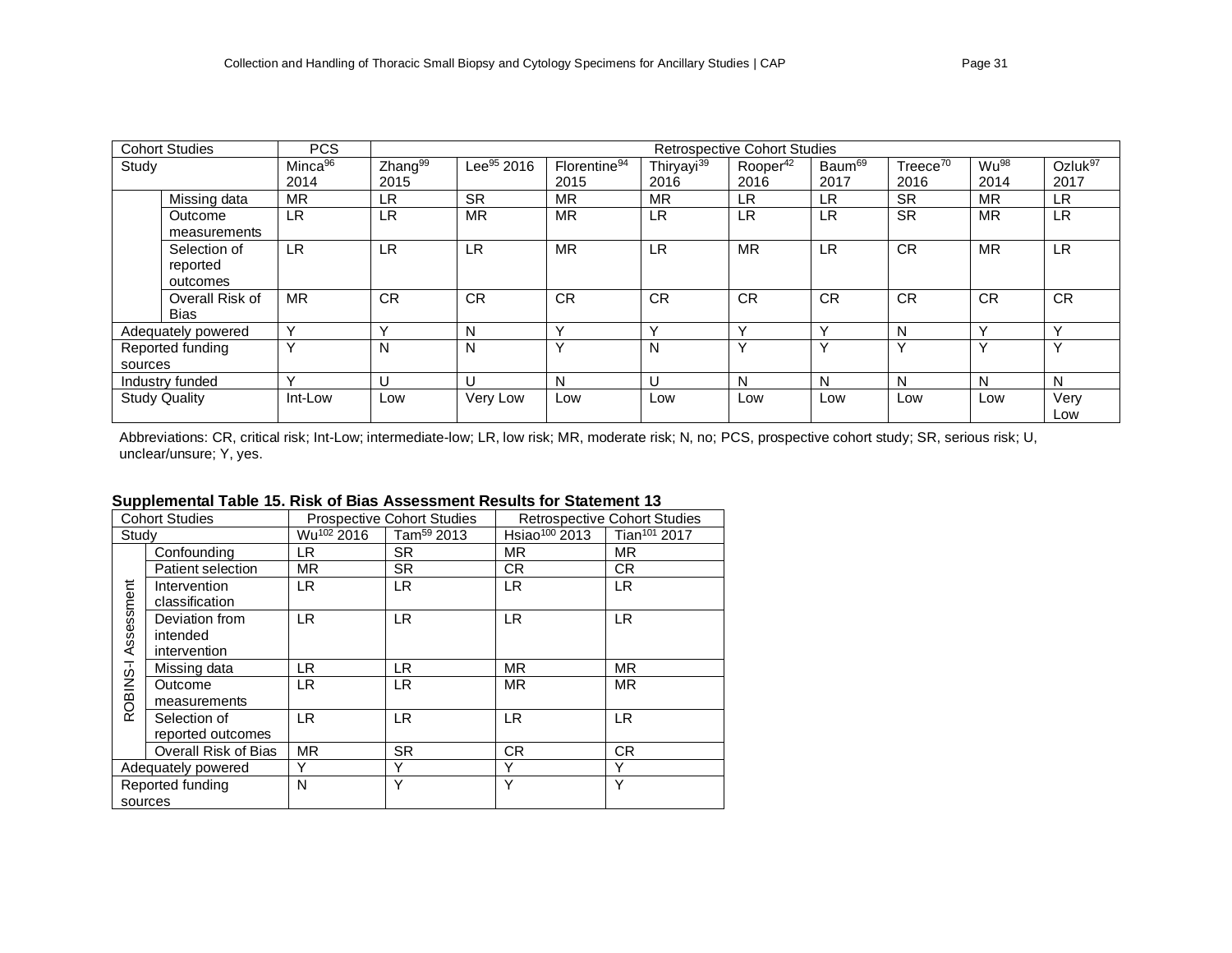| <b>Cohort Studies</b> |                        | <b>Prospective Cohort Studies</b> | <b>Retrospective Cohort Studies</b> |                          |  |
|-----------------------|------------------------|-----------------------------------|-------------------------------------|--------------------------|--|
| Study                 | Wu <sup>102</sup> 2016 | $T$ am <sup>59</sup> 2013         | Hsiao <sup>100</sup> 2013           | Tian <sup>101</sup> 2017 |  |
| Industry funded       |                        | N                                 |                                     | N                        |  |
| <b>Study Quality</b>  | Int                    | Int-Low                           | _OW                                 | LOW                      |  |

Abbreviations: CR, critical risk; Int, intermediate; Int-Low; intermediate-low; LR, low risk; MR, moderate risk; N, no; SR, serious risk; U, unclear/unsure; Y, yes.

# **Supplemental Table 16. Risk of Bias Assessment Results for Statement 14**

|                     | <b>Cohort Studies</b>    | RCS                |
|---------------------|--------------------------|--------------------|
| Study               |                          | Lin <sup>103</sup> |
|                     |                          | 2009               |
|                     | Confounding              | ΜR                 |
|                     | <b>Patient selection</b> | СR                 |
|                     | Intervention             | LR                 |
|                     | classification           |                    |
|                     | Deviation from           | ΜR                 |
|                     | intended                 |                    |
|                     | intervention             |                    |
|                     | Missing data             | SR                 |
| ROBINS-I Assessment | Outcome                  | LR                 |
|                     | measurements             |                    |
|                     | Selection of             | ΜR                 |
|                     | reported outcomes        |                    |
|                     | Overall Risk of Bias     | СR                 |
|                     | Adequately powered       |                    |
|                     | Reported funding         |                    |
| sources             |                          |                    |
|                     | Industry funded          | N                  |
|                     | Study Quality            | Low                |

Abbreviations: CR, critical risk; LR, low risk; MR, moderate risk; N, no; RCS, retrospective cohort study; Y, yes.

### **Supplemental Table 17. Risk of Bias Assessment Results for Statement 15**

| <b>Cohort Studies</b>      |             |                           | <b>RCS</b>              |                            |
|----------------------------|-------------|---------------------------|-------------------------|----------------------------|
| Study                      |             | Kiral <sup>105</sup> 2015 | Eom <sup>104</sup> 2015 | Thangakunam <sup>106</sup> |
|                            |             |                           |                         | 2017                       |
|                            | Confounding | MR                        | <b>MR</b>               | MR                         |
| ROB<br>NS-I<br>Asse<br>ent | Patient     | СR                        | <b>SR</b>               | СR                         |
|                            | selection   |                           |                         |                            |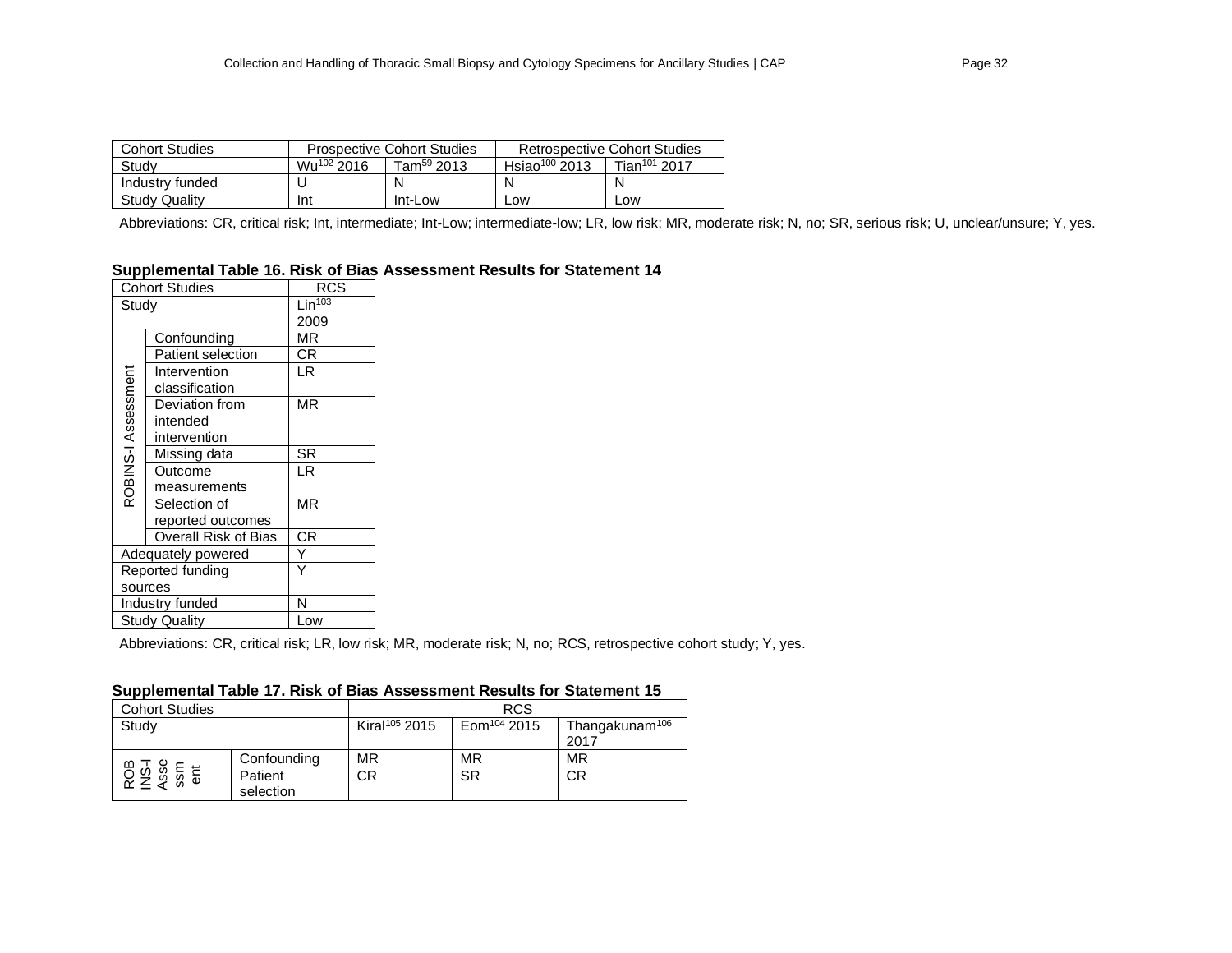| <b>Cohort Studies</b>    |                 |                           | <b>RCS</b>              |                            |
|--------------------------|-----------------|---------------------------|-------------------------|----------------------------|
| Study                    |                 | Kiral <sup>105</sup> 2015 | Eom <sup>104</sup> 2015 | Thangakunam <sup>106</sup> |
|                          |                 |                           |                         | 2017                       |
|                          | Intervention    | LR.                       | LR.                     | LR.                        |
|                          | classification  |                           |                         |                            |
|                          | Deviation from  | LR.                       | <b>MR</b>               | LR.                        |
|                          | intended        |                           |                         |                            |
|                          | intervention    |                           |                         |                            |
|                          | Missing data    | MR.                       | <b>SR</b>               | MR.                        |
|                          | Outcome         | LR.                       | MR.                     | <b>SR</b>                  |
|                          | measurements    |                           |                         |                            |
|                          | Selection of    | MR.                       | <b>MR</b>               | <b>SR</b>                  |
|                          | reported        |                           |                         |                            |
|                          | outcomes        |                           |                         |                            |
|                          | Overall Risk of | CR.                       | <b>SR</b>               | <b>CR</b>                  |
|                          | Bias            |                           |                         |                            |
| Adequately powered       |                 | N                         | Υ                       | Υ                          |
| Reported funding sources |                 | N                         | N                       | N                          |
| Industry funded          |                 | U                         | U                       | U                          |
| <b>Study Quality</b>     |                 | Low                       | Low                     | Very Low                   |

Abbreviations: CR, critical risk; LR, low risk; MR, moderate risk; N, no; RCS, retrospective cohort study; SR, serious risk; U, unclear/unsure; Y, yes.

# **Supplemental Table 18. Risk of Bias Assessment Results for Statement 16**

|                     | <b>Cohort Studies</b>    | PCS                |
|---------------------|--------------------------|--------------------|
| Study               |                          | Wang <sup>76</sup> |
|                     |                          | 2016               |
|                     | Confounding              | ΜR                 |
|                     | <b>Patient selection</b> | LR                 |
|                     | Intervention             | LR                 |
| ROBINS-I Assessment | classification           |                    |
|                     | Deviation from           | LR                 |
|                     | intended                 |                    |
|                     | intervention             |                    |
|                     | Missing data             | ΜR                 |
|                     | Outcome                  | MR                 |
|                     | measurements             |                    |
|                     | Selection of             | LR                 |
|                     | reported outcomes        |                    |
|                     | Overall Risk of Bias     | ΜR                 |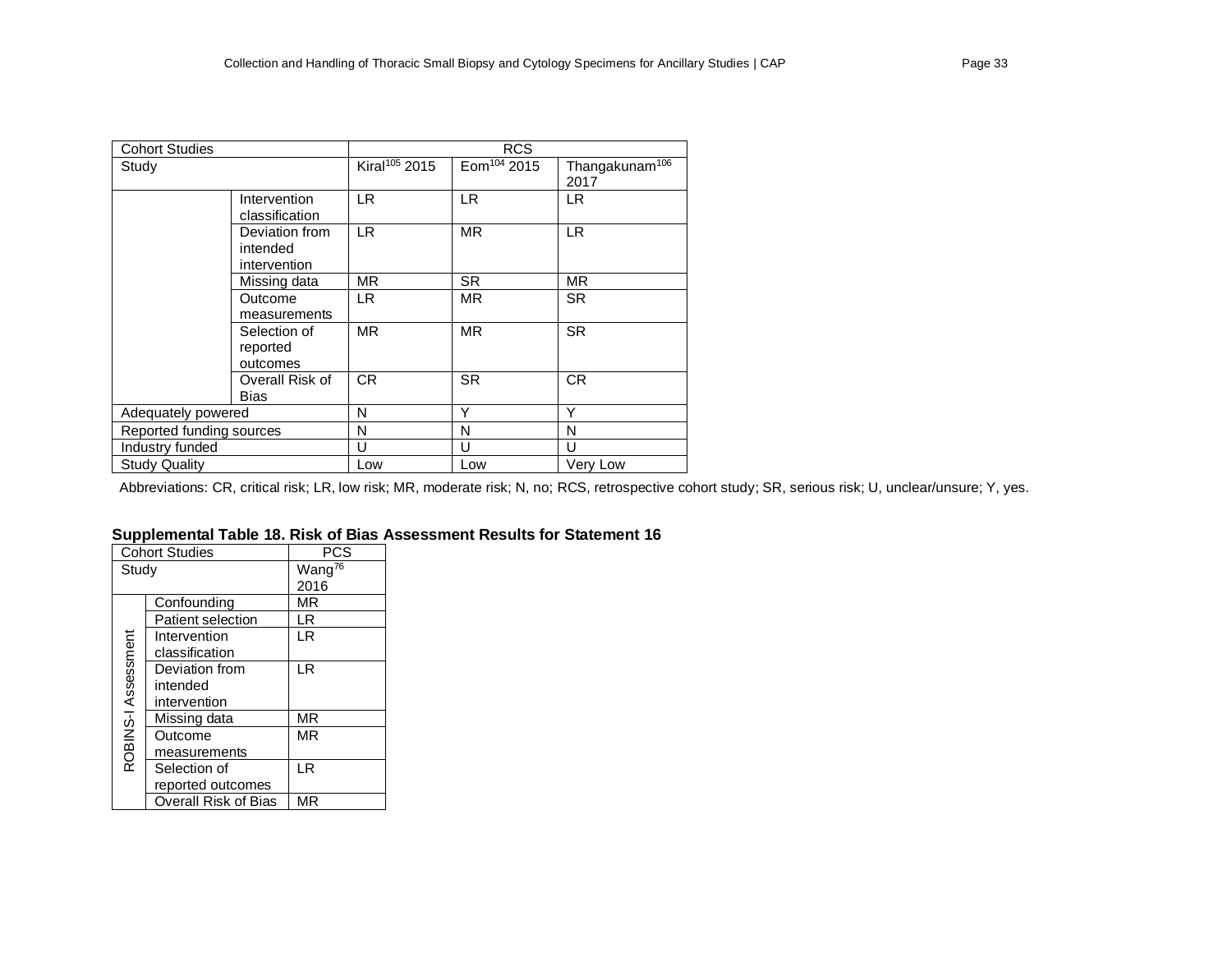| <b>Cohort Studies</b> | PCS                |
|-----------------------|--------------------|
| Study                 | Wang <sup>76</sup> |
|                       | 2016               |
| Adequately powered    |                    |
| Reported funding      |                    |
| sources               |                    |
| Industry funded       | N                  |
| <b>Study Quality</b>  | mi                 |

Abbreviations: Int, intermediate; LR, low risk; MR, moderate risk; N, no; PCS, prospective cohort study; Y, yes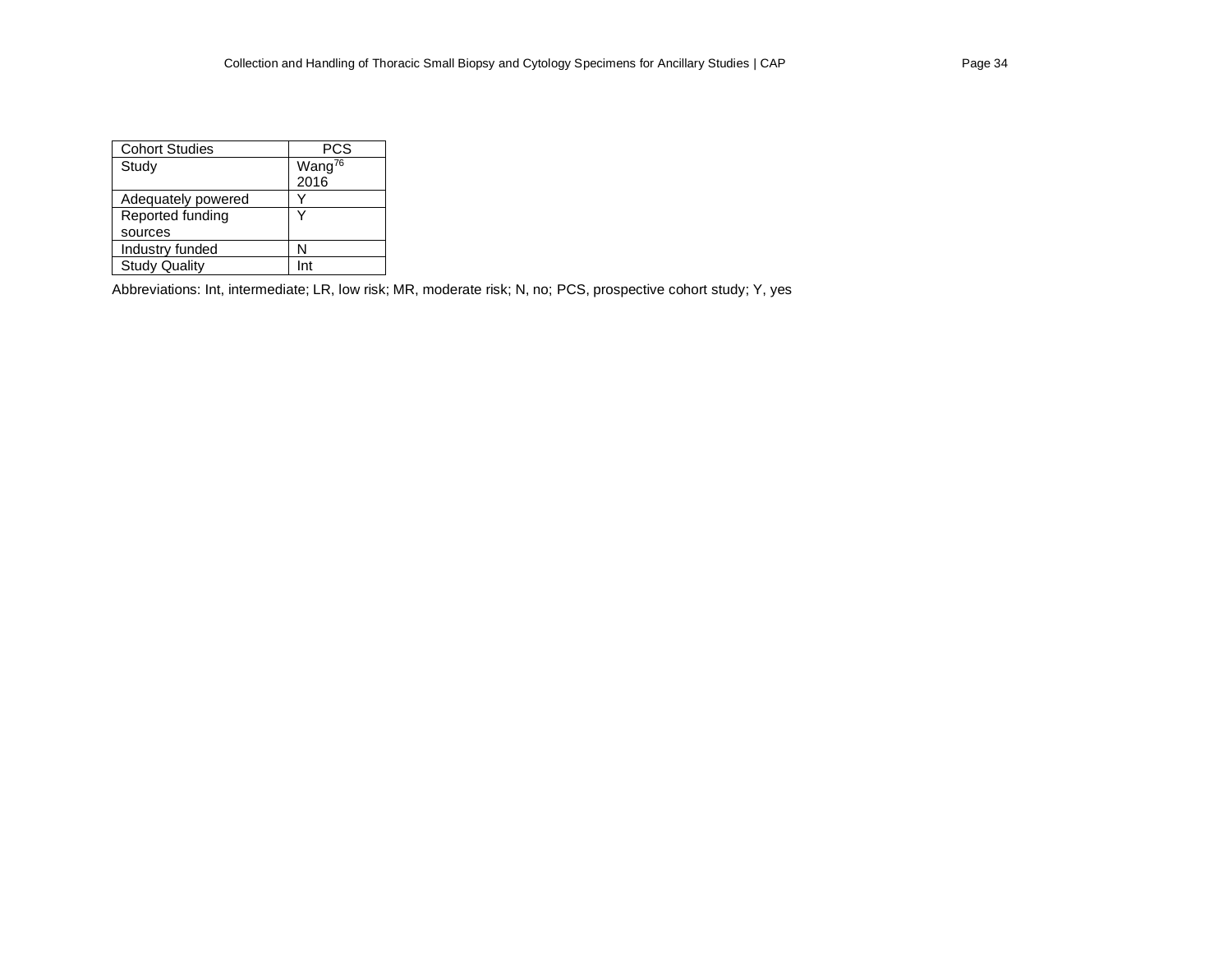#### **Supplemental Figure 1:**

#### **PubMed Search String:**

("Biopsy, Needle"[Mesh] OR "Minimally Invasive Surgical Procedures"[Mesh:noexp] OR "Image-Guided Biopsy"[Mesh] OR "Pleural Effusion"[Mesh] OR "core biopsies"[tw] OR "core biopsy"[tw] OR "skinny needle"[tw] OR CNB[tw] OR "core needle"[tw] OR cytopuncture[tw] OR cytopunctures[tw] OR EBUS[tw] OR "endobronchial ultrasound guided"[tw] OR "fine needle"[tw] OR FNA[tw] OR FNAB[tw] OR "Image-Guided Biopsies"[tw] OR "Image-Guided Biopsy"[tw] OR "needle aspirate"[tw] OR "needle aspirates"[tw] OR "needle aspiration"[tw] OR "needle biopsies"[tw] OR "needle biopsy"[tw] OR "needle core"[tw] OR "small biopsies"[tw] OR "small biopsy"[tw] OR "small tissue"[tw] OR "transbronchial needle aspiration"[tw] OR "transbronchial needle aspirations"[tw] OR effusion[tw] OR effusions[tw] OR (pleural[tw] AND (fluid[tw] OR fluids[tw])) OR "Touch imprint"[tw] OR "Touch imprints"[tw] OR "Touch imprinting"[tw] OR "Touch prep"[tw] OR "Touch preparation"[tw] OR "Touch preparations"[tw] OR "Touch preps"[tw] OR "Touch print"[tw] OR "Touch prints"[tw]) AND (("Thoracic Neoplasms"[Mesh:noexp] OR "Mediastinal Neoplasms"[Mesh] OR "Respiratory Tract Neoplasms"[Mesh:noexp] OR "Lung Neoplasms"[Mesh] OR "Tracheal Neoplasms"[Mesh] OR "Thymus Neoplasms"[Mesh] OR "Sarcoidosis, Pulmonary"[Mesh] OR "Solitary Pulmonary Nodule"[Mesh] OR "Mesothelioma"[Mesh] OR "Lung Diseases, Fungal"[Mesh] OR "Tuberculosis"[Mesh:noexp] OR "Tuberculosis, Pleural"[Mesh] OR "Tuberculosis, Pulmonary"[Mesh:noexp] OR PCP[tw] OR pneumocystis[tw] OR tuberculosis[tw] OR tuberculous[tw]) OR ((aspergilloma[tw] OR aspergilloses[tw] OR aspergillosis[tw] OR aspergillus[tw] OR blastomycoses[tw] OR blastomycosis[tw] OR "coccidioides immitis"[tw] OR coccidioides[tw] OR coccidioidomycoses[tw] OR coccidioidomycosis[tw] OR cryptococcoses[tw] OR cryptococcosis[tw] OR cryptococcus[tw] OR entomophthoramycoses[tw] OR entomophthoramycosis[tw] OR geotrichoses[tw] OR geotrichosis[tw] OR geotrichum[tw] OR histoplasma[tw] OR histoplasmoses[tw] OR histoplasmosis[tw] OR microspora[tw] OR microsporidia[tw] OR microsporidioses[tw] OR microsporidiosis[tw] OR mucorale[tw] OR mucorales[tw] OR mucormycoses[tw] OR mucormycosis[tw] OR mucoromycotina[tw] OR mycobacteria[tw] OR Mycobacterium[Mesh] OR mycobacterium[tw] OR Mycoses[Mesh] OR mycoses[tw] OR phycomycoses[tw] OR phycomycosis[tw] OR Scedosporiosis[tw] OR Scedosporium[tw] OR torulosis[tw] OR trichosporon[tw] OR trichosporonoses[tw] OR trichosporonosis[tw] OR zygomycoses[tw] OR zygomycosis[tw] OR Cancer[sb] OR "spindle cell"[tw] OR abnormalities[tw] OR abnormality[tw] OR lesion[tw] OR lesions[tw] OR mass[tw] OR masses[tw] OR nodule[tw] OR nodules[tw] OR Lymphadenopathy[Mesh] OR Sarcoidosis[Mesh:noexp] OR Adenopathies[tw] OR Adenopathv[tw] OR Lymphadenopathies[tw] OR Lymphadenopathy[tw] OR Sarcoidosis[tw] OR Sarcoidoses[tw] OR fungal[tw] OR Fungi[Mesh] OR fungus[tw] OR infection[tw] OR infections[tw]) AND (chest[tw] OR extrathoracic[tw] OR extra-thoracic[tw] OR Lung[tw] OR lungs[tw] OR mediastinal[tw] OR mesothelial[tw] OR mesothelium[tw] OR pleura[tw] OR pleural[tw] OR pulmonary[tw] OR respiratory[tw] OR thoracic[tw] OR thorax[tw] OR thymus[tw] OR tracheal[tw] OR tracheal[tw] OR transthoracic[tw] OR trans-thoracic[tw]))) AND ("C.I. Fluorescent Brightening Agent 28"[Supplementary Concept] OR "Cytodiagnosis"[Mesh:noexp] OR "Cytological Techniques"[Mesh:noexp] OR "Fluorescent Antibody Technique, Direct"[Mesh] OR "DNA Mismatch Repair"[Mesh] OR "DNA Mutational Analysis"[Mesh] OR "Early Detection of Cancer"[Mesh] OR "Enzyme-Linked Immunosorbent Assay"[Mesh] OR "genomics"[Majr] OR "Genetic Testing"[Mesh] OR "Genotype"[Mesh:noexp] OR "Histocytochemistry"[Mesh:noexp] OR "Histocytological Preparation Techniques"[Mesh] OR "Immunohistochemistry"[Mesh] OR "Microbiological Techniques"[Mesh] OR "Molecular Diagnostic Techniques"[Mesh:noexp] OR "mucicarmine"[Supplementary Concept] OR "Pathology, Clinical/methods"[Mesh] OR "Pathology, Clinical/standards"[Mesh] OR "Pathology, Molecular/methods"[Mesh] OR "Pathology, Molecular/standards"[Mesh] OR "Pathology, Surgical/methods"[Mesh] OR "Pathology, Surgical/standards"[Mesh] OR "Polymerase Chain Reaction"[Mesh] OR Calcofluor-white[tw] OR culture[tw] OR cultures[tw] OR cytochemistry[tw] OR cytochemical[tw] OR cytodiagnosis[tw] OR cytogenetics[tw] OR cytology[tw] OR cytologies[tw] OR cytologic[tw] OR cytological[tw] OR cytopathology[tw] OR cytopathologic[tw] OR cytopathological[tw] OR cytopathologies[tw] OR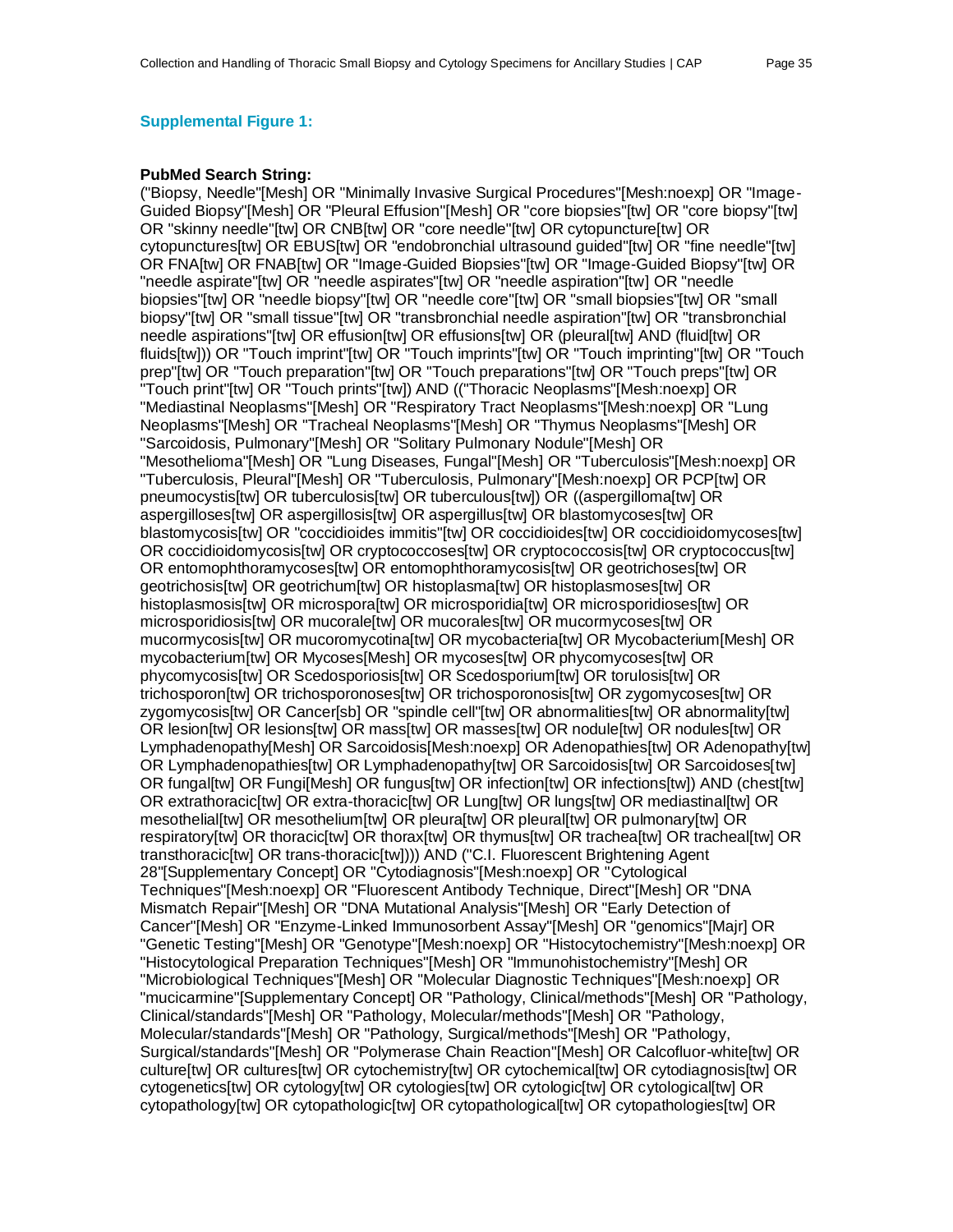DFA[tw] OR "direct fluorescent antibody"[tw] OR FISH[tw] OR "Flow cytometry"[tw] OR "fluorescence in situ hybridization"[tw] OR histocytochemistry[tw] OR histocytochemical[tw] OR histopathology[tw] OR histopathologies[tw] OR histopathologic[tw] OR histopathological[tw] OR immunocytochemistry[tw] OR immunocytochemical[tw] OR immunohistochemistry[tw] OR immunohistochemical[tw] OR IHC[tw] OR Immunoperoxidase[tw] OR IPOX[tw] OR IPX[tw] OR microbiology[tw] OR microbiological[tw] OR mucicarmine[tw] OR "next-generation sequencing"[tw] OR NGS[tw] OR PCR[tw] OR "polymerase chain reaction"[tw] OR stain[tw] OR stains[tw] OR stained[tw] OR staining[tw] OR stainings[tw] OR ((histomolecular[tw] OR histomolecular[tw] OR molecular[tw] OR mutation[tw] OR mutational[tw]) AND (analyses[tw] OR analysis[tw] OR biology[tw] OR detection[tw] OR method[tw] OR methods[tw] OR pathology[tw] OR profile[tw] OR profiles[tw] OR profiling[tw] OR studies[tw] OR study[tw] OR therapy[tw] OR therapies[tw] OR sub-type[tw] OR subtype[tw] OR sub-typing[tw] OR subtyping[tw] OR test[tw] OR tests[tw] OR testing[tw]))) AND ("Cold Ischemia"[Mesh] OR "Time Factors"[Mesh] OR "Specimen Handling"[Mesh:noexp] OR "Tissue Fixation"[Mesh] OR ischemia[tw] OR ischemic[tw] OR ischaemia[tw] OR ischaemic[tw] OR minute[tw] OR minutes[tw] OR time[tw] OR preanalytic[tw] OR pre-analytic[tw] OR preanalytical[tw] OR pre-analytical[tw] OR processing[tw] OR "collection media"[tw] OR "cell block"[tw] OR "cell blocks"[tw] OR fixation[tw] OR fixative[tw] OR fixatives[tw] OR AZF[tw] OR alcohol[tw] OR Cellient[tw] OR Cytolyt[tw] OR cytolyte[tw] OR formalin[tw] OR Hanks[tw] OR preservcyt[tw] OR RPMI[tw] OR saline[tw] OR surepath[tw] OR "sure path"[tw] OR thinprep[tw] OR "thin prep"[tw] OR air-dried[tw] OR air-dry[tw] OR airdrying[tw] OR cytospin[tw] OR liquid-based[tw] OR smear[tw] OR smears[tw] OR algorithm[tw] OR algorithms[tw] OR algorythm[tw] OR algorythm[tw] OR algorithmic[tw] OR triage[tw] OR triages[tw] OR triaged[tw] OR triaging[tw] OR protocol[tw] OR protocols[tw] OR flow-chart[tw] OR flowchart[tw] OR flow-charts[tw] OR flowcharts[tw] OR complication[tw] OR complications[tw] OR "failure rate"[tw] OR "failure rates"[tw] OR "rate of failure"[tw] OR adequate[tw] OR adequacy[tw] OR quality[tw] OR yield[tw] OR "analytic validity"[tw] OR "clinical validity"[tw] OR sterile[tw] OR fresh[tw] OR unpreserved[tw] OR un-preserved[tw] OR ((needle[tw] OR needles[tw]) AND (gauge[tw] OR gauges[tw] OR size[tw] OR sizes[tw] OR rinse[tw] OR rinsed[tw] OR rinses[tw] OR rinsing[tw])) OR ((number[tw]) AND (passes[tw] OR passages[tw] OR sites[tw])) OR ((sample[tw] OR samples[tw] OR specimen[tw] OR specimens[tw]) AND (collection[tw] OR collections[tw] OR handling[tw] OR handlings[tw])) OR ((Sequencing[tw] OR sequence[tw] OR order[tw]) AND (test[tw] OR tests[tw] OR testing[tw])) OR ((thick[tw] OR thickness) AND (cut[tw] OR slide[tw])) OR ((tumor[tw] OR tumour[tw] OR tumors[tw] OR tumours[tw]) AND (size[tw])) OR ROSE[tw] OR "rapid on-site"[tw] OR "rapid onsite"[tw]) AND ((English[Language]) AND ("2007"[Date - Publication] : "3000"[Date - Publication])) NOT ((animals[MeSH] NOT humans[MeSH]) OR "Case Reports"[Publication Type] OR "Comment"[Publication Type] OR "Editorial"[Publication Type] OR ("Letter"[Publication Type] NOT "Clinical Study"[Publication Type]))

#### **EMBASE Search String:**

(('biopsy needle'/exp OR 'minimally invasive procedure'/de OR 'image guided biopsy'/exp OR 'core biopsies' OR 'core biopsy' OR 'skinny needle' OR cnb OR cytopuncture OR cytopunctures OR ebus OR 'endobronchial ultrasound guided' OR 'fine needle' OR fna OR fnab OR 'imageguided biopsies' OR 'image-guided biopsy' OR 'needle aspirate' OR 'needle aspirates' OR 'needle aspiration' OR 'needle biopsies' OR 'needle biopsy' OR 'needle core' OR 'small biopsies' OR 'small biopsy' OR 'small tissue' OR 'transbronchial needle aspiration' OR 'transbronchial needle aspirations' OR 'pleura effusion'/exp OR 'pleural effusion' OR 'pleural effusions' OR (pleural NEAR/5 (fluid OR fluids)) OR (touch NEAR/1 (imprint OR imprints OR imprinting OR prep OR preparation OR preparations OR preps OR print OR prints))) AND ('neoplasms of the thorax and thoracic cavity'/de OR 'mediastinum tumor'/exp OR 'thorax tumor'/exp OR 'thymoma'/exp OR 'respiratory tract tumor'/de OR 'respiratory tract cancer'/de OR 'pleura tumor'/exp OR 'trachea tumor'/exp OR 'lung tumor'/exp OR 'lung sarcoidosis'/de OR 'lung nodule'/de OR 'mesothelioma'/de OR 'trachea cancer'/exp OR 'lung mycosis'/exp OR 'tuberculosis'/de OR 'tuberculous pleurisy'/de OR 'lung tuberculosis'/de OR pcp OR pneumocystis OR tuberculosis OR tuberculous OR ((aspergilloma OR aspergilloses OR aspergillosis OR aspergillus OR blastomycoses OR blastomycosis OR 'coccidioides immitis' OR coccidioides OR coccidioidomycoses OR coccidioidomycosis OR cryptococcoses OR cryptococcosis OR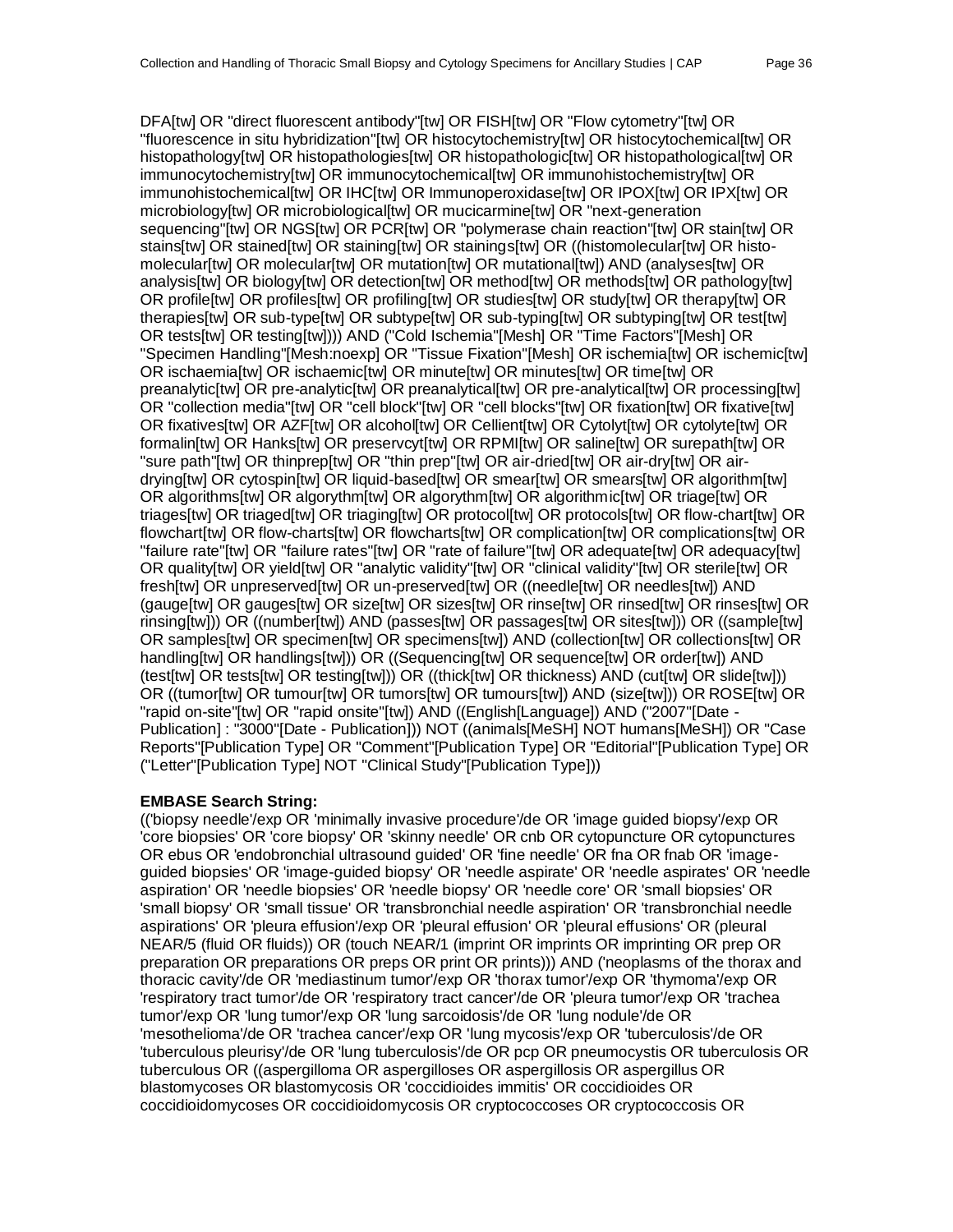cryptococcus OR entomophthoramycoses OR entomophthoramycosis OR geotrichoses OR geotrichosis OR geotrichum OR histoplasma OR histoplasmoses OR histoplasmosis OR microspora OR microsporidia OR microsporidioses OR microsporidiosis OR mucorale OR mucorales OR mucormycoses OR mucormycosis OR mucoromycotina OR mycobacteria OR 'mycobacterium'/exp OR 'mycosis'/exp OR mycoses OR phycomycoses OR phycomycosis OR scedosporiosis OR scedosporium OR toruloses OR torulosis OR trichosporon OR trichosporonoses OR trichosporonosis OR zygomycoses OR zygomycosis OR cancer OR cancerous OR carcinoma OR carcinomatosis OR carcinosarcoma OR carcinosis OR dysplasia OR leukemia OR lymphoma OR malignancy OR malignant OR neoplasia OR neoplasm OR neoplastic OR oncologic OR oncology OR tumor OR tumour OR 'spindle cell' OR abnormalities OR abnormality OR lesion OR lesions OR mass OR masses OR nodule OR nodules OR 'lymphadenopathy'/de OR 'mediastinum lymphadenopathy'/de OR 'lymph node metastasis'/exp OR 'generalized lymphadenopathy'/de OR 'immunoblastic lymphadenopathy'/de OR 'lymph node hyperplasia'/de OR 'sarcoidosis'/de OR adenopathies OR adenopathy OR lymphadenopathies OR lymphadenopathy OR sarcoidoses OR sarcoidosis OR fungal OR 'fungus'/exp OR fungus OR infection OR infections) AND (chest OR extrathoracic OR 'extra thoracic' OR lung OR lungs OR mediastinal OR mesothelial OR mesothelium OR pleura OR pleural OR pulmonary OR respiratory OR thoracic OR thorax OR thymus OR trachea OR tracheal OR transthoracic OR 'trans thoracic'))) AND ('cytodiagnosis'/de OR 'direct fluorescent antibody technique'/de OR 'genomics'/de OR genomic OR genomics OR 'mismatch repair'/de OR 'dna mutational analysis'/de OR 'early cancer diagnosis'/de OR 'enzyme linked immunosorbent assay'/de OR 'genetic screening'/exp OR 'genotype'/de OR 'cytochemistry'/exp OR 'microdissection'/de OR 'microtomy'/exp OR 'staining'/exp OR 'tissue preservation'/de OR 'immunohistochemistry'/exp OR 'microbiological examination'/de OR 'fungal examination'/exp OR 'molecular diagnosis'/de OR 'polymerase chain reaction'/exp OR 'calcofluor white' OR culture OR cultures OR cytochemistry OR cytochemical OR cytodiagnosis OR cytogenetics OR cytology OR cytologies OR cytologic OR cytological OR cytopathology OR cytopathologic OR cytopathological OR cytopathologies OR dfa OR 'direct fluorescent antibody' OR fish OR 'flow cytometry' OR 'fluorescence in situ hybridization' OR histocytochemistry OR histocytochemical OR histopathology OR histopathologies OR histopathologic OR histopathological OR immunocytochemistry OR immunocytochemical OR immunohistochemistry OR immunohistochemical OR ihc OR immunoperoxidase OR ipox OR ipx OR microbiology OR microbiological OR mucicarmine OR 'next-generation sequencing' OR ngs OR pcr OR 'polymerase chain reaction' OR stain OR stains OR stained OR staining OR stainings OR ((histomolecular OR 'histo-molecular' OR molecular OR mutation OR mutational) NEAR/3 (analyses OR analysis OR biology OR detection OR method OR methods OR pathology OR profile OR profiles OR profiling OR studies OR study OR therapies OR therapy OR 'sub type' OR subtype OR 'sub typing' OR subtyping OR test OR tests OR testing))) AND ('cold ischemia'/de OR 'time factor'/de OR 'specimen handling'/de OR 'tissue fixation'/de OR ischemia OR ischemic OR ischaemia OR ischaemic OR minute OR minutes OR time OR preanalytic OR 'pre analytic' OR preanalytical OR 'pre analytical' OR processing OR 'collection media' OR 'cell block' OR 'cell blocks' OR fixation OR fixative OR fixatives OR azf OR alcohol OR cellient OR cytolyte OR formalin OR hanks OR preservcyt OR rpmi OR saline OR surepath OR thinprep OR 'air dried' OR 'air dry' OR 'air drying' OR cytospin OR 'liquid based' OR smear OR smears OR algorithm OR algorithms OR algorythm OR algorithmic OR triage OR triages OR triaged OR triaging OR protocol OR protocols OR 'flow chart' OR flowchart OR complication OR complications OR 'failure rate' OR 'failure rates' OR 'rate of failure' OR adequate OR adequacy OR quality OR yield OR 'analytic validity' OR 'clinical validity' OR sterile OR fresh OR unpreserved OR 'un preserved' OR ((needle OR needles) NEAR/3 (gauge OR gauges OR size OR sizes OR rinse OR rinsed OR rinses OR rinsing)) OR (number NEAR/3 (passes OR passages OR sites)) OR ((sample OR specimen) NEAR/4 (collection OR collections OR handling OR handlings)) OR ((sequencing OR sequence OR order) NEAR/3 (test OR tests OR testing)) OR ((thick OR thickness) NEAR/3 (cut OR slide)) OR ((tumor OR tumour OR tumors OR tumours) NEAR/3 size) OR rose OR 'rapid on-site' OR 'rapid onsite') AND ([2007-2018]/py AND [english]/lim)) NOT ('conference abstract'/it OR 'conference paper'/exp OR 'case report'/exp OR 'case study'/exp OR 'editorial'/exp OR 'note'/exp OR ('letter'/exp NOT 'clinical study'/exp) OR ('animal'/exp NOT 'human'/exp) OR [medline]/lim)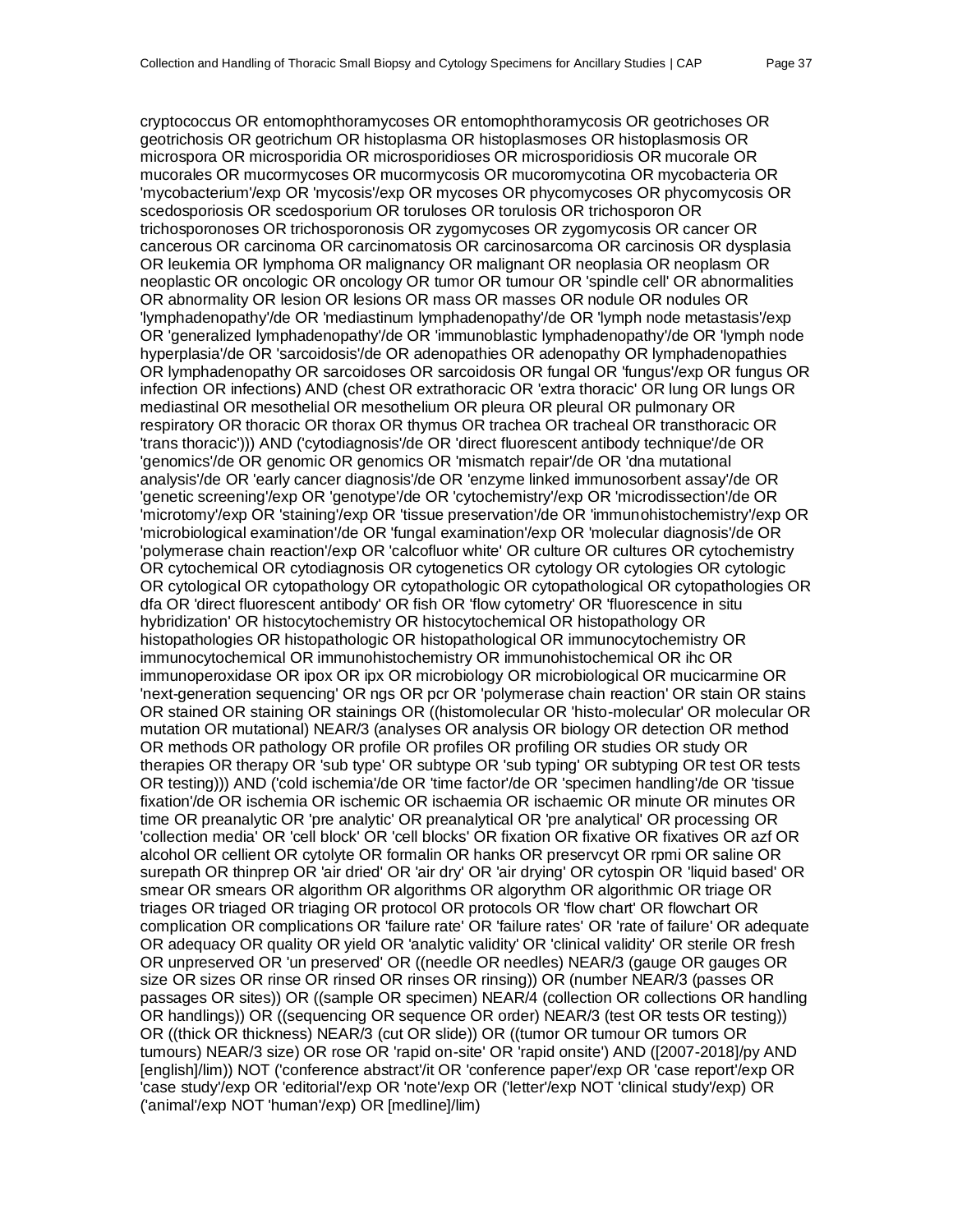#### **Supplemental Figure 2: Literature Review Flow Diagram**

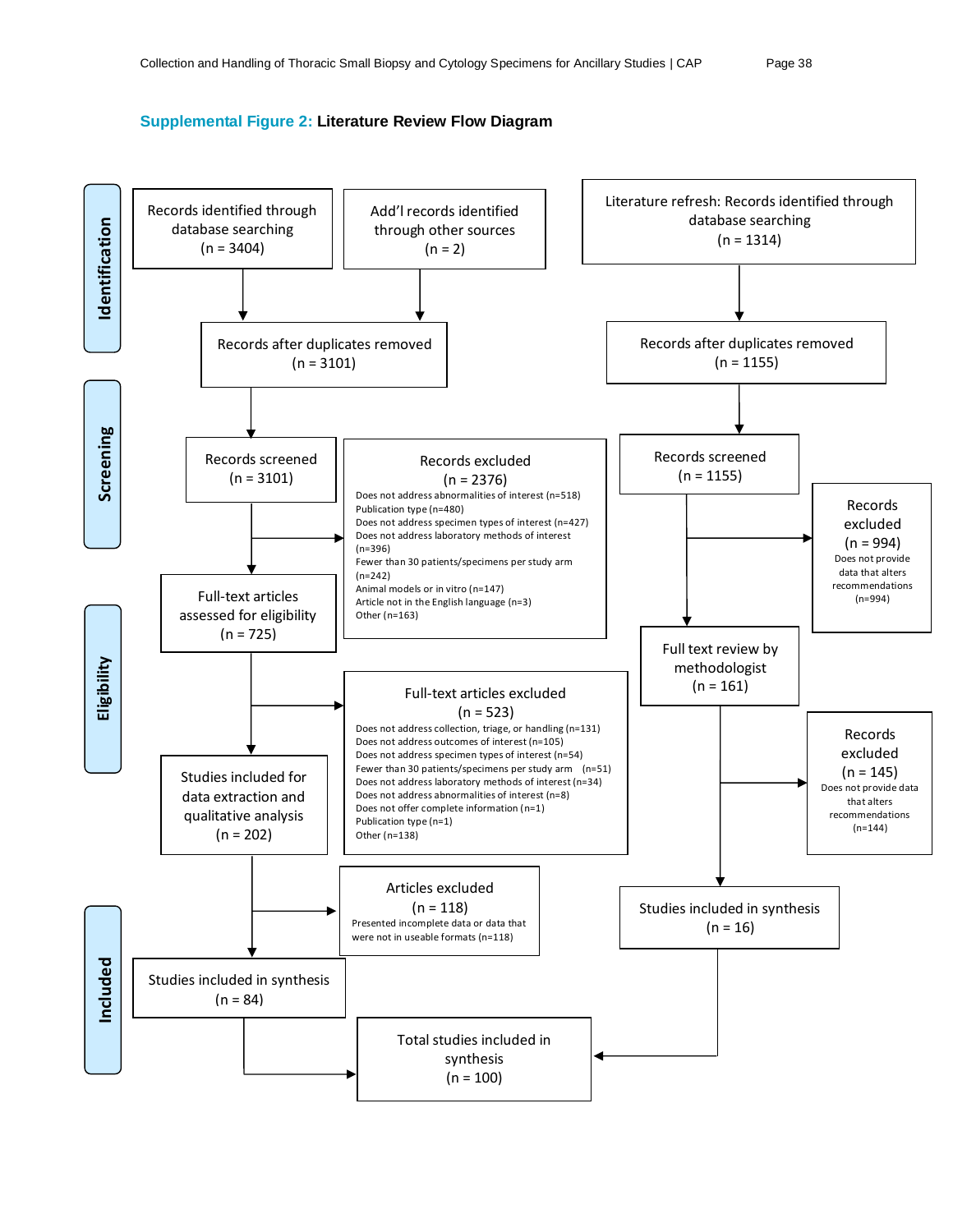Adapted from Moher D, Liberati A, Tetzlaff J, Altman DG; The PRISMA Group. Preferred reporting items for systematic reviews and meta-analysis: the PRISMA statement. PLoS Med. 2009;6(6):e1000097. doi:10.1371/journal.pmed1000097 109

#### **REFERENCES**

- 1. Lefebvre C, Manheimber E, Glanville J. Chapter 6: Searching for studies. In: Higgins JPT, Green S, eds. *Cochrane Handbook for Systematic Reviews of Interventions*. Version 5.1.0. Chichester, West Sussex, England: The Cochrane Collaboration; 2011. http://www.training.cochrane.org/handbook. Updated March 2011. Accessed February 27, 2020.
- 2. Brouwers MC, Kho ME, Browman GP, et al. AGREE II: advancing guideline development, reporting and evaluation in health care. *CMAJ.* 2010;182(18):E839-842. doi: 10.1503/cmaj.090449
- 3. Shea BJ, Grimshaw JM, Wells GA, et al. Development of AMSTAR: a measurement tool to assess the methodological quality of systematic reviews. *BMC Med Res Methodol.*  2007;7:10. doi: https://doi.org/10.1186/1471-2288-7-10
- 4. Higgins JP, Altman DG, Gotzsche PC, et al. The Cochrane Collaboration's tool for assessing risk of bias in randomised trials. *BMJ.* 2011;343:d5928. doi: 10.1136/bmj.d5928
- 5. Sterne JA, Hernan MA, Reeves BC, et al. ROBINS-I: a tool for assessing risk of bias in non-randomised studies of interventions. *BMJ.* 2016;355:i4919. doi: 10.1136/bmj.i4919
- 6. Alonso-Coello P, Schunemann HJ, Moberg J, et al. GRADE Evidence to Decision (EtD) frameworks: a systematic and transparent approach to making well informed healthcare choices. 1: Introduction. *BMJ.* 2016;353:i2016. doi: 10.1136/bmj.i2016
- 7. Vaidya PJ, Saha A, Kate AH, et al. Diagnostic value of core biopsy histology and cytology sampling of mediastinal lymph nodes using 21-gauge EBUS-TBNA needle. *J Cancer Res Ther.* 2016;12(3):1172-1177.
- 8. Wang H, D'Cruz C, Yam DC, Dilla LM, Tsang P. Learning curve for endobronchial ultrasoundguided transbronchial needle aspiration: experience of a community based teaching hospital. *Mol Med Rep.* 2014;10(5):2441-2446.
- 9. Zhao H, Xie Z, Zhou ZL, Sui XZ, Wang J. Diagnostic value of endobronchial ultrasoundguided transbronchial needle aspiration in intrapulmonary lesions. *Chin Med J (Engl).*  2013;126(22):4312-4315.
- 10. Joseph M, Jones T, Lutterbie Y, et al. Rapid on-site pathologic evaluation does not increase the efficacy of endobronchial ultrasonographic biopsy for mediastinal staging. *Ann Thorac Surg.* 2013;96(2):403-410.
- 11. Han SG, Yoo H, Jhun BW, et al. The role of endobronchial ultrasound-guided transbronchial needle aspiration in the diagnosis of recurrent non-small cell lung cancer after surgery. *Intern Med.* 2013;52(17):1875-1881.
- 12. Kennedy MP, Jimenez CA, Morice RC, et al. Factors influencing the diagnostic yield of endobronchial ultrasound-guided transbronchial needle aspiration. *J Bronchology Interv Pulmonol.* 2010;17(3):202-208.
- 13. Gilbert S, Wilson DO, Christie NA, et al. Endobronchial ultrasound as a diagnostic tool in patients with mediastinal lymphadenopathy. *Ann Thorac Surg.* 2009;88(3):896-900; discussion 901-892.
- 14. Nosotti M, Tosi D, Palleschi A, Ferrero S, Rosso L. Transbronchial needle aspiration under direct endobronchial ultrasound guidance of PET-positive isolated mediastinal adenopathy in patients with previous malignancy. *Surg Endosc.* 2009;23(6):1356-1359.
- 15. Gilbert S, Wilson DO, Christie NA, et al. Should endobronchial ultrasonography be part of the thoracic surgeon's armamentarium? *J Thorac Cardiovasc Surg.* 2009;137(2):413- 418.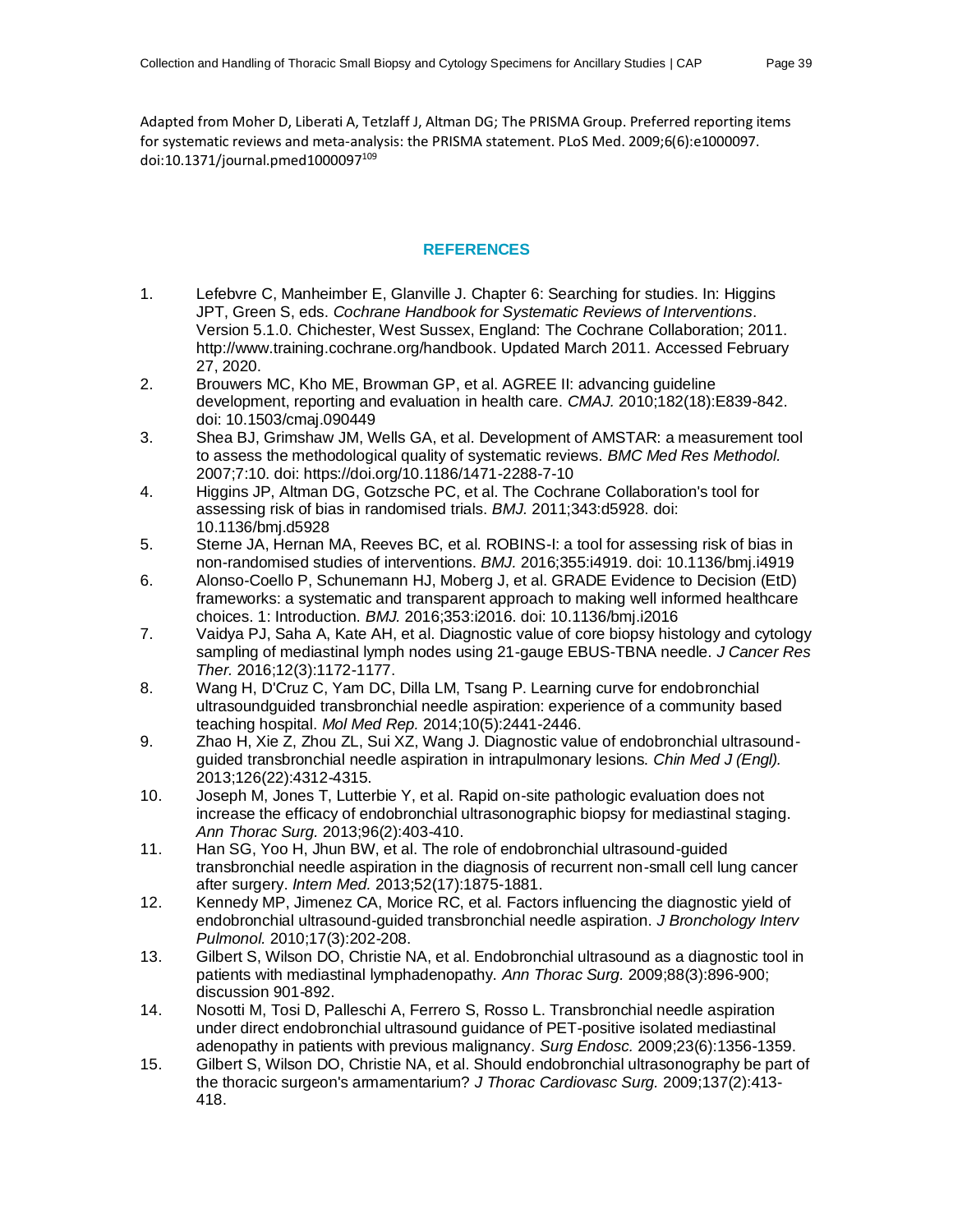- 16. Nakajima T, Yasufuku K, Fujiwara T, et al. Endobronchial ultrasound-guided transbronchial needle aspiration for the diagnosis of intrapulmonary lesions. *J Thorac Oncol.* 2008;3(9):985-988.
- 17. Nambirajan A, Longchar M, Madan K, et al. Endobronchial ultrasound-guided transbronchial needle aspiration cytology in patients with known or suspected extrapulmonary malignancies: a cytopathology-based study. *Cytopathology.* 2019;30(1):82-90.
- 18. Labarca G, Folch E, Jantz M, Mehta HJ, Majid A, Fernandez-Bussy S. Adequacy of samples obtained by endobronchial ultrasound with transbronchial needle aspiration for molecular analysis in patients with non-small cell lung cancer. systematic review and meta-analysis. *Ann Am Thorac Soc.* 2018;15(10):1205-1216.
- 19. Nair A, Haridas N, Ahmed S, Borkar PV. EBUS-TBNA-initial experience from a tertiary care center in southern India. *J Clin Diagn Res.* 2018;12(9):OC29-OC32.
- 20. Chaiyakul S. Endobronchial ultrasound-guided transbronchial needle aspiration for the diagnosis of central intrapulmonary lesions not visible by conventional bronchoscopy. *J Med Assoc Thai.* 2018;101(7):939-947.
- 21. Hu J, Li M, Xu L. Endobronchial ultrasound-guided transbronchial needle aspiration (EBUS-TBNA) in mediastinal lesions. *J of Int Transl Med.* 2018;6(2):76-79.
- 22. Jeyabalan A, Bhatt N, Plummeridge MJ, Medford AR. Adequacy of endobronchial ultrasound-guided transbronchial needle aspiration samples processed as histopathological samples for genetic mutation analysis in lung adenocarcinoma. *Mol Clin Oncol.* 2016;4(1):119-125.
- 23. Jeyabalan A, Shelley-Fraser G, Medford AR. Impact of needle gauge on characterization of endobronchial ultrasound-guided transbronchial needle aspiration (EBUS-TBNA) histology samples. *Respirology.* 2014;19(5):735-739.
- 24. van der Heijden EH, Casal RF, Trisolini R, et al. Guideline for the acquisition and preparation of conventional and endobronchial ultrasound-guided transbronchial needle aspiration specimens for the diagnosis and molecular testing of patients with known or suspected lung cancer. *Respiration.* 2014;88(6):500-517.
- 25. Tyan C, Patel P, Czarnecka K, et al. Flexible 19-gauge endobronchial ultrasound-guided transbronchial needle aspiration needle: first experience. *Respiration.* 2017;94(1):52-57.
- 26. Wolters C, Darwiche K, Franzen D, et al. A prospective, randomized trial for the comparison of 19-g and 22-g endobronchial ultrasound-guided transbronchial aspiration needles; introducing a novel end point of sample weight corrected for blood content. *Clin Lung Cancer.* 2019;20(3):e265-e273. doi: 10.1016/j.cllc.2019.02.019.
- 27. Pickering EM, Holden VK, Heath JE, Verceles AC, Kalchiem-Dekel O, Sachdeva A. Tissue acquisition during EBUS-TBNA: comparison of cell blocks obtained from a 19G versus 21G needle. *J Bronchology Interv Pulmonol.* 2019;26(4):237-244.
- 28. Dooms C, Vander Borght S, Yserbyt J, et al. A randomized clinical trial of flex 19g needles versus 22g needles for endobronchial ultrasonography in suspected lung cancer. *Respiration.* 2018;96(3):275-282.
- 29. Garrison G, Leclair T, Balla A, et al. Use of an additional 19-G EBUS-TBNA needle increases the diagnostic yield of EBUS-TBNA. *J Bronchology Interv Pulmonol.*  2018;25(4):269-273.
- 30. Kinoshita T, Ujiie H, Schwock J, et al. Clinical evaluation of the utility of a flexible 19 gauge EBUS-TBNA needle. *J Thorac Dis.* 2018;10(4):2388-2396.
- 31. Trisolini R, Cancellieri A, Tinelli C, et al. Randomized trial of endobronchial ultrasoundguided transbronchial needle aspiration with and without rapid on-site evaluation for lung cancer genotyping. *Chest.* 2015;148(6):1430-1437.
- 32. Mallya V, Kumar SP, Meganathan P, Shivkumar S, Mehta R. The utility of ROSE (rapid on-site evaluation) in endobronchial ultrasound (EBUS)-guided transbronchial needle aspiration (TBNA): is the picture rosy? *J Cytol.* 2015;32(4):230-233.
- 33. Cardoso AV, Neves I, Magalhaes A, Sucena M, Barroca H, Fernandes G. The value of rapid on-site evaluation during EBUS-TBNA. *Rev Port Pneumol (2006).* 2015;21(5):253- 258.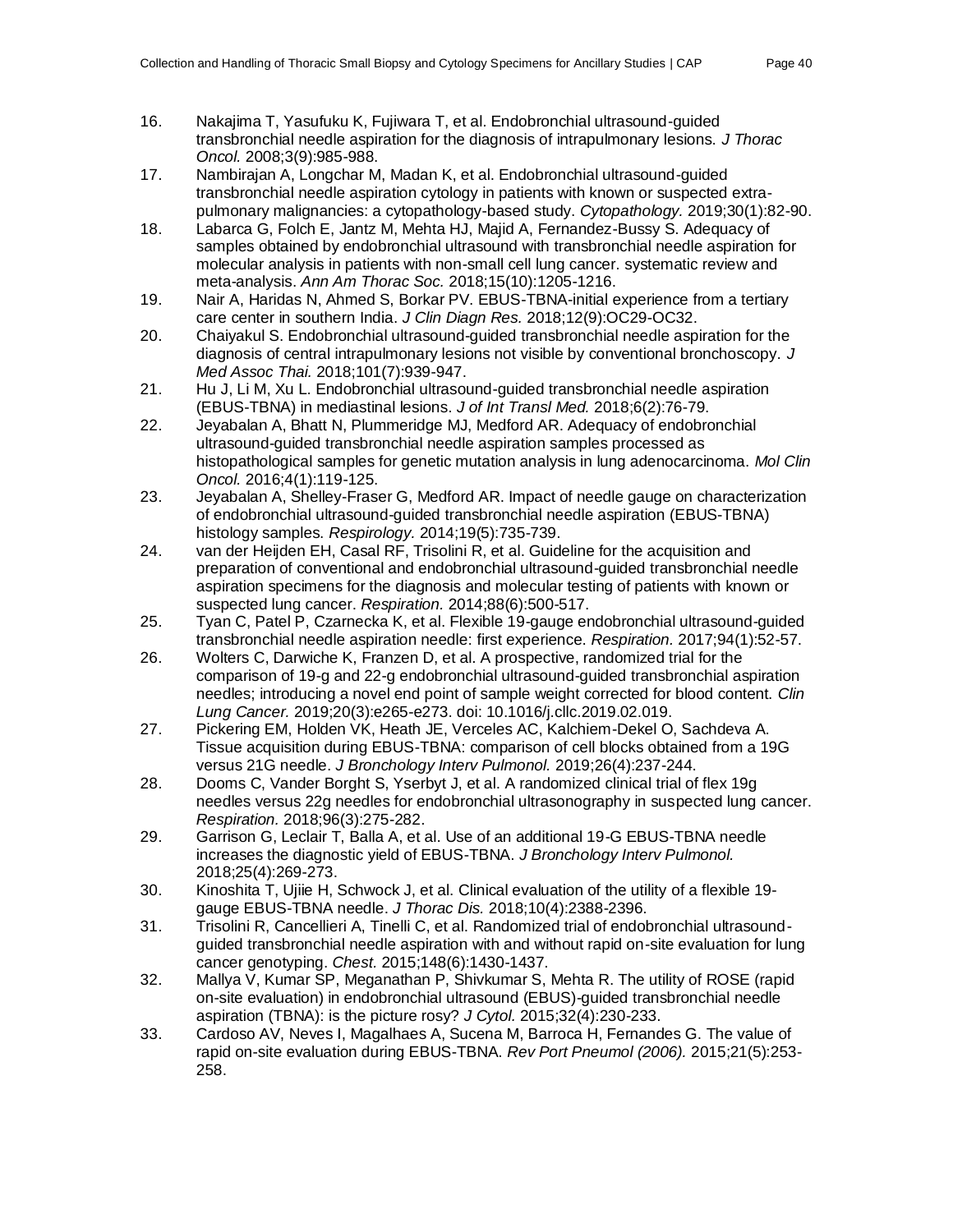- 34. Madan K, Mohan A, Ayub, II, et al. Initial experience with endobronchial ultrasoundguided transbronchial needle aspiration (EBUS-TBNA) from a tuberculosis endemic population. *J Bronchology Interv Pulmonol.* 2014;21(3):208-214.
- 35. Plit ML, Havryk AP, Hodgson A, et al. Rapid cytological analysis of endobronchial ultrasound-guided aspirates in sarcoidosis. *Eur Respir J.* 2013;42(5):1302-1308.
- 36. Fassina A, Corradin M, Zardo D, Cappellesso R, Corbetti F, Fassan M. Role and accuracy of rapid on-site evaluation of CT-guided fine needle aspiration cytology of lung nodules. *Cytopathology.* 2011;22(5):306-312.
- 37. Izumo T, Matsumoto Y, Sasada S, Chavez C, Nakai T, Tsuchida T. Utility of rapid on-site cytologic evaluation during endobronchial ultrasound with a guide sheath for peripheral pulmonary lesions. *Jpn J Clin Oncol.* 2016;47(3):221-225.
- 38. Schacht MJ, Toustrup CB, Madsen LB, Martiny MS, Larsen BB, Simonsen JT. Endobronchial ultrasound-guided transbronchial needle aspiration: performance of biomedical scientists on rapid on-site evaluation and preliminary diagnosis. *Cytopathology.* 2016;27(5):344-350.
- 39. Thiryayi SA, Rana DN, Narine N, Najib M, Bailey S. Establishment of an endobronchial ultrasound-guided transbronchial fine needle aspiration service with rapid on-site evaluation: 2 years experience of a single UK centre. *Cytopathology.* 2016;27(5):335- 343.
- 40. Hopkins E, Moffat D, Parkinson I, et al. Cell block samples from endobronchial ultrasound transbronchial needle aspiration provide sufficient material for ancillary testing in lung cancer-a quaternary referral centre experience. *J Thorac Dis.* 2016;8(9):2544-2550.
- 41. Rokadia HK, Mehta A, Culver DA, et al. Rapid on-site evaluation in detection of granulomas in the mediastinal lymph nodes. *Ann Am Thorac Soc.* 2016;13(6):850-855.
- 42. Rooper LM, Nikolskaia O, Carter J, Ning Y, Lin MT, Maleki Z. A single EBUS-TBNA procedure can support a large panel of immunohistochemical stains, specific diagnostic subtyping, and multiple gene analyses in the majority of non-small cell lung cancer cases. *Hum Pathol.* 2016;51:139-145.
- 43. Guo H, Liu S, Guo J, et al. Rapid on-site evaluation during endobronchial ultrasoundguided transbronchial needle aspiration for the diagnosis of hilar and mediastinal lymphadenopathy in patients with lung cancer. *Cancer Lett.* 2016;371(2):182-186.
- 44. Tachibana K, Nakazato Y, Tsuchida S, et al. Immediate cytology improves accuracy and decreases complication rate in real-time computed tomography-guided needle lung biopsy. *Diagn Cytopathol.* 2013;41(12):1063-1068.
- 45. Griffin AC, Schwartz LE, Baloch ZW. Utility of on-site evaluation of endobronchial ultrasound-guided transbronchial needle aspiration specimens. *Cytojournal.* 2011;8:20. doi: 10.4103/1742-6413.90081
- 46. Mishra MM, Reynolds JP, Sturgis CD, Booth CN. Diagnosis of mediastinal lesions unassociated with lung carcinoma diagnosed by endobronchial ultrasound transbronchial needle aspiration (EBUS-TBNA). *J Am Soc Cytopathol.* 2016;5(4):189-195.
- 47. Sun J, Yang H, Teng J, et al. Determining factors in diagnosing pulmonary sarcoidosis by endobronchial ultrasound-guided transbronchial needle aspiration. *Ann Thorac Surg.*  2015;99(2):441-445.
- 48. Ecka RS, Sharma M. Rapid on-site evaluation of EUS-FNA by cytopathologist: an experience of a tertiary hospital. *Diagn Cytopathol.* 2013;41(12):1075-1080.
- 49. Leong TL, Christie M, Kranz S, et al. Evaluating the genomic yield of a single endobronchial ultrasound-guided transbronchial needle aspiration in lung cancer: meeting the challenge of doing more with less. *Clin Lung Cancer.* 2017;18(6):e467-e472.
- 50. Oki M, Saka H, Ando M, et al. How many passes are needed for endobronchial ultrasound-guided transbronchial needle aspiration for sarcoidosis? A prospective multicenter study. *Respiration.* 2018;95(4):251-257.
- 51. Mfokazi A, Wright CA, Louw M, et al. Direct comparison of liquid-based and smear-based cytology with and without rapid on-site evaluation for fine needle aspirates of thoracic tumors. *Diagn Cytopathol.* 2016;44(5):363-368.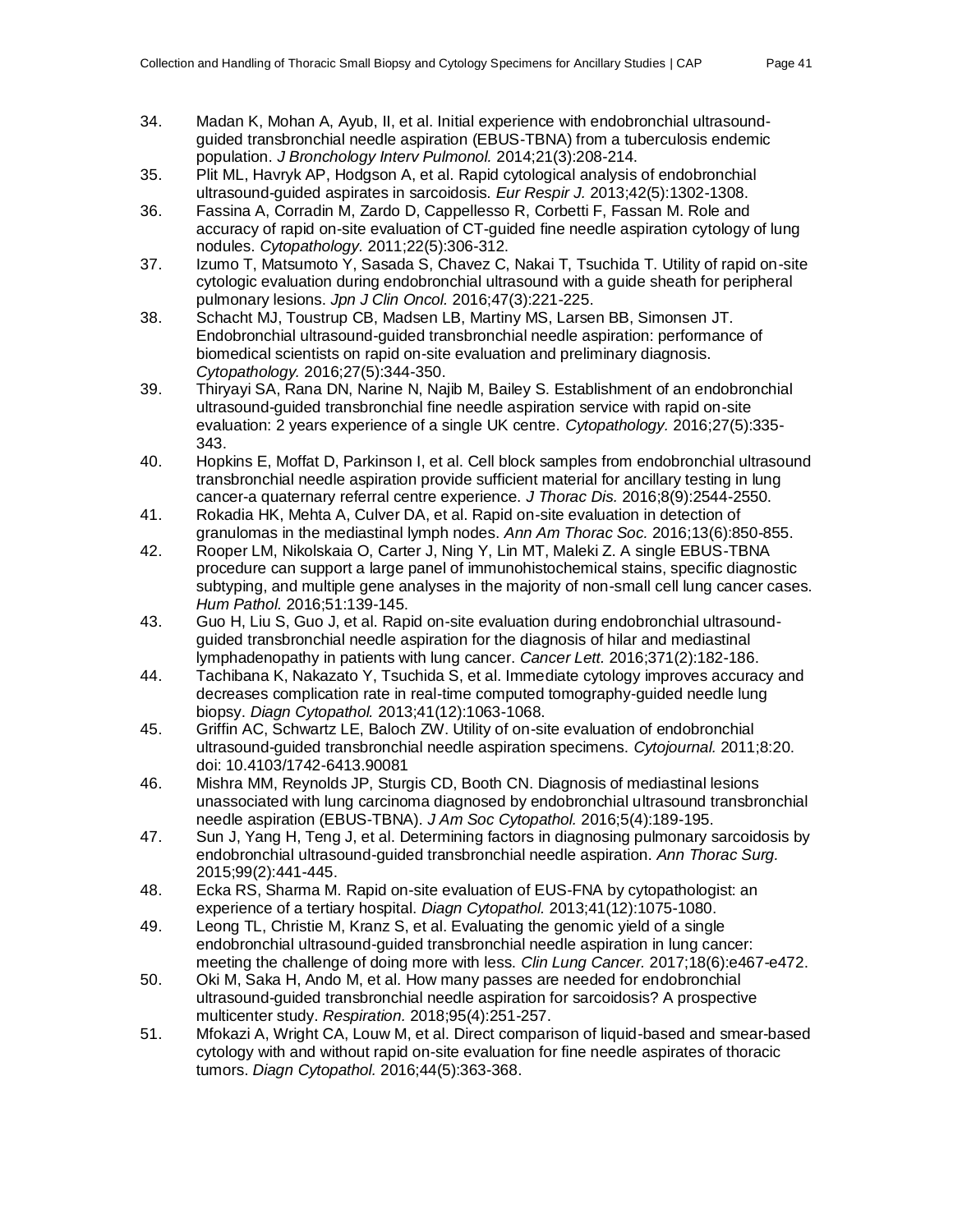- 52. Coley SM, Crapanzano JP, Saqi A. FNA, core biopsy, or both for the diagnosis of lung carcinoma: obtaining sufficient tissue for a specific diagnosis and molecular testing. *Cancer Cytopathol.* 2015;123(5):318-326.
- 53. Chang YC, Yu CJ, Lee WJ, et al. Imprint cytology improves accuracy of computed tomography-guided percutaneous transthoracic needle biopsy. *Eur Respir J.*  2008;31(1):54-61.
- 54. Welborn SL, Ohori NP, Nason KS, et al. Percutaneous computed tomography-guided biopsy performed by thoracic surgeons in 955 patients: a paradigm shift in image-guided thoracic procedures. *J Thorac Cardiovasc Surg.* 2019;157(3):1239-1245.
- 55. Lalji UC, Wildberger JE, Zur Hausen A, et al. CT-guided percutaneous transthoracic needle biopsies using 10G large-core needles: initial experience. *Cardiovasc Intervent Radiol.* 2015;38(6):1603-1610.
- 56. DiBardino DM, Yarmus LB, Semaan RW. Transthoracic needle biopsy of the lung. *J Thorac Dis.* 2015;7(Suppl 4):S304-316.
- 57. Jaconi M, Pagni F, Vacirca F, et al. C-arm cone-beam CT-guided transthoracic lung core needle biopsy as a standard diagnostic tool: an observational study. *Medicine (Baltimore).* 2015;94(12):e698. doi: 10.1097/MD.0000000000000698
- 58. Chen HJ, Yang JJ, Fang LY, et al. Feasibility of computed tomography-guided core needle biopsy in producing state-of-the-art clinical management in Chinese lung cancer. *Thorac Cancer.* 2014;5(2):155-161.
- 59. Tam AL, Kim ES, Lee JJ, et al. Feasibility of image-guided transthoracic core-needle biopsy in the BATTLE lung trial. *J Thorac Oncol.* 2013;8(4):436-442.
- 60. Khan KA, Zaidi S, Swan N, et al. The use of computerised tomography guided percutaneous fine needle aspiration in the evaluation of solitary pulmonary nodules. *Ir Med J.* 2012;105(2):50-52.
- 61. D'Alessandro V, Parracino T, Stranieri A, et al. Computed-tomographic-guided biopsy of thoracic nodules: a revision of 583 lesions. *Clin Ter.* 2007;158(6):509-513.
- 62. Konofaos P, Tomos P, Malagari K, et al. The role of ThinPrep cytology in the investigation of lung tumors. *Surg Oncol.* 2006;15(3):173-178.
- 63. Uzun Ç, Akkaya Z, Atman ED, et al. Diagnostic accuracy and safety of CT-guided fine needle aspiration biopsy of pulmonary lesions with non-coaxial technique: a single center experience with 442 biopsies. *Diagn Interv Radiol.* 2017;23(2):137-143.
- 64. Konjengbam R, Singh NB, Gatphoh SG. Computed tomography guided percutaneous transthoracic fine needle aspiration cytology of pulmonary mass lesions: two years cross sectional study of 61 cases. *J Med Soc.* 2014;28(2):112-116.
- 65. Aktaş AR, Gözlek E, Yılmaz Ö, et al. CT-guided transthoracic biopsy: histopathologic results and complication rates. *Diagn Interv Radiol.* 2015;21(1):67-70.
- 66. Halloush RA, Khasawneh FA, Saleh HA, Soubani AO, Piskorowski TJ, Al-Abbadi MA. Fine needle aspiration cytology of lung lesions: a clinicopathological and cytopathological review of 150 cases with emphasis on the relation between the number of passes and the incidence of pneumothorax. *Cytopathology.* 2007;18(1):44-51.
- 67. Diacon AH, Theron J, Schubert P, et al. Ultrasound-assisted transthoracic biopsy: fineneedle aspiration or cutting-needle biopsy? *Eur Respir J.* 2007;29(2):357-362.
- 68. Dotson T, Bellinger C, Su J, et al. Feasibility of lung cancer RNA acquisition from a single transbronchial or transthoracic needle pass (FASTT trial). *Lung Cancer.* 2019;127:6-11.
- 69. Baum JE, Zhang P, Hoda RS, et al. Accuracy of next-generation sequencing for the identification of clinically relevant variants in cytology smears in lung adenocarcinoma. *Cancer.* 2017;125(6):398-406.
- 70. Treece AL, Montgomery ND, Patel NM, et al. FNA smears as a potential source of DNA for targeted next-generation sequencing of lung adenocarcinomas. *Cancer Cytopathol.*  2016;124(6):406-414.
- 71. Son C, Kang EJ, Roh MS. Strategic management of transthoracic needle aspirates for histological subtyping and EGFR testing in patients with peripheral lung cancer: an institutional experience. *Diagn Cytopathol.* 2015;43(7):532-538.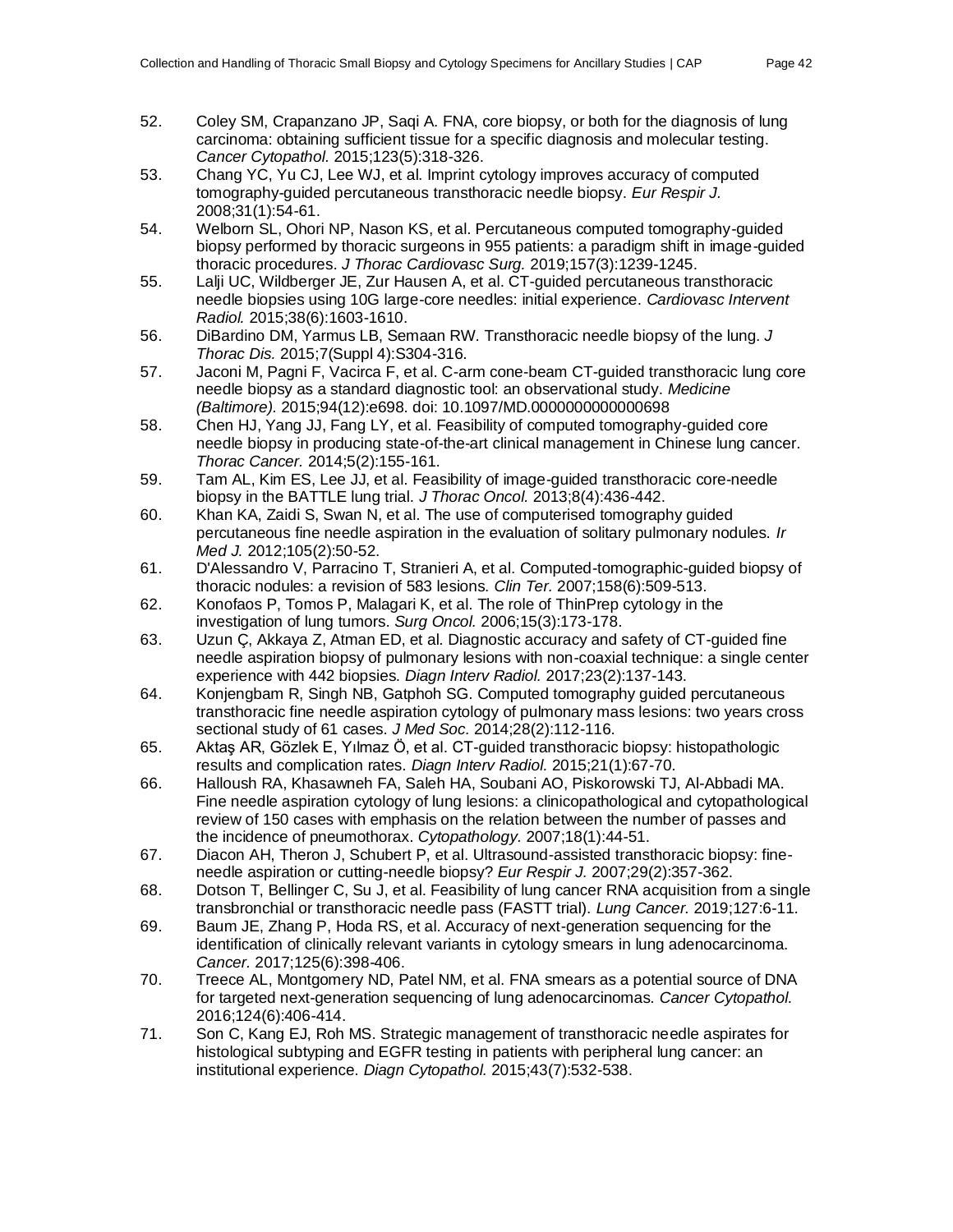- 72. Wang S, Yu B, Ng CC, et al. The suitability of small biopsy and cytology specimens for EGFR and other mutation testing in non-small cell lung cancer. *Transl Lung Cancer Res.*  2015;4(2):119-125.
- 73. Schneider F, Smith MA, Lane MC, Pantanowitz L, Dacic S, Ohori NP. Adequacy of core needle biopsy specimens and fine-needle aspirates for molecular testing of lung adenocarcinomas. *Am J Clin Pathol.* 2015;143(2):193-200; quiz 306.
- 74. Ugurluoglu C, Kurtipek E, Unlu Y, Esme H, Duzgun N. Importance of the cell block technique in diagnosing patients with non-small cell carcinoma accompanied by pleural effusion. *Asian Pac J Cancer Prev.* 2015;16(7):3057-3060.
- 75. Grunes D, Yankelevitz D, Beasley MB, et al. Fine-needle aspiration of small pulmonary nodules yields material for reliable molecular analysis of adenocarcinomas. *J Am Soc Cytopathol.* 2016;5(2):57-63.
- 76. Wang G, Yang X, Zhu J, et al. Evaluation of the efficacy of Myco/F lytic system, MGIT960 system and Lowenstein-Jensen medium for recovery of Mycobacterium tuberculosis from sterile body fluids. *Sci Rep.* 2016;6:37757. doi: 10.1038/srep37757
- 77. Wehrschuetz M, Wehrschuetz E, Portugaller HR. Number of biopsies in diagnosing pulmonary nodules. *Clin Med Circ Respirat Pulm Med.* 2010;4(1):9-14.
- 78. Sanchez-Font A, Giralt L, Vollmer I, Pijuan L, Gea J, Curull V. Endobronchial ultrasound for the diagnosis of peripheral pulmonary lesions. A controlled study with fluoroscopy. *Arch Bronconeumol.* 2014;50(5):166-171.
- 79. Balbo PE, Bodini BD, Patrucco F, et al. Electromagnetic navigation bronchoscopy and rapid on site evaluation added to fluoroscopy-guided assisted bronchoscopy and rapid on site evaluation: improved yield in pulmonary nodules. *Minerva Chir.* 2013;68(6):579-585.
- 80. Mondoni M, Sotgiu G, Bonifazi M, et al. Transbronchial needle aspiration in peripheral pulmonary lesions: a systematic review and meta-analysis. *Eur Respir J.* 2016;48(1):196- 204.
- 81. Madan NK, Madan K, Jain D, et al. Utility of conventional transbronchial needle aspiration with rapid on-site evaluation (c-TBNA-ROSE) at a tertiary care center with endobronchial ultrasound (EBUS) facility. *J Cytol.* 2016;33(1):22-26.
- 82. Chen CH, Cheng WC, Wu BR, et al. Improved diagnostic yield of bronchoscopy in peripheral pulmonary lesions: combination of radial probe endobronchial ultrasound and rapid on-site evaluation. *J Thorac Dis.* 2015;7(Suppl 4):S418-425.
- 83. Loo FL, Halligan AM, Port JL, Hoda RS. The emerging technique of electromagnetic navigation bronchoscopy-guided fine-needle aspiration of peripheral lung lesions: promising results in 50 lesions. *Cancer Cytopathol.* 2014;122(3):191-199.
- 84. Sindhwani G, Rawat J, Chandra S, Kusum A, Rawat M. Transbronchial needle aspiration with rapid on-site evaluation: a prospective study on efficacy, feasibility and cost effectiveness. *Indian J Chest Dis Allied Sci.* 2013;55(3):141-144.
- 85. Diacon AH, Koegelenberg CF, Schubert P, et al. Rapid on-site evaluation of transbronchial aspirates: randomised comparison of two methods. *Eur Respir J.*  2010;35(6):1216-1220.
- 86. Conti V, Marchi M, Turrini C, et al. Transbronchial needle aspiration: ThinPrep versus the conventional smear technique in the diagnosis of lung cancer. *Minerva Pneumol.*  2016;55(4):85-93.
- 87. Swiderek J, Morcos S, Donthireddy V, et al. Prospective study to determine the volume of pleural fluid required to diagnose malignancy. *Chest.* 2010;137(1):68-73.
- 88. Abouzgheib W, Bartter T, Dagher H, Pratter M, Klump W. A prospective study of the volume of pleural fluid required for accurate diagnosis of malignant pleural effusion. *Chest.* 2009;135(4):999-1001.
- 89. Buckley O, Benfayed W, Geoghegan T, et al. Thoracocentesis for potential malignancy: does volume matter? *Hong Kong J Radiol.* 2008;11(2):72-75.
- 90. Wu H, Khosla R, Rohatgi PK, Chauhan SS, Paal E, Chen W. The minimum volume of pleural fluid required to diagnose malignant pleural effusion: a retrospective study. *Lung India.* 2017;34(1):34-37.